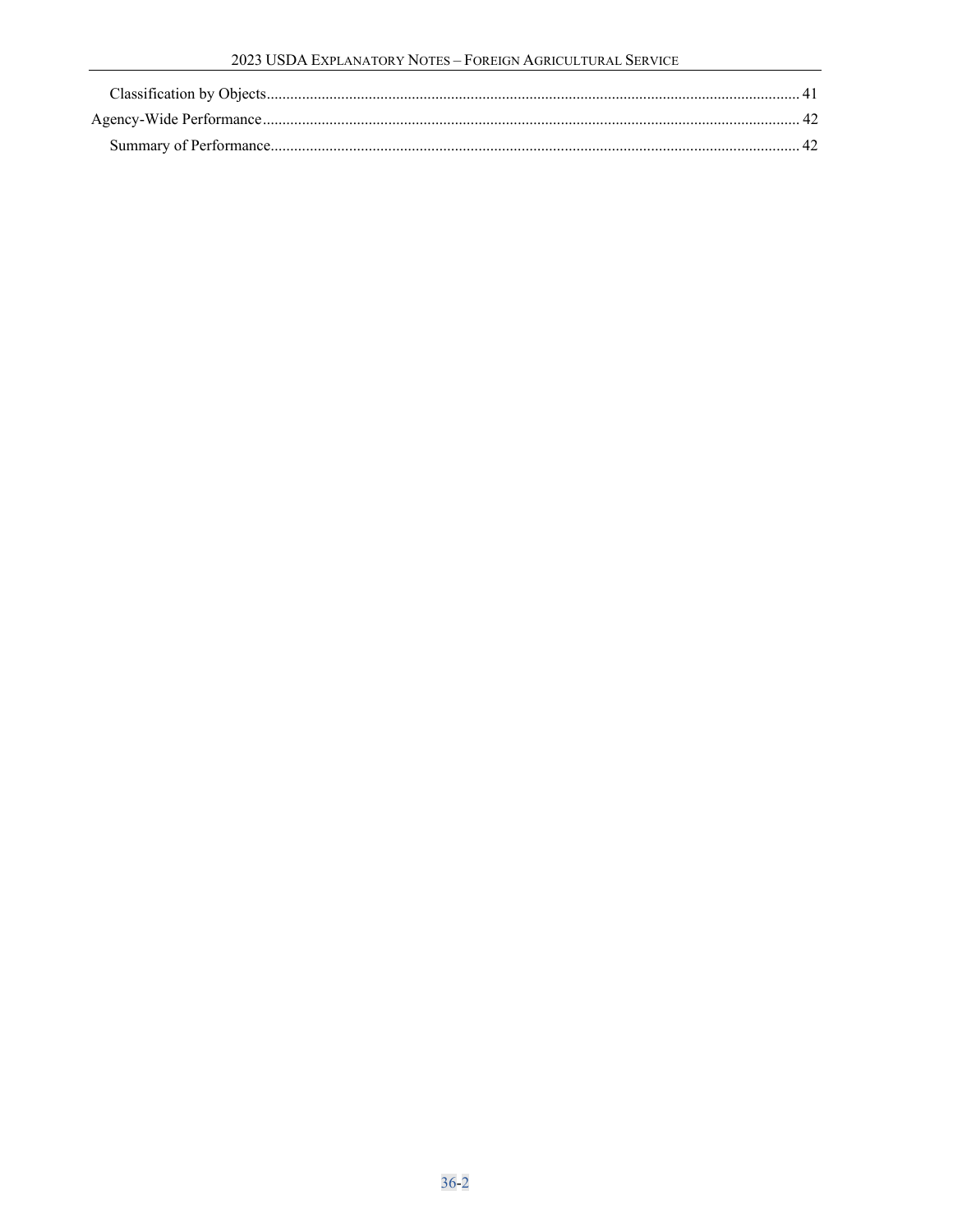### <span id="page-2-0"></span>*AGENCY-WIDE*

#### <span id="page-2-1"></span>**PURPOSE STATEMENT**

The Foreign Agricultural Service (FAS) is the lead U.S. agency tasked with promoting exports of U.S. agricultural products. FAS advances the growth of U.S. agricultural exports through market intelligence, trade policy, trade capacity building, and trade promotion programs. FAS engages foreign markets all along the market development spectrum – from developing economies to mature markets – facilitating an environment for trade growth opportunities for U.S. agriculture.

FAS serves as the voice for U.S. agriculture in international affairs, bringing together the diverse views of American farmers, ranchers, processors, and trade associations, as well as U.S. government agencies and non-governmental organizations. Enacted legislation from 1930 allows FAS agricultural attachés and locally employed staff in international offices to serve as the eyes, ears, voice, and hands of U.S. agriculture around the world. These international offices are often the first point of contact for companies looking to export to a foreign market. FAS leadership in foreign agricultural affairs is accomplished through its global network of civil servants, foreign service officers, and locally employed staff.

FAS's mission success is achieved through relationship-building to create and maintain an open and positive global trade environment. With its long-standing partnerships and collaborations with the U.S. agricultural industry, other U.S. government agencies, and non-governmental organizations, FAS consistently evaluates and addresses customer needs. Equally essential are FAS's relationships with international partners, including foreign governments, international organizations, and international agriculture associations, as employees evaluate, advise on, and support the strengthening of the global market environment for U.S. food and agricultural products.

FAS prides itself on flexibility and adaptability to meet the ever-evolving trade environment challenges while delivering on its mission. FAS advocates for trade-promoting, science-based policies through trade agreements, partnerships, bilateral engagement, and international fora to address the evolving challenges of feeding a growing global population. FAS trade promotion and trade capacity building programs proactively expand export opportunities by creating awareness and demand for U.S. agricultural products and offering tools to support market participation.

#### **Trade Policy**

FAS pursues fair and open markets by advocating for, developing, and enforcing trade-promoting and evidencebased policies intended to address trade barriers. A global, rules-based trade system is critical in setting the stage for smoothly functioning agricultural markets, broader economic development, increased global food safety and security, and the creation of agricultural and food systems that are economically, socially, and environmentally sustainable. FAS continues to pursue these policies through monitoring and enforcing existing trade agreements, building partnership with United States government (USG) and industry stakeholders, strengthening bilateral and multilateral engagements, and actively participating in international fora.

FAS partners with USG agencies and trade associations, as well as regional and international organizations, to increase market access and transparency by participating in international negotiations and encouraging the establishment of science-based standards that facilitate global trade. FAS works to prevent or mitigate the effects of foreign country policy decisions by providing technical advice and support to governments around the world. Working with the overall USG lead on trade, the Office of the United States Trade Representative (USTR), FAS negotiates, monitors, and enforces trade agreements (bilateral, multilateral, and plurilateral) to maintain current markets and create new market opportunities for U.S. agriculture.

#### **Trade Supporting Initiatives**

FAS's policy work to reduce trade barriers is complemented with FAS's programs and activities that proactively expand export opportunities. These trade-supporting initiatives succeed by creating awareness of U.S. agricultural products and offering tools to support market participation.

FAS trade capacity building activities and programs promote economic growth in developing countries through the implementation of activities that support integration into the global agricultural trade economy. These activities strengthen local infrastructure and regulatory systems, develop science-based frameworks for monitoring and mitigating plant and animal diseases, improve consistency with U.S. practices and positions, and increase compliance with international obligations. Market development and promotion programs, including participation at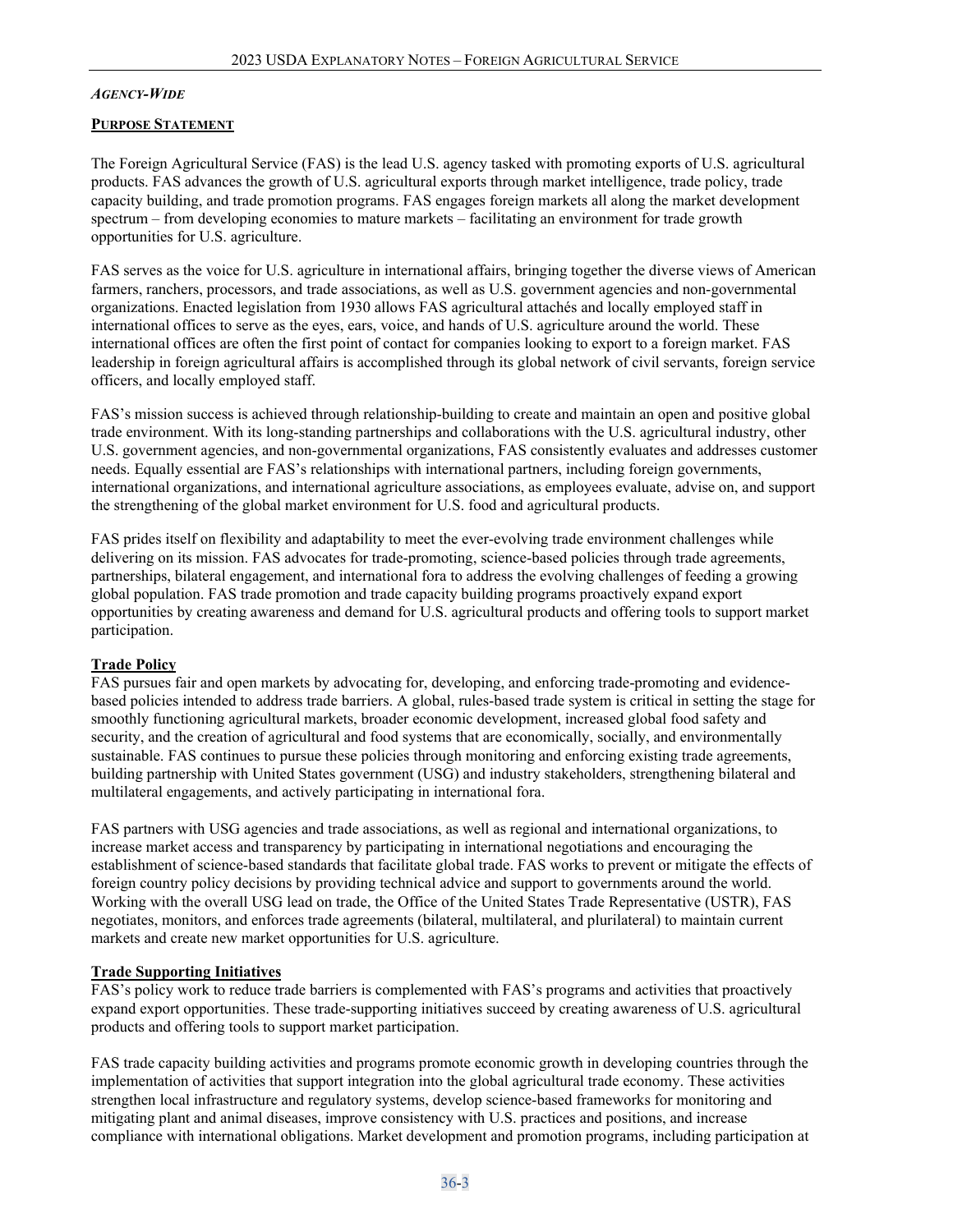international trade shows and Agribusiness Trade Missions (ATMs), expand export opportunities for U.S. agriculture by building demand for U.S. products and supporting U.S. promotional efforts in foreign markets.

By partnering with U.S. agricultural industry groups, as well as State and Regional Trade Groups (SRTGs), FAS administers several programs that contribute to U.S. agricultural exports including: Market Access Program (MAP), Foreign Market Development Cooperator Program (FMD), Cochran and Borlaug Programs, Technical Assistance for Specialty Crops Program (TASC), Emerging Markets Program (EMP), and Quality Samples Program (QSP). In addition, FAS Export Credit Guarantee Programs expand U.S. agricultural exports through loan guarantees that enable private financial institutions to extend financing to buyers of U.S. agricultural products in emerging markets, particularly when other financing is difficult to obtain.

## **Market Analysis & Advice**

FAS employees gather overseas policy developments, market data, and intelligence to inform domestic decisionmaking and support U.S. foreign policy around the globe. FAS is trusted by U.S. decision-makers and entities worldwide to provide relevant, sound, and reliable information related to foreign agricultural markets, international trade barriers, crop conditions, and related policy developments. Through market analysis in Washington and reporting from FAS overseas offices on foreign production and demand, FAS contributes to the USDA economic information system establishing official estimates of world agricultural supply and demand that drive trading on commodity markets worldwide. FAS maintains key public-facing databases to provide convenient access to up-todate international market information to inform strategy and business decisions.

As the U.S. lead in global agricultural affairs, FAS uses its market intelligence, local presence in foreign markets, and global contacts to maintain long-standing relationships. These contacts are valuable to U.S. agricultural exporters in establishing and communicating the institutional understanding of other countries' agricultural sectors. Collecting and communicating market information is invaluable for U.S. exporters, as it provides a level playing field for U.S. organizations working abroad and supports these organizations in identifying new market opportunities.

## **Efficient Operations**

Consistent with the Departmental goal of ensuring USDA programs are delivered efficiently, effectively and with integrity, FAS has reorganized with focus on Agency operations to ensure FAS's diverse staff administers and delivers on mandated programs in the most efficient and effective way possible.

In addition to the professional cadre of staff headquartered in Washington, D.C., FAS has a highly skilled global network of nearly 95 offices providing coverage in more than 170 countries around the world that: serve as first responders in cases of market disruption, provide critical market and policy intelligence to support U.S. agricultural strategic goals, and represent U.S. agriculture in consultations with foreign governments.

As of September 30, 2021, there were 739 permanent full-time employees, including 613 in the headquarters office and approximately 126 in field offices. In addition, there were 333 locally employed staff onboard in the overseas offices.

#### **Statutory Authorities**

FAS was established on March 10, 1953, by Secretary's Memorandum No. 1320, Supplement 1. Public Law 83-690, enacted August 28, 1954, transferred the agricultural attachés from the Department of State to FAS. These memoranda were consolidated in Title 5 of the Agricultural Trade Act of 1978, as amended. Secretary's Memorandum No. 1020-39, dated September 30, 1993, transferred the functions of the former Office of International Cooperation and Development to FAS.

Title 5 of the Agricultural Trade Act of 1978 most recently amended in 2008, states that the Administrator of FAS is given the power to "exercise such functions and perform such duties related to foreign agriculture," and may also be assigned other duties by law or by the Secretary of Agriculture (Title 5, section 502b). Additionally, the Administrator is responsible for oversight of FAS, the General Sales Manager, and the Agricultural Attaché Service (Title 5, section 502c).

*Specifically, U.S. Code, Title 7, Chapter 87, 5693, mandates: "The Service shall assist the Secretary in carrying out the agricultural trade policy and international cooperation policy of the United States by–* 

- *1) Acquiring information pertaining to agricultural trade;*
- *2) Carrying out market promotion and development activities;*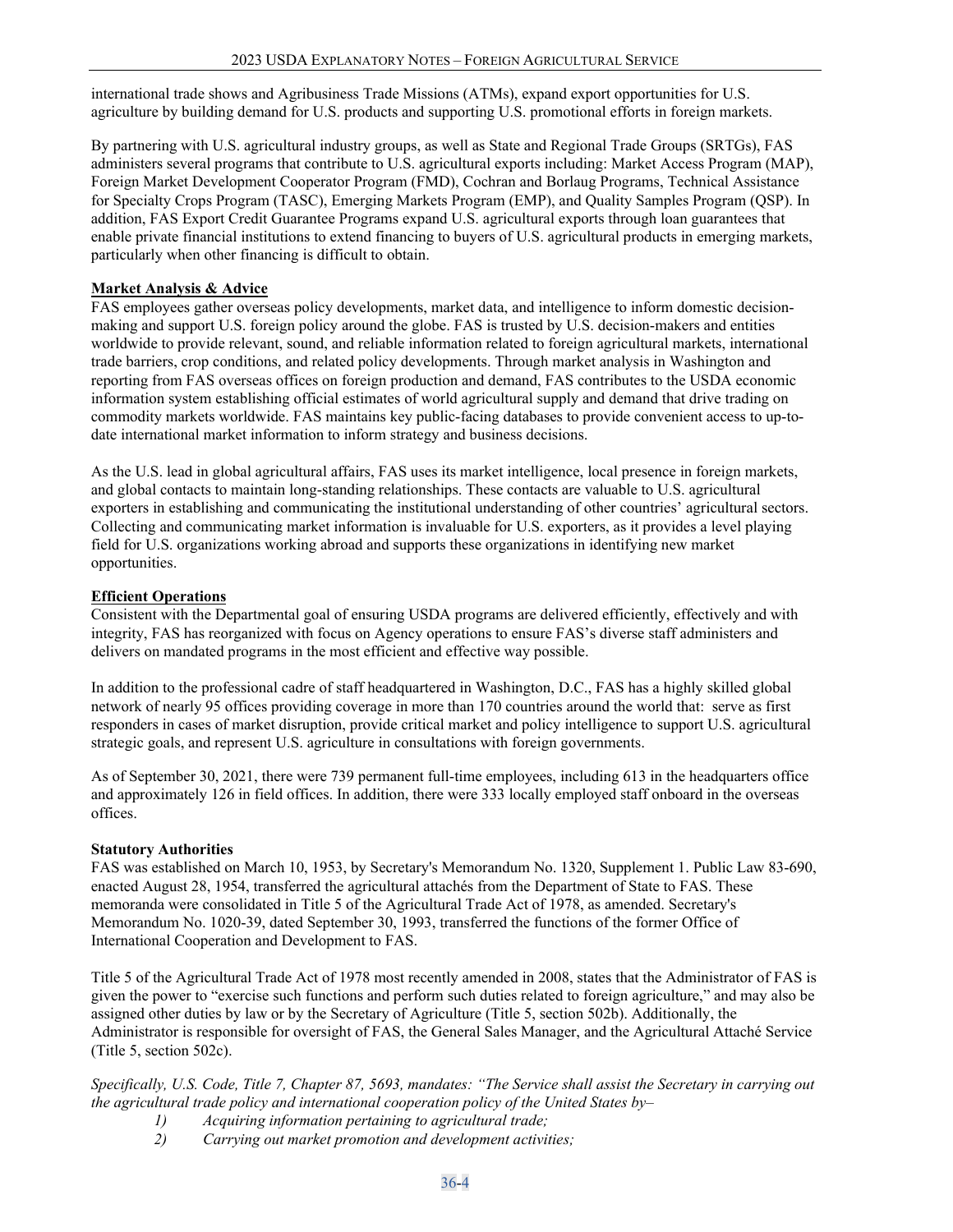- *3) Providing agricultural technical assistance and training; and*
- *4) Carrying out the programs authorized under this Act, the Food for Peace Act (7 U.S.C. 1691 et seq,), and other Acts." (Title 5, section 503)"*

USDA Regulation 1051-001 (June 2005) defines the role of the FAS as the Department's lead agency in coordinating all agricultural matters with foreign countries. Regulation 1051-002 (December 2004) further states that FAS' responsibilities "include, but are not limited to, the responsibility to coordinate the carrying out by Department agencies of their functions involving foreign agriculture policies and programs and their operations and activities in foreign areas; acting as a liaison on these matters and functions relating to foreign agriculture with the Department of State (DoS), the United States Trade Representative (USTR), U.S. Agency for International Development (USAID), and foreign governments; conducting functions of the Department relating to the World Trade Organization (WTO) and legislation affecting international agricultural trade; and administering and directing the Department's programs in international development, technical assistance and training carried out under the Foreign Assistance Act of 1961, as amended."

## <span id="page-4-0"></span>**OIG AND GAO REPORTS**

## *Table FAS-1. Completed OIG Reports*

Not applicable.

## *Table FAS-2. In-Progress OIG Reports*

| ID | Title                                                               |
|----|---------------------------------------------------------------------|
|    | 07601-0001-21 Controls Over the Market Access Program               |
|    | 07601-0001-24 Oversight of the Agricultural Trade Promotion Program |

| ID               | Date      | Title                                                    | <b>Result</b>                                                                                                    |
|------------------|-----------|----------------------------------------------------------|------------------------------------------------------------------------------------------------------------------|
| $GAO-21$ -       |           | 9/24/2021 Northern Triangle of Central                   | GAO found that the 2019 suspension and                                                                           |
| 104366           |           | America: The 2019                                        | reprogramming of assistance funding adversely affected                                                           |
|                  |           | Suspension and                                           | 92 of USAID's 114 projects and 65 of State's 168                                                                 |
|                  |           | Reprogramming of U.S.                                    | projects. There were no recommendations for Executive                                                            |
|                  |           | Funding Adversely Affected<br><b>Assistance Projects</b> | Branch action.                                                                                                   |
| $GAO-21-$<br>548 | 8/31/2021 | <b>Improved Monitoring</b><br>Framework Needed to        | GAO found that USAID and its Feed the Future partner<br>agencies are limited in their ability to use performance |
|                  |           | Assess and Report on                                     | data to assess the initiative's progress because they have                                                       |
|                  |           | Feed the Future's                                        | not set FTF-wide performance goals and few FTF                                                                   |
|                  |           | Performance                                              | indicators fully meet two key attributes of successful                                                           |
|                  |           |                                                          | performance indicators. There were no recommendations                                                            |
|                  |           |                                                          | for USDA.                                                                                                        |

## *Table FAS-3. Completed GAO Reports*

#### *Table FAS-4. In-Progress GAO Reports*

| ID | Title                                              |
|----|----------------------------------------------------|
|    | 105160 Cargo Preference Compliance and Enforcement |
|    | 104612 Global Food Security Coordination           |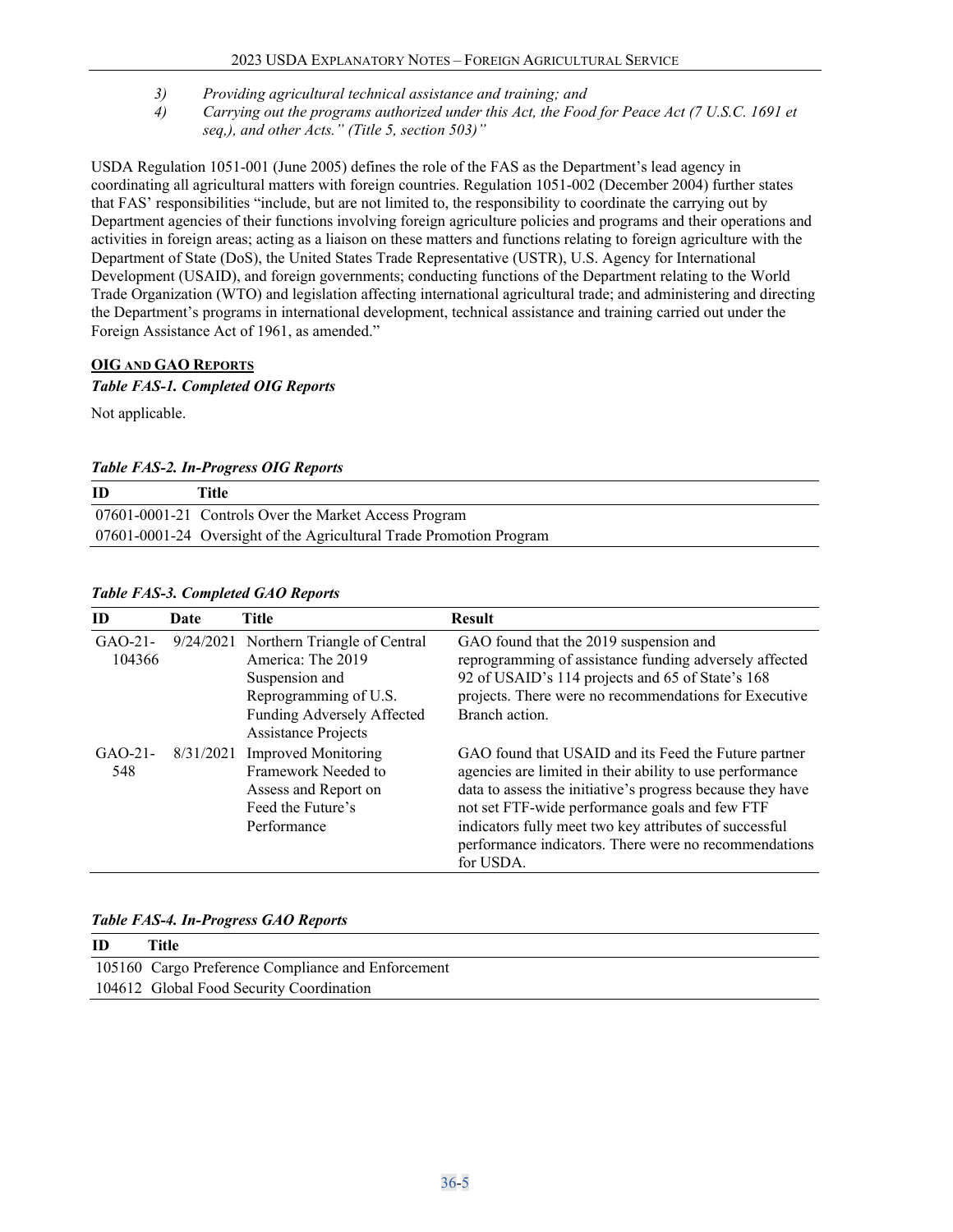# <span id="page-5-0"></span>**AVAILABLE FUNDS AND FTES**

# *Table FAS-5. Available Funds and FTEs (thousands of dollars, FTEs)*

| <b>FTE</b><br><b>FTE</b><br><b>FTE</b><br><b>FTE</b><br>Actual<br>Actual<br>Salaries and Expenses:<br>Discretionary Appropriations<br>\$215,513<br>569<br>\$221,835<br>584<br>\$221,835<br>681<br>\$240,663<br>681<br>18<br>6,063<br>20<br>6,063<br>30<br>6,063<br>30<br>Supplemental Appropriations<br>10,063<br><b>General Provisions</b><br>1,000<br>1,000<br>1,000<br>1,000<br>$\overline{\phantom{a}}$<br>McGovern Dole Program:<br>Discretionary Appropriations<br>220,000<br>20<br>230,000<br>16<br>230,000<br>230,112<br>16<br>16<br><b>Total Discretionary Appropriations</b><br>589<br>435,513<br>451,835<br>600<br>451,835<br>697<br>470,775<br>697<br><b>Total Mandatory Appropriations</b><br>$\boldsymbol{0}$<br>$\boldsymbol{0}$<br>$\overline{0}$<br>$\boldsymbol{0}$<br>$\boldsymbol{0}$<br>$\boldsymbol{0}$<br>$\boldsymbol{0}$<br>$\bf{0}$<br><b>Total Supplemental Appropriations</b><br>18<br>7,063<br>7,063<br>11,063<br>20<br>7,063<br>30<br>30<br><b>Total Offsetting Collections</b><br>$\overline{0}$<br>$\boldsymbol{0}$<br>$\boldsymbol{0}$<br>$\boldsymbol{0}$<br>$\boldsymbol{0}$<br>$\boldsymbol{0}$<br>$\boldsymbol{0}$<br>$\boldsymbol{0}$<br>607<br>727<br><b>Total Adjusted Appropriation</b><br>446,576<br>458,898<br>620<br>458,898<br>727<br>477,838<br>Balance Available, SOY<br>36,067<br>35,926<br>29,587<br>$\overline{\phantom{a}}$<br>$\overline{a}$<br>$\overline{\phantom{m}}$<br>Transfers In:<br>90<br>Transfers Out:<br>$-3,500$<br>$-2,000$<br>$\overline{\phantom{a}}$<br>$-3,886$<br>Recoveries, Other<br>1,170<br>$\overline{\phantom{a}}$<br>477,838<br>Total Available<br>480,403<br>607<br>488,938<br>620<br>488,485<br>727<br>727<br>$-7,490$<br>$-5,193$<br>$-3,328$<br><b>Lapsing Balances</b><br>$\overline{\phantom{a}}$<br>$\blacksquare$<br>Balance Available, EOY<br>$-38,069$<br>$-29,587$<br>$-26,000$<br>$\overline{\phantom{a}}$<br>727<br><b>Total Obligations</b><br>607<br>727<br>477,838<br>434,844<br>454,158<br>620<br>459,157<br>Other Funding:<br>Commodity Credit Corporation for:<br>Market Access Program Admin. Costs<br>4,985<br>5,274<br>26<br>35<br>5,604<br>30<br>5,604<br>30<br>Technical Assistance for Specialty Crops<br>Program Admin. Costs<br>1,071<br>3<br>1,024<br>1,085<br>6<br>1,085<br>6<br>6<br>$\overline{\mathbf{4}}$<br>912<br>914<br>7<br>7<br>$\overline{7}$<br>Emerging Markets Program Admin. Costs<br>969<br>969<br>3<br>3<br>178<br>$\mathbf{1}$<br>179<br>3<br>189<br>Quality Samples Program Admin. Costs<br>189<br>Foreign Market Dev. Program Admin. Costs<br>7<br>13<br>13<br>13<br>1,243<br>1,245<br>1,320<br>1,320<br>Food for Progress Admin. Costs<br>20<br>25<br>25<br>5,665<br>5,977<br>30<br>6,020<br>6,020<br>Cotton and Wool Project Admin. Costs<br>127<br>255<br>270<br>270<br>$\overline{\phantom{a}}$<br>L,<br>Legal Services<br>250<br>250<br>350<br>350<br>$\overline{\phantom{a}}$<br>$\overline{a}$<br>5,288<br>2<br>$\overline{4}$<br>Landsat data and support (Remote Sensing)<br>5,219<br>4<br>5,706<br>4<br>5,876<br><b>IRM</b> Activities<br>17,343<br>18,098<br>18,015<br>18,015<br>$\blacksquare$<br>3,985<br>IRM Activities (non-CCC)<br>4,419<br>1,600<br>1,600<br>$\qquad \qquad \blacksquare$<br>2,477<br>6<br>910<br>3,500<br>10<br><b>Emerging Markets Program</b><br>10<br>3,500<br>10<br><b>USDA</b> Satellite Imagery<br>75<br>75<br>75<br>75<br>$\qquad \qquad \blacksquare$<br>$\overline{a}$<br>$\qquad \qquad \blacksquare$<br>$\overline{\phantom{a}}$<br>Total Appropriation, Other Funding<br>43,888<br>69<br>43,550<br>108<br>98<br>44,873<br>98<br>44,703<br>Balance Available, SOY (enter with plus)<br>Recoveries, Other (enter with plus)<br>69<br>98<br>98<br>Total Available, Other Funding<br>43,888<br>43,550<br>108<br>44,703<br>44,873<br>Lapsing Balances (enter with minus)<br>Bal. Available, EOY (enter with minus)<br>$\overline{\phantom{a}}$<br>Total Obligations, Other funding<br>43,888<br>43,550<br>44,703<br>69<br>108<br>98<br>44,873<br>98<br><b>Total Obligations, FAS</b><br>478,732<br>728<br>676<br>497,708<br>503,860<br>825<br>522,711<br>825<br>Total, Agriculture Available<br>524,291<br>676<br>532,488<br>728<br>533,188<br>825<br>522,711<br>825<br>Other Federal Funds:<br>U.S. Agency of International Development<br>(USAID) and others for developmental assistance<br>72,857<br>32,550<br>33,000<br>33,000<br>Total, Other Federal<br>72,857<br>32,550<br>33,000<br>33,000<br>$\qquad \qquad \blacksquare$<br>$\overline{\phantom{0}}$<br>Total Available, FAS<br>597,148<br>676<br>565,038<br>728<br>566,188<br>825<br>555,711<br>825 | <b>Item</b> | 2020 | 2021 | 2022             | 2023             |  |
|----------------------------------------------------------------------------------------------------------------------------------------------------------------------------------------------------------------------------------------------------------------------------------------------------------------------------------------------------------------------------------------------------------------------------------------------------------------------------------------------------------------------------------------------------------------------------------------------------------------------------------------------------------------------------------------------------------------------------------------------------------------------------------------------------------------------------------------------------------------------------------------------------------------------------------------------------------------------------------------------------------------------------------------------------------------------------------------------------------------------------------------------------------------------------------------------------------------------------------------------------------------------------------------------------------------------------------------------------------------------------------------------------------------------------------------------------------------------------------------------------------------------------------------------------------------------------------------------------------------------------------------------------------------------------------------------------------------------------------------------------------------------------------------------------------------------------------------------------------------------------------------------------------------------------------------------------------------------------------------------------------------------------------------------------------------------------------------------------------------------------------------------------------------------------------------------------------------------------------------------------------------------------------------------------------------------------------------------------------------------------------------------------------------------------------------------------------------------------------------------------------------------------------------------------------------------------------------------------------------------------------------------------------------------------------------------------------------------------------------------------------------------------------------------------------------------------------------------------------------------------------------------------------------------------------------------------------------------------------------------------------------------------------------------------------------------------------------------------------------------------------------------------------------------------------------------------------------------------------------------------------------------------------------------------------------------------------------------------------------------------------------------------------------------------------------------------------------------------------------------------------------------------------------------------------------------------------------------------------------------------------------------------------------------------------------------------------------------------------------------------------------------------------------------------------------------------------------------------------------------------------------------------------------------------------------------------------------------------------------------------------------------------------------------------------------------------------------------------------------------------------------------------------------------------------------------------------------------------------------------------------------------------------------------------------------------------------------------------------------------------------------------------------------------------------------------------------------------------------------------------------------------------------------------------------------------------------------------------------------------------------------|-------------|------|------|------------------|------------------|--|
|                                                                                                                                                                                                                                                                                                                                                                                                                                                                                                                                                                                                                                                                                                                                                                                                                                                                                                                                                                                                                                                                                                                                                                                                                                                                                                                                                                                                                                                                                                                                                                                                                                                                                                                                                                                                                                                                                                                                                                                                                                                                                                                                                                                                                                                                                                                                                                                                                                                                                                                                                                                                                                                                                                                                                                                                                                                                                                                                                                                                                                                                                                                                                                                                                                                                                                                                                                                                                                                                                                                                                                                                                                                                                                                                                                                                                                                                                                                                                                                                                                                                                                                                                                                                                                                                                                                                                                                                                                                                                                                                                                                                                                        |             |      |      | <b>Estimated</b> | <b>Estimated</b> |  |
|                                                                                                                                                                                                                                                                                                                                                                                                                                                                                                                                                                                                                                                                                                                                                                                                                                                                                                                                                                                                                                                                                                                                                                                                                                                                                                                                                                                                                                                                                                                                                                                                                                                                                                                                                                                                                                                                                                                                                                                                                                                                                                                                                                                                                                                                                                                                                                                                                                                                                                                                                                                                                                                                                                                                                                                                                                                                                                                                                                                                                                                                                                                                                                                                                                                                                                                                                                                                                                                                                                                                                                                                                                                                                                                                                                                                                                                                                                                                                                                                                                                                                                                                                                                                                                                                                                                                                                                                                                                                                                                                                                                                                                        |             |      |      |                  |                  |  |
|                                                                                                                                                                                                                                                                                                                                                                                                                                                                                                                                                                                                                                                                                                                                                                                                                                                                                                                                                                                                                                                                                                                                                                                                                                                                                                                                                                                                                                                                                                                                                                                                                                                                                                                                                                                                                                                                                                                                                                                                                                                                                                                                                                                                                                                                                                                                                                                                                                                                                                                                                                                                                                                                                                                                                                                                                                                                                                                                                                                                                                                                                                                                                                                                                                                                                                                                                                                                                                                                                                                                                                                                                                                                                                                                                                                                                                                                                                                                                                                                                                                                                                                                                                                                                                                                                                                                                                                                                                                                                                                                                                                                                                        |             |      |      |                  |                  |  |
|                                                                                                                                                                                                                                                                                                                                                                                                                                                                                                                                                                                                                                                                                                                                                                                                                                                                                                                                                                                                                                                                                                                                                                                                                                                                                                                                                                                                                                                                                                                                                                                                                                                                                                                                                                                                                                                                                                                                                                                                                                                                                                                                                                                                                                                                                                                                                                                                                                                                                                                                                                                                                                                                                                                                                                                                                                                                                                                                                                                                                                                                                                                                                                                                                                                                                                                                                                                                                                                                                                                                                                                                                                                                                                                                                                                                                                                                                                                                                                                                                                                                                                                                                                                                                                                                                                                                                                                                                                                                                                                                                                                                                                        |             |      |      |                  |                  |  |
|                                                                                                                                                                                                                                                                                                                                                                                                                                                                                                                                                                                                                                                                                                                                                                                                                                                                                                                                                                                                                                                                                                                                                                                                                                                                                                                                                                                                                                                                                                                                                                                                                                                                                                                                                                                                                                                                                                                                                                                                                                                                                                                                                                                                                                                                                                                                                                                                                                                                                                                                                                                                                                                                                                                                                                                                                                                                                                                                                                                                                                                                                                                                                                                                                                                                                                                                                                                                                                                                                                                                                                                                                                                                                                                                                                                                                                                                                                                                                                                                                                                                                                                                                                                                                                                                                                                                                                                                                                                                                                                                                                                                                                        |             |      |      |                  |                  |  |
|                                                                                                                                                                                                                                                                                                                                                                                                                                                                                                                                                                                                                                                                                                                                                                                                                                                                                                                                                                                                                                                                                                                                                                                                                                                                                                                                                                                                                                                                                                                                                                                                                                                                                                                                                                                                                                                                                                                                                                                                                                                                                                                                                                                                                                                                                                                                                                                                                                                                                                                                                                                                                                                                                                                                                                                                                                                                                                                                                                                                                                                                                                                                                                                                                                                                                                                                                                                                                                                                                                                                                                                                                                                                                                                                                                                                                                                                                                                                                                                                                                                                                                                                                                                                                                                                                                                                                                                                                                                                                                                                                                                                                                        |             |      |      |                  |                  |  |
|                                                                                                                                                                                                                                                                                                                                                                                                                                                                                                                                                                                                                                                                                                                                                                                                                                                                                                                                                                                                                                                                                                                                                                                                                                                                                                                                                                                                                                                                                                                                                                                                                                                                                                                                                                                                                                                                                                                                                                                                                                                                                                                                                                                                                                                                                                                                                                                                                                                                                                                                                                                                                                                                                                                                                                                                                                                                                                                                                                                                                                                                                                                                                                                                                                                                                                                                                                                                                                                                                                                                                                                                                                                                                                                                                                                                                                                                                                                                                                                                                                                                                                                                                                                                                                                                                                                                                                                                                                                                                                                                                                                                                                        |             |      |      |                  |                  |  |
|                                                                                                                                                                                                                                                                                                                                                                                                                                                                                                                                                                                                                                                                                                                                                                                                                                                                                                                                                                                                                                                                                                                                                                                                                                                                                                                                                                                                                                                                                                                                                                                                                                                                                                                                                                                                                                                                                                                                                                                                                                                                                                                                                                                                                                                                                                                                                                                                                                                                                                                                                                                                                                                                                                                                                                                                                                                                                                                                                                                                                                                                                                                                                                                                                                                                                                                                                                                                                                                                                                                                                                                                                                                                                                                                                                                                                                                                                                                                                                                                                                                                                                                                                                                                                                                                                                                                                                                                                                                                                                                                                                                                                                        |             |      |      |                  |                  |  |
|                                                                                                                                                                                                                                                                                                                                                                                                                                                                                                                                                                                                                                                                                                                                                                                                                                                                                                                                                                                                                                                                                                                                                                                                                                                                                                                                                                                                                                                                                                                                                                                                                                                                                                                                                                                                                                                                                                                                                                                                                                                                                                                                                                                                                                                                                                                                                                                                                                                                                                                                                                                                                                                                                                                                                                                                                                                                                                                                                                                                                                                                                                                                                                                                                                                                                                                                                                                                                                                                                                                                                                                                                                                                                                                                                                                                                                                                                                                                                                                                                                                                                                                                                                                                                                                                                                                                                                                                                                                                                                                                                                                                                                        |             |      |      |                  |                  |  |
|                                                                                                                                                                                                                                                                                                                                                                                                                                                                                                                                                                                                                                                                                                                                                                                                                                                                                                                                                                                                                                                                                                                                                                                                                                                                                                                                                                                                                                                                                                                                                                                                                                                                                                                                                                                                                                                                                                                                                                                                                                                                                                                                                                                                                                                                                                                                                                                                                                                                                                                                                                                                                                                                                                                                                                                                                                                                                                                                                                                                                                                                                                                                                                                                                                                                                                                                                                                                                                                                                                                                                                                                                                                                                                                                                                                                                                                                                                                                                                                                                                                                                                                                                                                                                                                                                                                                                                                                                                                                                                                                                                                                                                        |             |      |      |                  |                  |  |
|                                                                                                                                                                                                                                                                                                                                                                                                                                                                                                                                                                                                                                                                                                                                                                                                                                                                                                                                                                                                                                                                                                                                                                                                                                                                                                                                                                                                                                                                                                                                                                                                                                                                                                                                                                                                                                                                                                                                                                                                                                                                                                                                                                                                                                                                                                                                                                                                                                                                                                                                                                                                                                                                                                                                                                                                                                                                                                                                                                                                                                                                                                                                                                                                                                                                                                                                                                                                                                                                                                                                                                                                                                                                                                                                                                                                                                                                                                                                                                                                                                                                                                                                                                                                                                                                                                                                                                                                                                                                                                                                                                                                                                        |             |      |      |                  |                  |  |
|                                                                                                                                                                                                                                                                                                                                                                                                                                                                                                                                                                                                                                                                                                                                                                                                                                                                                                                                                                                                                                                                                                                                                                                                                                                                                                                                                                                                                                                                                                                                                                                                                                                                                                                                                                                                                                                                                                                                                                                                                                                                                                                                                                                                                                                                                                                                                                                                                                                                                                                                                                                                                                                                                                                                                                                                                                                                                                                                                                                                                                                                                                                                                                                                                                                                                                                                                                                                                                                                                                                                                                                                                                                                                                                                                                                                                                                                                                                                                                                                                                                                                                                                                                                                                                                                                                                                                                                                                                                                                                                                                                                                                                        |             |      |      |                  |                  |  |
|                                                                                                                                                                                                                                                                                                                                                                                                                                                                                                                                                                                                                                                                                                                                                                                                                                                                                                                                                                                                                                                                                                                                                                                                                                                                                                                                                                                                                                                                                                                                                                                                                                                                                                                                                                                                                                                                                                                                                                                                                                                                                                                                                                                                                                                                                                                                                                                                                                                                                                                                                                                                                                                                                                                                                                                                                                                                                                                                                                                                                                                                                                                                                                                                                                                                                                                                                                                                                                                                                                                                                                                                                                                                                                                                                                                                                                                                                                                                                                                                                                                                                                                                                                                                                                                                                                                                                                                                                                                                                                                                                                                                                                        |             |      |      |                  |                  |  |
|                                                                                                                                                                                                                                                                                                                                                                                                                                                                                                                                                                                                                                                                                                                                                                                                                                                                                                                                                                                                                                                                                                                                                                                                                                                                                                                                                                                                                                                                                                                                                                                                                                                                                                                                                                                                                                                                                                                                                                                                                                                                                                                                                                                                                                                                                                                                                                                                                                                                                                                                                                                                                                                                                                                                                                                                                                                                                                                                                                                                                                                                                                                                                                                                                                                                                                                                                                                                                                                                                                                                                                                                                                                                                                                                                                                                                                                                                                                                                                                                                                                                                                                                                                                                                                                                                                                                                                                                                                                                                                                                                                                                                                        |             |      |      |                  |                  |  |
|                                                                                                                                                                                                                                                                                                                                                                                                                                                                                                                                                                                                                                                                                                                                                                                                                                                                                                                                                                                                                                                                                                                                                                                                                                                                                                                                                                                                                                                                                                                                                                                                                                                                                                                                                                                                                                                                                                                                                                                                                                                                                                                                                                                                                                                                                                                                                                                                                                                                                                                                                                                                                                                                                                                                                                                                                                                                                                                                                                                                                                                                                                                                                                                                                                                                                                                                                                                                                                                                                                                                                                                                                                                                                                                                                                                                                                                                                                                                                                                                                                                                                                                                                                                                                                                                                                                                                                                                                                                                                                                                                                                                                                        |             |      |      |                  |                  |  |
|                                                                                                                                                                                                                                                                                                                                                                                                                                                                                                                                                                                                                                                                                                                                                                                                                                                                                                                                                                                                                                                                                                                                                                                                                                                                                                                                                                                                                                                                                                                                                                                                                                                                                                                                                                                                                                                                                                                                                                                                                                                                                                                                                                                                                                                                                                                                                                                                                                                                                                                                                                                                                                                                                                                                                                                                                                                                                                                                                                                                                                                                                                                                                                                                                                                                                                                                                                                                                                                                                                                                                                                                                                                                                                                                                                                                                                                                                                                                                                                                                                                                                                                                                                                                                                                                                                                                                                                                                                                                                                                                                                                                                                        |             |      |      |                  |                  |  |
|                                                                                                                                                                                                                                                                                                                                                                                                                                                                                                                                                                                                                                                                                                                                                                                                                                                                                                                                                                                                                                                                                                                                                                                                                                                                                                                                                                                                                                                                                                                                                                                                                                                                                                                                                                                                                                                                                                                                                                                                                                                                                                                                                                                                                                                                                                                                                                                                                                                                                                                                                                                                                                                                                                                                                                                                                                                                                                                                                                                                                                                                                                                                                                                                                                                                                                                                                                                                                                                                                                                                                                                                                                                                                                                                                                                                                                                                                                                                                                                                                                                                                                                                                                                                                                                                                                                                                                                                                                                                                                                                                                                                                                        |             |      |      |                  |                  |  |
|                                                                                                                                                                                                                                                                                                                                                                                                                                                                                                                                                                                                                                                                                                                                                                                                                                                                                                                                                                                                                                                                                                                                                                                                                                                                                                                                                                                                                                                                                                                                                                                                                                                                                                                                                                                                                                                                                                                                                                                                                                                                                                                                                                                                                                                                                                                                                                                                                                                                                                                                                                                                                                                                                                                                                                                                                                                                                                                                                                                                                                                                                                                                                                                                                                                                                                                                                                                                                                                                                                                                                                                                                                                                                                                                                                                                                                                                                                                                                                                                                                                                                                                                                                                                                                                                                                                                                                                                                                                                                                                                                                                                                                        |             |      |      |                  |                  |  |
|                                                                                                                                                                                                                                                                                                                                                                                                                                                                                                                                                                                                                                                                                                                                                                                                                                                                                                                                                                                                                                                                                                                                                                                                                                                                                                                                                                                                                                                                                                                                                                                                                                                                                                                                                                                                                                                                                                                                                                                                                                                                                                                                                                                                                                                                                                                                                                                                                                                                                                                                                                                                                                                                                                                                                                                                                                                                                                                                                                                                                                                                                                                                                                                                                                                                                                                                                                                                                                                                                                                                                                                                                                                                                                                                                                                                                                                                                                                                                                                                                                                                                                                                                                                                                                                                                                                                                                                                                                                                                                                                                                                                                                        |             |      |      |                  |                  |  |
|                                                                                                                                                                                                                                                                                                                                                                                                                                                                                                                                                                                                                                                                                                                                                                                                                                                                                                                                                                                                                                                                                                                                                                                                                                                                                                                                                                                                                                                                                                                                                                                                                                                                                                                                                                                                                                                                                                                                                                                                                                                                                                                                                                                                                                                                                                                                                                                                                                                                                                                                                                                                                                                                                                                                                                                                                                                                                                                                                                                                                                                                                                                                                                                                                                                                                                                                                                                                                                                                                                                                                                                                                                                                                                                                                                                                                                                                                                                                                                                                                                                                                                                                                                                                                                                                                                                                                                                                                                                                                                                                                                                                                                        |             |      |      |                  |                  |  |
|                                                                                                                                                                                                                                                                                                                                                                                                                                                                                                                                                                                                                                                                                                                                                                                                                                                                                                                                                                                                                                                                                                                                                                                                                                                                                                                                                                                                                                                                                                                                                                                                                                                                                                                                                                                                                                                                                                                                                                                                                                                                                                                                                                                                                                                                                                                                                                                                                                                                                                                                                                                                                                                                                                                                                                                                                                                                                                                                                                                                                                                                                                                                                                                                                                                                                                                                                                                                                                                                                                                                                                                                                                                                                                                                                                                                                                                                                                                                                                                                                                                                                                                                                                                                                                                                                                                                                                                                                                                                                                                                                                                                                                        |             |      |      |                  |                  |  |
|                                                                                                                                                                                                                                                                                                                                                                                                                                                                                                                                                                                                                                                                                                                                                                                                                                                                                                                                                                                                                                                                                                                                                                                                                                                                                                                                                                                                                                                                                                                                                                                                                                                                                                                                                                                                                                                                                                                                                                                                                                                                                                                                                                                                                                                                                                                                                                                                                                                                                                                                                                                                                                                                                                                                                                                                                                                                                                                                                                                                                                                                                                                                                                                                                                                                                                                                                                                                                                                                                                                                                                                                                                                                                                                                                                                                                                                                                                                                                                                                                                                                                                                                                                                                                                                                                                                                                                                                                                                                                                                                                                                                                                        |             |      |      |                  |                  |  |
|                                                                                                                                                                                                                                                                                                                                                                                                                                                                                                                                                                                                                                                                                                                                                                                                                                                                                                                                                                                                                                                                                                                                                                                                                                                                                                                                                                                                                                                                                                                                                                                                                                                                                                                                                                                                                                                                                                                                                                                                                                                                                                                                                                                                                                                                                                                                                                                                                                                                                                                                                                                                                                                                                                                                                                                                                                                                                                                                                                                                                                                                                                                                                                                                                                                                                                                                                                                                                                                                                                                                                                                                                                                                                                                                                                                                                                                                                                                                                                                                                                                                                                                                                                                                                                                                                                                                                                                                                                                                                                                                                                                                                                        |             |      |      |                  |                  |  |
|                                                                                                                                                                                                                                                                                                                                                                                                                                                                                                                                                                                                                                                                                                                                                                                                                                                                                                                                                                                                                                                                                                                                                                                                                                                                                                                                                                                                                                                                                                                                                                                                                                                                                                                                                                                                                                                                                                                                                                                                                                                                                                                                                                                                                                                                                                                                                                                                                                                                                                                                                                                                                                                                                                                                                                                                                                                                                                                                                                                                                                                                                                                                                                                                                                                                                                                                                                                                                                                                                                                                                                                                                                                                                                                                                                                                                                                                                                                                                                                                                                                                                                                                                                                                                                                                                                                                                                                                                                                                                                                                                                                                                                        |             |      |      |                  |                  |  |
|                                                                                                                                                                                                                                                                                                                                                                                                                                                                                                                                                                                                                                                                                                                                                                                                                                                                                                                                                                                                                                                                                                                                                                                                                                                                                                                                                                                                                                                                                                                                                                                                                                                                                                                                                                                                                                                                                                                                                                                                                                                                                                                                                                                                                                                                                                                                                                                                                                                                                                                                                                                                                                                                                                                                                                                                                                                                                                                                                                                                                                                                                                                                                                                                                                                                                                                                                                                                                                                                                                                                                                                                                                                                                                                                                                                                                                                                                                                                                                                                                                                                                                                                                                                                                                                                                                                                                                                                                                                                                                                                                                                                                                        |             |      |      |                  |                  |  |
|                                                                                                                                                                                                                                                                                                                                                                                                                                                                                                                                                                                                                                                                                                                                                                                                                                                                                                                                                                                                                                                                                                                                                                                                                                                                                                                                                                                                                                                                                                                                                                                                                                                                                                                                                                                                                                                                                                                                                                                                                                                                                                                                                                                                                                                                                                                                                                                                                                                                                                                                                                                                                                                                                                                                                                                                                                                                                                                                                                                                                                                                                                                                                                                                                                                                                                                                                                                                                                                                                                                                                                                                                                                                                                                                                                                                                                                                                                                                                                                                                                                                                                                                                                                                                                                                                                                                                                                                                                                                                                                                                                                                                                        |             |      |      |                  |                  |  |
|                                                                                                                                                                                                                                                                                                                                                                                                                                                                                                                                                                                                                                                                                                                                                                                                                                                                                                                                                                                                                                                                                                                                                                                                                                                                                                                                                                                                                                                                                                                                                                                                                                                                                                                                                                                                                                                                                                                                                                                                                                                                                                                                                                                                                                                                                                                                                                                                                                                                                                                                                                                                                                                                                                                                                                                                                                                                                                                                                                                                                                                                                                                                                                                                                                                                                                                                                                                                                                                                                                                                                                                                                                                                                                                                                                                                                                                                                                                                                                                                                                                                                                                                                                                                                                                                                                                                                                                                                                                                                                                                                                                                                                        |             |      |      |                  |                  |  |
|                                                                                                                                                                                                                                                                                                                                                                                                                                                                                                                                                                                                                                                                                                                                                                                                                                                                                                                                                                                                                                                                                                                                                                                                                                                                                                                                                                                                                                                                                                                                                                                                                                                                                                                                                                                                                                                                                                                                                                                                                                                                                                                                                                                                                                                                                                                                                                                                                                                                                                                                                                                                                                                                                                                                                                                                                                                                                                                                                                                                                                                                                                                                                                                                                                                                                                                                                                                                                                                                                                                                                                                                                                                                                                                                                                                                                                                                                                                                                                                                                                                                                                                                                                                                                                                                                                                                                                                                                                                                                                                                                                                                                                        |             |      |      |                  |                  |  |
|                                                                                                                                                                                                                                                                                                                                                                                                                                                                                                                                                                                                                                                                                                                                                                                                                                                                                                                                                                                                                                                                                                                                                                                                                                                                                                                                                                                                                                                                                                                                                                                                                                                                                                                                                                                                                                                                                                                                                                                                                                                                                                                                                                                                                                                                                                                                                                                                                                                                                                                                                                                                                                                                                                                                                                                                                                                                                                                                                                                                                                                                                                                                                                                                                                                                                                                                                                                                                                                                                                                                                                                                                                                                                                                                                                                                                                                                                                                                                                                                                                                                                                                                                                                                                                                                                                                                                                                                                                                                                                                                                                                                                                        |             |      |      |                  |                  |  |
|                                                                                                                                                                                                                                                                                                                                                                                                                                                                                                                                                                                                                                                                                                                                                                                                                                                                                                                                                                                                                                                                                                                                                                                                                                                                                                                                                                                                                                                                                                                                                                                                                                                                                                                                                                                                                                                                                                                                                                                                                                                                                                                                                                                                                                                                                                                                                                                                                                                                                                                                                                                                                                                                                                                                                                                                                                                                                                                                                                                                                                                                                                                                                                                                                                                                                                                                                                                                                                                                                                                                                                                                                                                                                                                                                                                                                                                                                                                                                                                                                                                                                                                                                                                                                                                                                                                                                                                                                                                                                                                                                                                                                                        |             |      |      |                  |                  |  |
|                                                                                                                                                                                                                                                                                                                                                                                                                                                                                                                                                                                                                                                                                                                                                                                                                                                                                                                                                                                                                                                                                                                                                                                                                                                                                                                                                                                                                                                                                                                                                                                                                                                                                                                                                                                                                                                                                                                                                                                                                                                                                                                                                                                                                                                                                                                                                                                                                                                                                                                                                                                                                                                                                                                                                                                                                                                                                                                                                                                                                                                                                                                                                                                                                                                                                                                                                                                                                                                                                                                                                                                                                                                                                                                                                                                                                                                                                                                                                                                                                                                                                                                                                                                                                                                                                                                                                                                                                                                                                                                                                                                                                                        |             |      |      |                  |                  |  |
|                                                                                                                                                                                                                                                                                                                                                                                                                                                                                                                                                                                                                                                                                                                                                                                                                                                                                                                                                                                                                                                                                                                                                                                                                                                                                                                                                                                                                                                                                                                                                                                                                                                                                                                                                                                                                                                                                                                                                                                                                                                                                                                                                                                                                                                                                                                                                                                                                                                                                                                                                                                                                                                                                                                                                                                                                                                                                                                                                                                                                                                                                                                                                                                                                                                                                                                                                                                                                                                                                                                                                                                                                                                                                                                                                                                                                                                                                                                                                                                                                                                                                                                                                                                                                                                                                                                                                                                                                                                                                                                                                                                                                                        |             |      |      |                  |                  |  |
|                                                                                                                                                                                                                                                                                                                                                                                                                                                                                                                                                                                                                                                                                                                                                                                                                                                                                                                                                                                                                                                                                                                                                                                                                                                                                                                                                                                                                                                                                                                                                                                                                                                                                                                                                                                                                                                                                                                                                                                                                                                                                                                                                                                                                                                                                                                                                                                                                                                                                                                                                                                                                                                                                                                                                                                                                                                                                                                                                                                                                                                                                                                                                                                                                                                                                                                                                                                                                                                                                                                                                                                                                                                                                                                                                                                                                                                                                                                                                                                                                                                                                                                                                                                                                                                                                                                                                                                                                                                                                                                                                                                                                                        |             |      |      |                  |                  |  |
|                                                                                                                                                                                                                                                                                                                                                                                                                                                                                                                                                                                                                                                                                                                                                                                                                                                                                                                                                                                                                                                                                                                                                                                                                                                                                                                                                                                                                                                                                                                                                                                                                                                                                                                                                                                                                                                                                                                                                                                                                                                                                                                                                                                                                                                                                                                                                                                                                                                                                                                                                                                                                                                                                                                                                                                                                                                                                                                                                                                                                                                                                                                                                                                                                                                                                                                                                                                                                                                                                                                                                                                                                                                                                                                                                                                                                                                                                                                                                                                                                                                                                                                                                                                                                                                                                                                                                                                                                                                                                                                                                                                                                                        |             |      |      |                  |                  |  |
|                                                                                                                                                                                                                                                                                                                                                                                                                                                                                                                                                                                                                                                                                                                                                                                                                                                                                                                                                                                                                                                                                                                                                                                                                                                                                                                                                                                                                                                                                                                                                                                                                                                                                                                                                                                                                                                                                                                                                                                                                                                                                                                                                                                                                                                                                                                                                                                                                                                                                                                                                                                                                                                                                                                                                                                                                                                                                                                                                                                                                                                                                                                                                                                                                                                                                                                                                                                                                                                                                                                                                                                                                                                                                                                                                                                                                                                                                                                                                                                                                                                                                                                                                                                                                                                                                                                                                                                                                                                                                                                                                                                                                                        |             |      |      |                  |                  |  |
|                                                                                                                                                                                                                                                                                                                                                                                                                                                                                                                                                                                                                                                                                                                                                                                                                                                                                                                                                                                                                                                                                                                                                                                                                                                                                                                                                                                                                                                                                                                                                                                                                                                                                                                                                                                                                                                                                                                                                                                                                                                                                                                                                                                                                                                                                                                                                                                                                                                                                                                                                                                                                                                                                                                                                                                                                                                                                                                                                                                                                                                                                                                                                                                                                                                                                                                                                                                                                                                                                                                                                                                                                                                                                                                                                                                                                                                                                                                                                                                                                                                                                                                                                                                                                                                                                                                                                                                                                                                                                                                                                                                                                                        |             |      |      |                  |                  |  |
|                                                                                                                                                                                                                                                                                                                                                                                                                                                                                                                                                                                                                                                                                                                                                                                                                                                                                                                                                                                                                                                                                                                                                                                                                                                                                                                                                                                                                                                                                                                                                                                                                                                                                                                                                                                                                                                                                                                                                                                                                                                                                                                                                                                                                                                                                                                                                                                                                                                                                                                                                                                                                                                                                                                                                                                                                                                                                                                                                                                                                                                                                                                                                                                                                                                                                                                                                                                                                                                                                                                                                                                                                                                                                                                                                                                                                                                                                                                                                                                                                                                                                                                                                                                                                                                                                                                                                                                                                                                                                                                                                                                                                                        |             |      |      |                  |                  |  |
|                                                                                                                                                                                                                                                                                                                                                                                                                                                                                                                                                                                                                                                                                                                                                                                                                                                                                                                                                                                                                                                                                                                                                                                                                                                                                                                                                                                                                                                                                                                                                                                                                                                                                                                                                                                                                                                                                                                                                                                                                                                                                                                                                                                                                                                                                                                                                                                                                                                                                                                                                                                                                                                                                                                                                                                                                                                                                                                                                                                                                                                                                                                                                                                                                                                                                                                                                                                                                                                                                                                                                                                                                                                                                                                                                                                                                                                                                                                                                                                                                                                                                                                                                                                                                                                                                                                                                                                                                                                                                                                                                                                                                                        |             |      |      |                  |                  |  |
|                                                                                                                                                                                                                                                                                                                                                                                                                                                                                                                                                                                                                                                                                                                                                                                                                                                                                                                                                                                                                                                                                                                                                                                                                                                                                                                                                                                                                                                                                                                                                                                                                                                                                                                                                                                                                                                                                                                                                                                                                                                                                                                                                                                                                                                                                                                                                                                                                                                                                                                                                                                                                                                                                                                                                                                                                                                                                                                                                                                                                                                                                                                                                                                                                                                                                                                                                                                                                                                                                                                                                                                                                                                                                                                                                                                                                                                                                                                                                                                                                                                                                                                                                                                                                                                                                                                                                                                                                                                                                                                                                                                                                                        |             |      |      |                  |                  |  |
|                                                                                                                                                                                                                                                                                                                                                                                                                                                                                                                                                                                                                                                                                                                                                                                                                                                                                                                                                                                                                                                                                                                                                                                                                                                                                                                                                                                                                                                                                                                                                                                                                                                                                                                                                                                                                                                                                                                                                                                                                                                                                                                                                                                                                                                                                                                                                                                                                                                                                                                                                                                                                                                                                                                                                                                                                                                                                                                                                                                                                                                                                                                                                                                                                                                                                                                                                                                                                                                                                                                                                                                                                                                                                                                                                                                                                                                                                                                                                                                                                                                                                                                                                                                                                                                                                                                                                                                                                                                                                                                                                                                                                                        |             |      |      |                  |                  |  |
|                                                                                                                                                                                                                                                                                                                                                                                                                                                                                                                                                                                                                                                                                                                                                                                                                                                                                                                                                                                                                                                                                                                                                                                                                                                                                                                                                                                                                                                                                                                                                                                                                                                                                                                                                                                                                                                                                                                                                                                                                                                                                                                                                                                                                                                                                                                                                                                                                                                                                                                                                                                                                                                                                                                                                                                                                                                                                                                                                                                                                                                                                                                                                                                                                                                                                                                                                                                                                                                                                                                                                                                                                                                                                                                                                                                                                                                                                                                                                                                                                                                                                                                                                                                                                                                                                                                                                                                                                                                                                                                                                                                                                                        |             |      |      |                  |                  |  |
|                                                                                                                                                                                                                                                                                                                                                                                                                                                                                                                                                                                                                                                                                                                                                                                                                                                                                                                                                                                                                                                                                                                                                                                                                                                                                                                                                                                                                                                                                                                                                                                                                                                                                                                                                                                                                                                                                                                                                                                                                                                                                                                                                                                                                                                                                                                                                                                                                                                                                                                                                                                                                                                                                                                                                                                                                                                                                                                                                                                                                                                                                                                                                                                                                                                                                                                                                                                                                                                                                                                                                                                                                                                                                                                                                                                                                                                                                                                                                                                                                                                                                                                                                                                                                                                                                                                                                                                                                                                                                                                                                                                                                                        |             |      |      |                  |                  |  |
|                                                                                                                                                                                                                                                                                                                                                                                                                                                                                                                                                                                                                                                                                                                                                                                                                                                                                                                                                                                                                                                                                                                                                                                                                                                                                                                                                                                                                                                                                                                                                                                                                                                                                                                                                                                                                                                                                                                                                                                                                                                                                                                                                                                                                                                                                                                                                                                                                                                                                                                                                                                                                                                                                                                                                                                                                                                                                                                                                                                                                                                                                                                                                                                                                                                                                                                                                                                                                                                                                                                                                                                                                                                                                                                                                                                                                                                                                                                                                                                                                                                                                                                                                                                                                                                                                                                                                                                                                                                                                                                                                                                                                                        |             |      |      |                  |                  |  |
|                                                                                                                                                                                                                                                                                                                                                                                                                                                                                                                                                                                                                                                                                                                                                                                                                                                                                                                                                                                                                                                                                                                                                                                                                                                                                                                                                                                                                                                                                                                                                                                                                                                                                                                                                                                                                                                                                                                                                                                                                                                                                                                                                                                                                                                                                                                                                                                                                                                                                                                                                                                                                                                                                                                                                                                                                                                                                                                                                                                                                                                                                                                                                                                                                                                                                                                                                                                                                                                                                                                                                                                                                                                                                                                                                                                                                                                                                                                                                                                                                                                                                                                                                                                                                                                                                                                                                                                                                                                                                                                                                                                                                                        |             |      |      |                  |                  |  |
|                                                                                                                                                                                                                                                                                                                                                                                                                                                                                                                                                                                                                                                                                                                                                                                                                                                                                                                                                                                                                                                                                                                                                                                                                                                                                                                                                                                                                                                                                                                                                                                                                                                                                                                                                                                                                                                                                                                                                                                                                                                                                                                                                                                                                                                                                                                                                                                                                                                                                                                                                                                                                                                                                                                                                                                                                                                                                                                                                                                                                                                                                                                                                                                                                                                                                                                                                                                                                                                                                                                                                                                                                                                                                                                                                                                                                                                                                                                                                                                                                                                                                                                                                                                                                                                                                                                                                                                                                                                                                                                                                                                                                                        |             |      |      |                  |                  |  |
|                                                                                                                                                                                                                                                                                                                                                                                                                                                                                                                                                                                                                                                                                                                                                                                                                                                                                                                                                                                                                                                                                                                                                                                                                                                                                                                                                                                                                                                                                                                                                                                                                                                                                                                                                                                                                                                                                                                                                                                                                                                                                                                                                                                                                                                                                                                                                                                                                                                                                                                                                                                                                                                                                                                                                                                                                                                                                                                                                                                                                                                                                                                                                                                                                                                                                                                                                                                                                                                                                                                                                                                                                                                                                                                                                                                                                                                                                                                                                                                                                                                                                                                                                                                                                                                                                                                                                                                                                                                                                                                                                                                                                                        |             |      |      |                  |                  |  |
|                                                                                                                                                                                                                                                                                                                                                                                                                                                                                                                                                                                                                                                                                                                                                                                                                                                                                                                                                                                                                                                                                                                                                                                                                                                                                                                                                                                                                                                                                                                                                                                                                                                                                                                                                                                                                                                                                                                                                                                                                                                                                                                                                                                                                                                                                                                                                                                                                                                                                                                                                                                                                                                                                                                                                                                                                                                                                                                                                                                                                                                                                                                                                                                                                                                                                                                                                                                                                                                                                                                                                                                                                                                                                                                                                                                                                                                                                                                                                                                                                                                                                                                                                                                                                                                                                                                                                                                                                                                                                                                                                                                                                                        |             |      |      |                  |                  |  |
|                                                                                                                                                                                                                                                                                                                                                                                                                                                                                                                                                                                                                                                                                                                                                                                                                                                                                                                                                                                                                                                                                                                                                                                                                                                                                                                                                                                                                                                                                                                                                                                                                                                                                                                                                                                                                                                                                                                                                                                                                                                                                                                                                                                                                                                                                                                                                                                                                                                                                                                                                                                                                                                                                                                                                                                                                                                                                                                                                                                                                                                                                                                                                                                                                                                                                                                                                                                                                                                                                                                                                                                                                                                                                                                                                                                                                                                                                                                                                                                                                                                                                                                                                                                                                                                                                                                                                                                                                                                                                                                                                                                                                                        |             |      |      |                  |                  |  |
|                                                                                                                                                                                                                                                                                                                                                                                                                                                                                                                                                                                                                                                                                                                                                                                                                                                                                                                                                                                                                                                                                                                                                                                                                                                                                                                                                                                                                                                                                                                                                                                                                                                                                                                                                                                                                                                                                                                                                                                                                                                                                                                                                                                                                                                                                                                                                                                                                                                                                                                                                                                                                                                                                                                                                                                                                                                                                                                                                                                                                                                                                                                                                                                                                                                                                                                                                                                                                                                                                                                                                                                                                                                                                                                                                                                                                                                                                                                                                                                                                                                                                                                                                                                                                                                                                                                                                                                                                                                                                                                                                                                                                                        |             |      |      |                  |                  |  |
|                                                                                                                                                                                                                                                                                                                                                                                                                                                                                                                                                                                                                                                                                                                                                                                                                                                                                                                                                                                                                                                                                                                                                                                                                                                                                                                                                                                                                                                                                                                                                                                                                                                                                                                                                                                                                                                                                                                                                                                                                                                                                                                                                                                                                                                                                                                                                                                                                                                                                                                                                                                                                                                                                                                                                                                                                                                                                                                                                                                                                                                                                                                                                                                                                                                                                                                                                                                                                                                                                                                                                                                                                                                                                                                                                                                                                                                                                                                                                                                                                                                                                                                                                                                                                                                                                                                                                                                                                                                                                                                                                                                                                                        |             |      |      |                  |                  |  |
|                                                                                                                                                                                                                                                                                                                                                                                                                                                                                                                                                                                                                                                                                                                                                                                                                                                                                                                                                                                                                                                                                                                                                                                                                                                                                                                                                                                                                                                                                                                                                                                                                                                                                                                                                                                                                                                                                                                                                                                                                                                                                                                                                                                                                                                                                                                                                                                                                                                                                                                                                                                                                                                                                                                                                                                                                                                                                                                                                                                                                                                                                                                                                                                                                                                                                                                                                                                                                                                                                                                                                                                                                                                                                                                                                                                                                                                                                                                                                                                                                                                                                                                                                                                                                                                                                                                                                                                                                                                                                                                                                                                                                                        |             |      |      |                  |                  |  |
|                                                                                                                                                                                                                                                                                                                                                                                                                                                                                                                                                                                                                                                                                                                                                                                                                                                                                                                                                                                                                                                                                                                                                                                                                                                                                                                                                                                                                                                                                                                                                                                                                                                                                                                                                                                                                                                                                                                                                                                                                                                                                                                                                                                                                                                                                                                                                                                                                                                                                                                                                                                                                                                                                                                                                                                                                                                                                                                                                                                                                                                                                                                                                                                                                                                                                                                                                                                                                                                                                                                                                                                                                                                                                                                                                                                                                                                                                                                                                                                                                                                                                                                                                                                                                                                                                                                                                                                                                                                                                                                                                                                                                                        |             |      |      |                  |                  |  |
|                                                                                                                                                                                                                                                                                                                                                                                                                                                                                                                                                                                                                                                                                                                                                                                                                                                                                                                                                                                                                                                                                                                                                                                                                                                                                                                                                                                                                                                                                                                                                                                                                                                                                                                                                                                                                                                                                                                                                                                                                                                                                                                                                                                                                                                                                                                                                                                                                                                                                                                                                                                                                                                                                                                                                                                                                                                                                                                                                                                                                                                                                                                                                                                                                                                                                                                                                                                                                                                                                                                                                                                                                                                                                                                                                                                                                                                                                                                                                                                                                                                                                                                                                                                                                                                                                                                                                                                                                                                                                                                                                                                                                                        |             |      |      |                  |                  |  |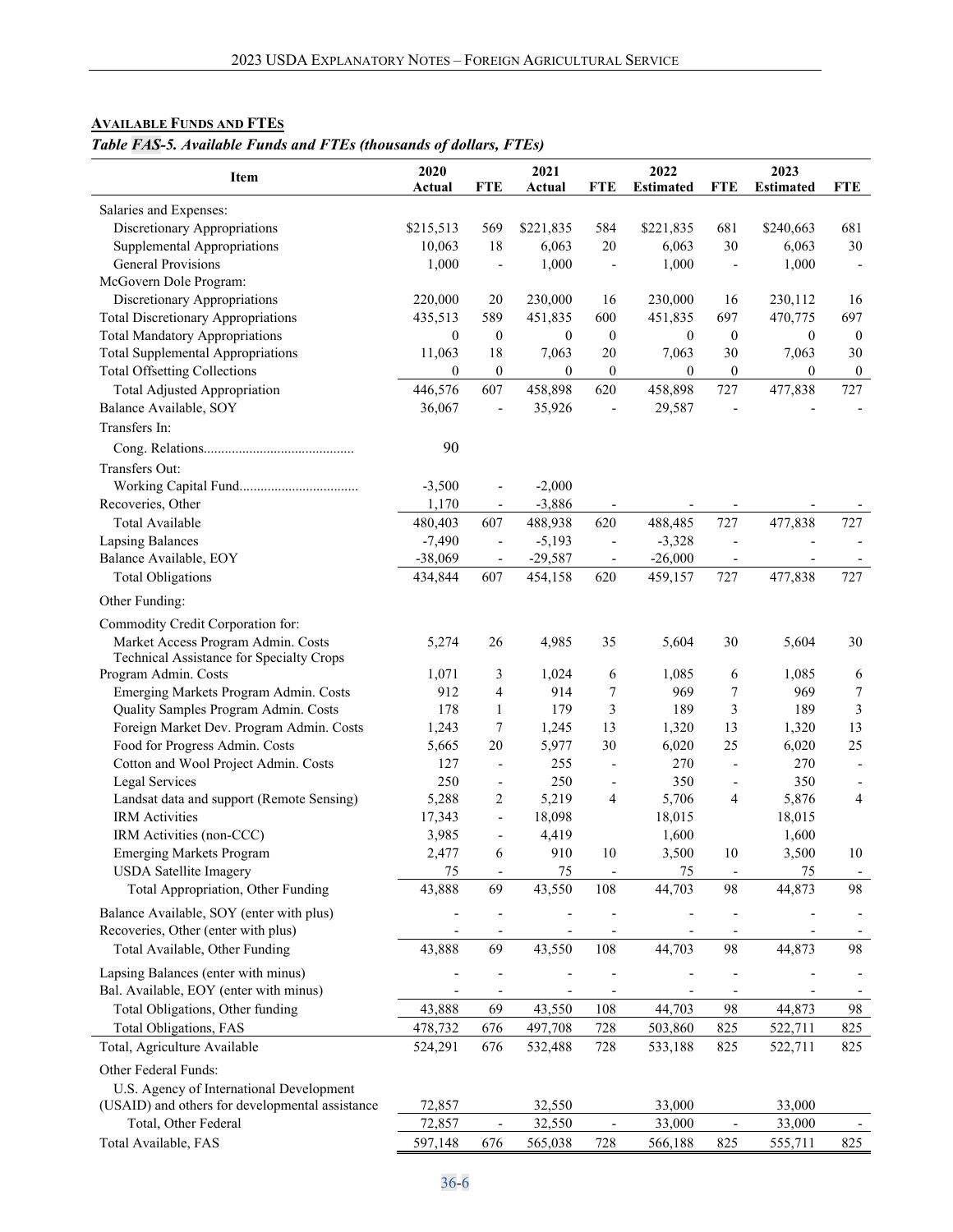| Item                   | D.C.                     | Field                        | 2020<br>Actual<br><b>Total</b> | D.C.           | Field                    | 2021<br>Actual<br><b>Total</b> | D.C.                     | Field          | 2022<br><b>Estimated</b><br><b>Total</b> | D.C.                     | Field          | 2023<br><b>Estimated</b><br><b>Total</b> |
|------------------------|--------------------------|------------------------------|--------------------------------|----------------|--------------------------|--------------------------------|--------------------------|----------------|------------------------------------------|--------------------------|----------------|------------------------------------------|
| ES.                    | 5                        |                              | 5                              | 6              |                          | 6                              | 6                        |                | 6                                        | 6                        |                | 6                                        |
| <b>SES</b>             | 5                        | 13                           | 18                             | 3              | 14                       | 17                             | 3                        | 14             | 17                                       | 3                        | 14             | 17                                       |
| $GS-15$                | 61                       | 1                            | 62                             | 58             | 1                        | 59                             | 61                       | 1              | 62                                       | 61                       | 1              | 62                                       |
| $GS-14$                | 143                      | 7                            | 150                            | 139            | 3                        | 142                            | 147                      | 3              | 150                                      | 147                      | 3              | 150                                      |
| $GS-13$                | 190                      | 5                            | 195                            | 172            | 3                        | 175                            | 183                      | 3              | 186                                      | 183                      | 3              | 186                                      |
| $GS-12$                | 108                      | $\overline{c}$               | 110                            | 128            | 2                        | 130                            | 135                      | $\overline{2}$ | 137                                      | 135                      | 2              | 137                                      |
| $GS-11$                | 39                       |                              | 39                             | 35             | 3                        | 38                             | 37                       | 3              | 40                                       | 37                       | 3              | 40                                       |
| $GS-10$                | 2                        |                              | $\overline{c}$                 | 1              |                          | 1                              | 1                        |                | -1                                       | 1                        |                |                                          |
| $GS-9$                 | 16                       | $\qquad \qquad \blacksquare$ | 16                             | 20             | 2                        | 22                             | 21                       | $\overline{2}$ | 23                                       | 21                       | $\overline{c}$ | 23                                       |
| $GS-8$                 | 6                        | ۰                            | 6                              | $\overline{7}$ | $\overline{a}$           | $\overline{7}$                 | $\overline{7}$           |                | $\overline{7}$                           | 7                        |                |                                          |
| $GS-7$                 | 21                       |                              | 21                             | 17             |                          | 17                             | 18                       |                | 18                                       | 18                       |                | 18                                       |
| $GS-6$                 |                          |                              |                                |                |                          |                                |                          |                |                                          |                          |                |                                          |
| $GS-5$                 |                          |                              |                                |                |                          |                                |                          |                |                                          |                          |                |                                          |
| $GS-4$                 |                          |                              |                                |                |                          |                                |                          |                |                                          |                          |                |                                          |
| $GS-3$                 |                          |                              |                                |                |                          |                                |                          |                |                                          |                          |                |                                          |
| $GS-2$                 |                          |                              |                                |                |                          |                                |                          |                |                                          |                          |                |                                          |
| $GS-1$                 |                          |                              |                                |                |                          |                                |                          |                |                                          |                          |                |                                          |
| Other Graded           | 20                       | 85                           | 105                            | 27             | 98                       | 125                            | 29                       | 104            | 132                                      | 29                       | 104            | 132                                      |
| Ungraded               | $\overline{\phantom{a}}$ | $\overline{\phantom{a}}$     | $\qquad \qquad$                |                | $\overline{\phantom{0}}$ |                                | $\overline{\phantom{a}}$ |                |                                          | $\overline{\phantom{a}}$ |                |                                          |
| <b>Total Permanent</b> | 616                      | 113                          | 729                            | 613            | 126                      | 739                            | 649                      | 132            | 781                                      | 649                      | 132            | 781                                      |
| Unfilled, EOY          | 138                      | 23                           | 161                            | 111            | 10                       | 121                            | 75                       | 4              | 79                                       | 75                       | 4              | 79                                       |
| Total Perm. FT EOY     | 754                      | 136                          | 890                            | 724            | 136                      | 860                            | 724                      | 136            | 860                                      | 724                      | 136            | 860                                      |
| <b>FTE</b>             | 647                      | 136                          | 783                            | 604            | 124                      | 728                            | 684                      | 141            | 825                                      | 684                      | 141            | 825                                      |

# <span id="page-6-0"></span>**PERMANENT POSITIONS BY GRADE AND FTES**

 $\ddot{\phantom{a}}$ 

# *Table FAS-6. Permanent Positions by Grade and FTEs*

Note: Table FAS-6, Permanent Positions by Grade and FTEs, excludes temporary positions and overseas Locally Employed Staff (LE Staff). FAS had 309 FTE for LE Staff in FY 20 and FY 21. For FY 22, the estimate is 313 FTE.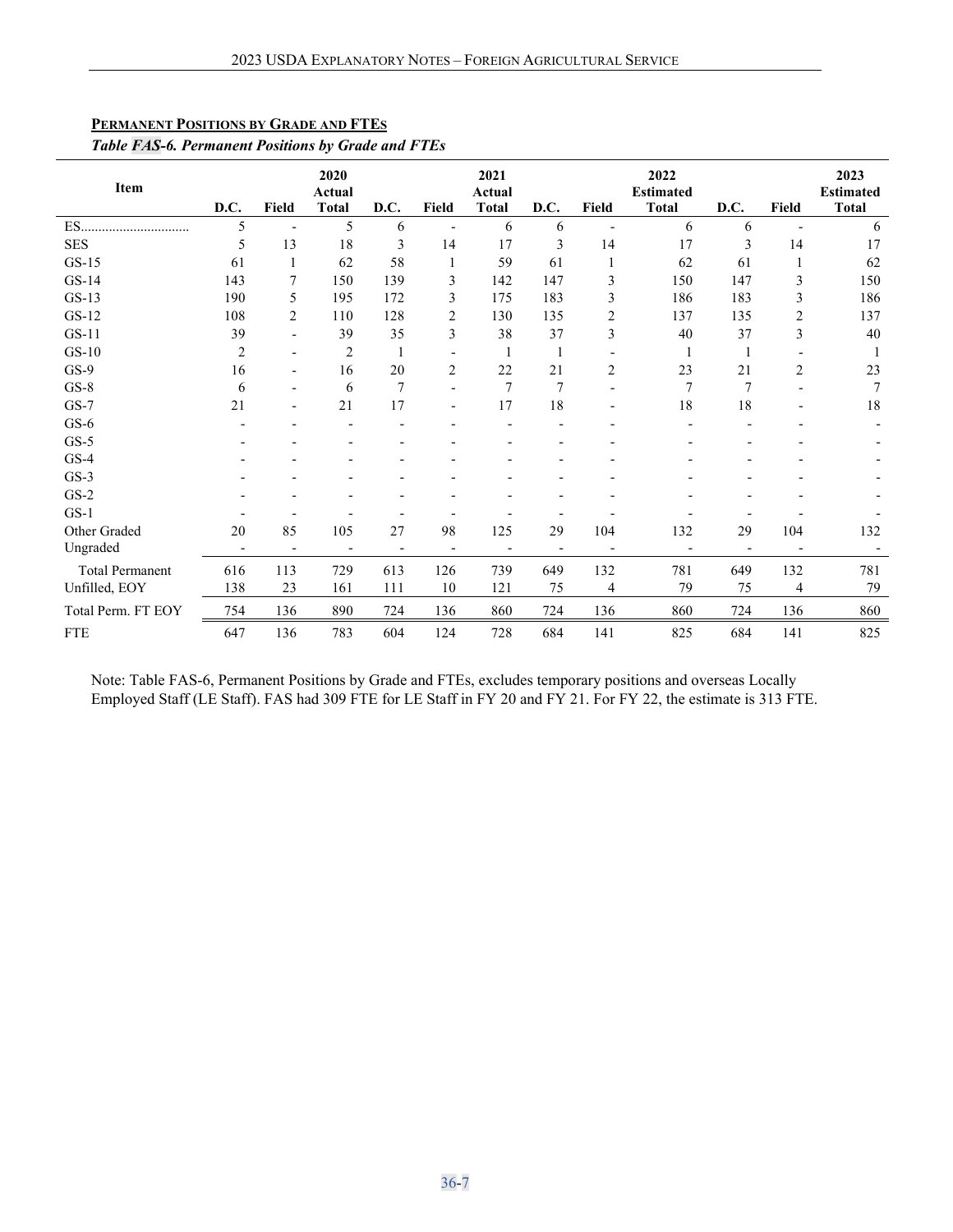#### <span id="page-7-0"></span>**VEHICLE FLEET**

#### <span id="page-7-1"></span>**Motor Vehicle Fleet**

FAS's motor vehicles are used exclusively by Foreign Service Officers and their staffs stationed at posts overseas. FAS's overseas mission requires the use of official government vehicles to conduct field crop assessment trips to gather agricultural data, official travel to countries within regional coverage, transportation to local government offices, travel to representation events with agribusiness organizations, transporting official visitors, and providing mail/messenger courier services. Although FAS owns its overseas vehicle fleet, these vehicles are subject not only to USDA Directives, but are also under the authority of the Chief of Mission at each station. Each overseas station has an established vehicle policy to which USDA Foreign Service Officers must adhere and the Chief of Mission has the authority to determine other authorized uses that are permitted in accordance with the Foreign Affairs Manual Governing Asset Management.

#### *Replacement Criteria*

For fiscal year (FY) 2023, there are two anticipated vehicle purchases. The vehicles purchased will replace existing vehicles and will require the disposal of two vehicles. The vehicles anticipated to be replaced average twelve years in age and average 50,000 miles. All other vehicles are working properly. As of the end of FY 2021, FAS's overseas vehicle fleet consists of one sedan, four minivans, nine 4x2 light trucks, and thirty-seven 4x4 light trucks.

#### *Reductions to Fleet*

Passenger vehicles normally may not be replaced unless they either have a mileage of 100,000 or seven years or more of age. Armored vehicles have a shorter lifespan and are normally replaced every five years. Condition of the vehicle and cost analysis of maintenance and operating cost are also factors for replacement. Each post that has a vehicle is required to record daily usage, including fuel cost and maintenance in a vehicle logbook. FAS faces several impediments to managing its motor vehicle fleet. In fiscal year 2021, FAS attempted to dispose of three vehicles to reduce the fleet to 50 in compliance with USDA guidance to eliminate underutilized vehicles. However, FAS was only able to dispose of two vehicles prior to September 30, 2021. On October 8, 2021, FAS was able to dispose of an additional vehicle, resulting in a fleet of 50 vehicles.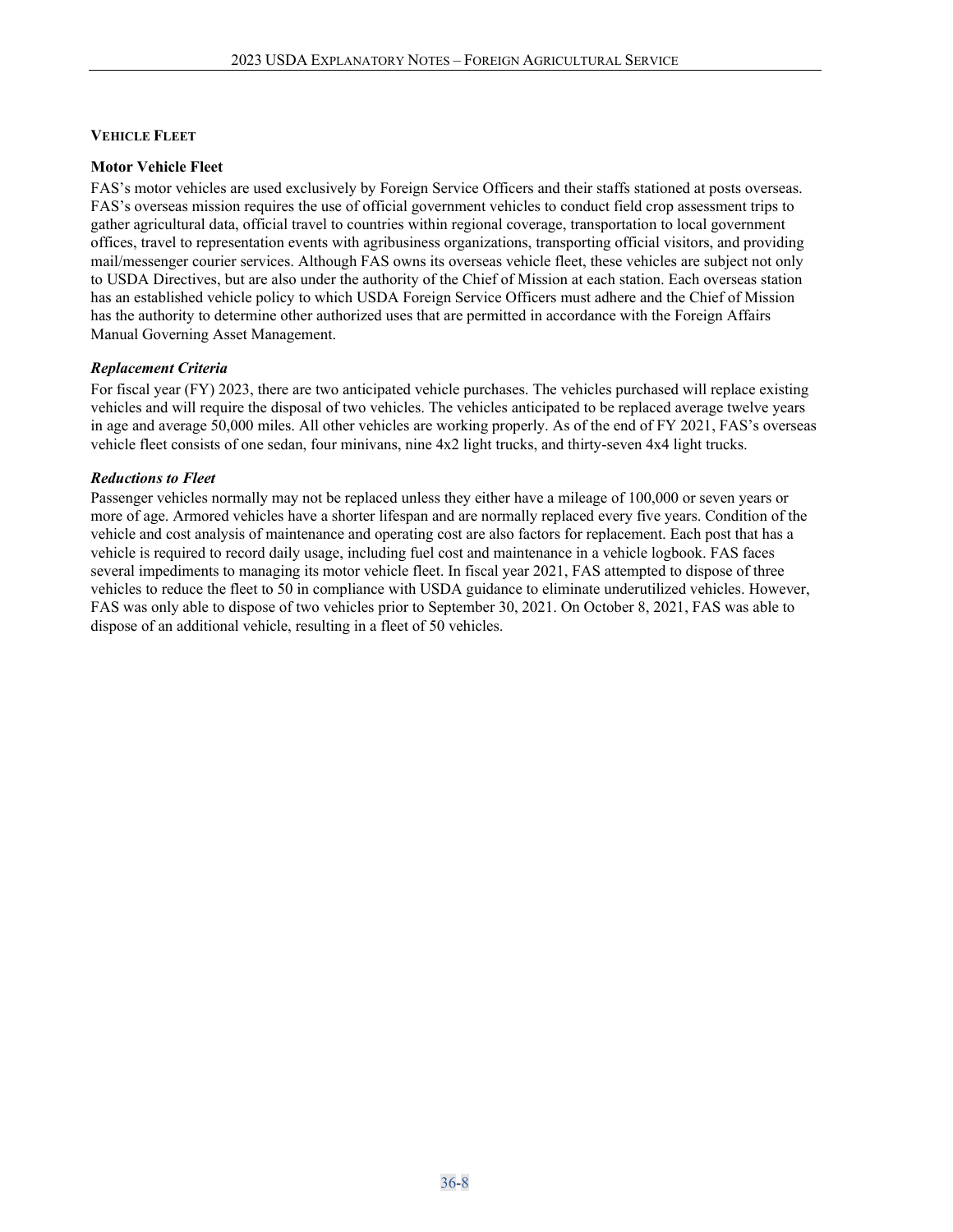## *Table FAS-7. Size, Composition, and Annual Costs of Motor Vehicle Fleet*

|                                      | <b>Sedans</b><br>and |      |             | Light         | Light      | Medium          |              | <b>Heavy</b> |                 | Annual           |
|--------------------------------------|----------------------|------|-------------|---------------|------------|-----------------|--------------|--------------|-----------------|------------------|
|                                      | <b>Station</b>       |      |             | <b>Trucks</b> | Trucks     | Duty            |              | Duty         | Total           | <b>Operating</b> |
|                                      | Wagons               | Vans | <b>SUVs</b> | 4X2           | <b>4X4</b> | <b>Vehicles</b> | <b>Buses</b> | Vehicles     | <b>Vehicles</b> | <b>Costs</b>     |
| 2018 End of Year Operating Inventory |                      |      | 45          |               |            |                 |              |              | 56              | \$208,000        |
| 2020 End of Year Operating Inventory |                      |      | 44          |               |            |                 |              |              | 50              | 316,000          |
| 2021 Planned Acquisitions            |                      |      |             |               |            |                 |              |              |                 |                  |
| 2021 Planned Disposals               |                      |      |             |               |            |                 |              |              |                 |                  |
| 2021 End of Year Operating Inventory |                      |      | 46          |               |            |                 |              |              | 51              | 288,000          |
| 2022 Planned Acquisitions            |                      |      |             |               |            |                 |              |              |                 |                  |
| 2022 Planned Disposals               |                      |      |             |               |            |                 |              |              |                 |                  |
| 2022 End of Year Operating Inventory |                      |      | 45          |               |            |                 |              |              | 50              | 270,000          |
| 2023 Planned Acquisitions            |                      |      |             |               |            |                 |              |              |                 |                  |
| 2023 Planned Disposals               |                      |      |             |               |            |                 |              |              |                 |                  |
| 2023 End of Year Operating Inventory |                      |      | 45          |               |            |                 |              |              | 50              | 275,000          |

Notes to Table FAS-7, Size, Composition, and Annual Costs of Motor Vehicle Fleet: Number of vehicles by type include vehicles owned by the agency and leased from commercial sources or GSA. Annual Operating Costs excludes acquisition costs and gains from sale of vehicles as shown in FAST.

#### Statement of Proposed Purchase of Passenger Motor Vehicles:

| Fiscal<br>Year | <b>Net</b><br>Active<br>Fleet,<br><b>SOY</b> | <b>Disposals</b> | <b>Replacements</b> | <b>Additions</b> | <b>Total</b><br><b>Acquisitions</b> | <b>Net Active</b><br>Fleet, EOY |
|----------------|----------------------------------------------|------------------|---------------------|------------------|-------------------------------------|---------------------------------|
| 2020           | 53                                           |                  |                     |                  |                                     | 50                              |
| 2021           | 51                                           |                  |                     |                  |                                     | 51                              |
| 2022           | 51                                           |                  |                     |                  |                                     | 50                              |
| 2023           | 50                                           |                  |                     |                  |                                     | 50                              |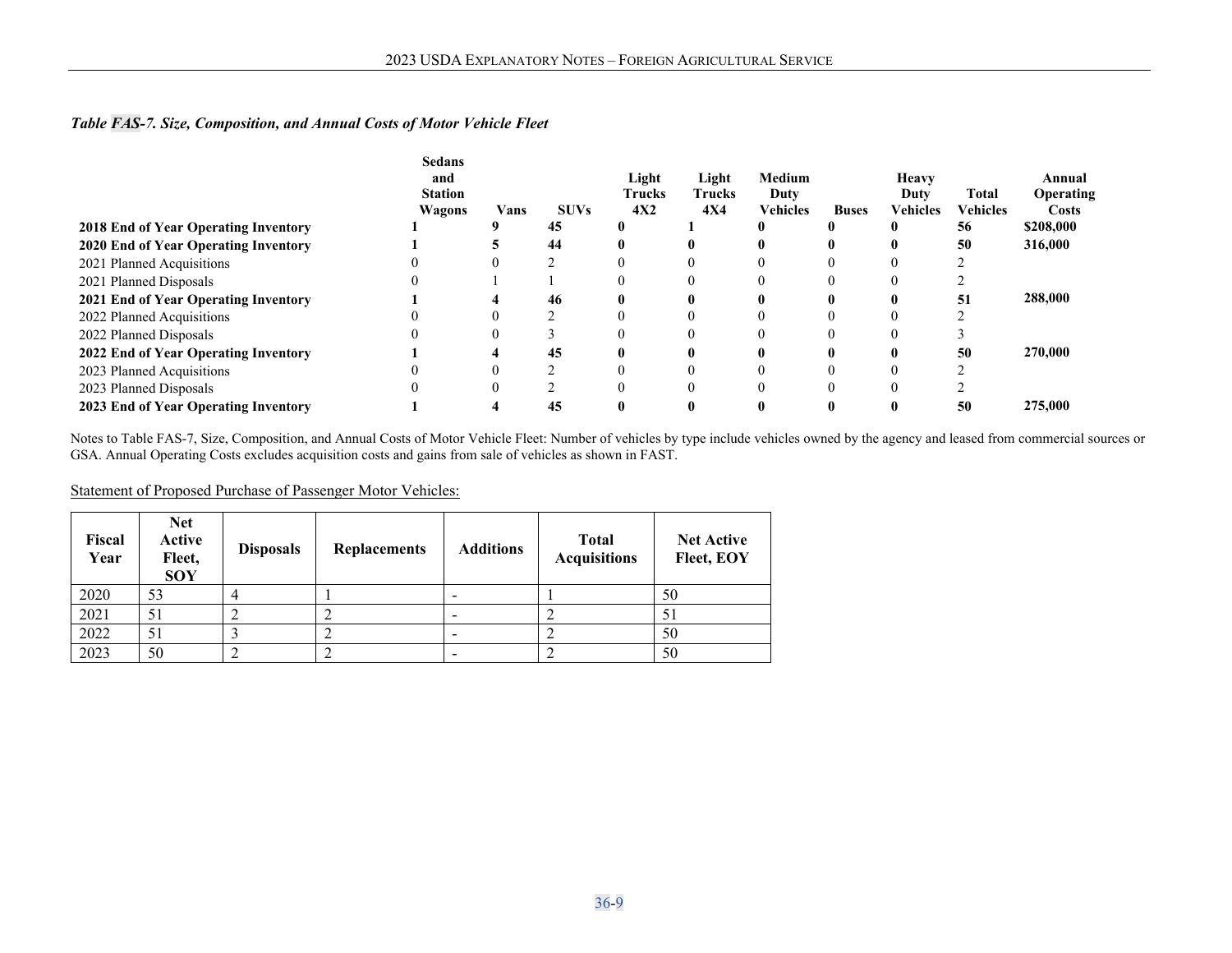# <span id="page-9-0"></span>**SHARED FUNDING PROJECTS** *Table FAS-8. Shared Funding Projects (dollars in thousands)*

| Item                                                    | 2020<br>Actual           | 2021<br>Actual | 2022<br><b>Estimated</b> | 2023<br><b>Estimated</b> |
|---------------------------------------------------------|--------------------------|----------------|--------------------------|--------------------------|
| <b>Working Capital Fund:</b>                            |                          |                |                          |                          |
| Administrative Services:                                |                          |                |                          |                          |
|                                                         | \$175                    | \$211          | \$215                    | \$210                    |
|                                                         | 536                      | 475            | 476                      | 478                      |
|                                                         | 85                       | 80             | 79                       | 78                       |
|                                                         | 10                       | 90             | 185                      | 245                      |
| Human Resources Enterprise Management Systems           | 11                       | 13             | 11                       | 11                       |
|                                                         | 817                      | 869            | 966                      | 1,022                    |
| Communications:                                         |                          |                |                          |                          |
|                                                         |                          |                |                          |                          |
|                                                         | 22                       | 485            | 151                      | 160                      |
| Finance and Management:                                 |                          |                |                          |                          |
|                                                         | 239                      | 242            | 203                      | 204                      |
|                                                         | 1,188                    | 1,145          | 1,064                    | 1,053                    |
|                                                         | 42                       | 39             | 43                       | 73                       |
|                                                         | $\overline{\phantom{a}}$ |                |                          |                          |
|                                                         | 1,469                    | 1,426          | 1,310                    | 1,330                    |
| Information Technology:                                 |                          |                |                          |                          |
|                                                         | 1,749                    | 5,000          | 5,379                    | 5,683                    |
| Department Administration Information Technology Office | 45                       | 256            | 184                      | 184                      |
|                                                         | 2,815                    | 3,588          | 3,429                    | 3.652                    |
|                                                         | 828                      | 601            | 588                      | 506                      |
|                                                         | 5,437                    | 9,445          | 9,580                    | 10,025                   |
|                                                         | 110                      |                | 136                      | 136                      |
|                                                         | $\overline{\phantom{a}}$ | 108            |                          |                          |
|                                                         | 7,855                    | 12,333         | 12,143                   | 12,672                   |
|                                                         |                          |                |                          |                          |
| <b>Department-Wide Shared Cost Programs:</b>            |                          |                |                          |                          |
|                                                         | 13                       | 14             | 21                       | 21                       |
|                                                         | 77                       | 64             | 57                       | 57                       |
|                                                         |                          |                |                          |                          |
|                                                         | 6                        |                |                          |                          |
|                                                         |                          |                |                          |                          |
|                                                         |                          |                |                          |                          |
|                                                         | 28                       | 199            | 151                      | 151                      |
|                                                         | 58                       | 90             | 68                       | 68                       |
|                                                         |                          |                |                          |                          |
|                                                         | 294                      | 346            | 347                      | 347                      |
|                                                         | 59                       | 40             | 33                       | 34                       |
|                                                         | 47                       | 43             | 35                       | 35                       |
|                                                         | 59                       | 61             | 48                       | 48                       |
|                                                         | 11                       | 11             | 10                       | 10                       |
|                                                         |                          | 7              | 63                       | 79                       |
|                                                         | 82                       | 50             | 35                       | 35                       |
|                                                         | $\overline{\phantom{a}}$ |                |                          |                          |
| Total, Department-Wide Reimbursable Programs            | 734                      | 925            | 868                      | 885                      |
|                                                         |                          |                |                          |                          |
| E-Gov:                                                  |                          |                |                          |                          |
| Budget Formulation and Execution Line of Business       | 2                        | 2              | 1                        | 1                        |
|                                                         |                          |                |                          |                          |
|                                                         |                          |                | 2                        | 2                        |
|                                                         |                          |                |                          |                          |
|                                                         | 6                        | 5              | 11                       | 12                       |
|                                                         |                          |                |                          |                          |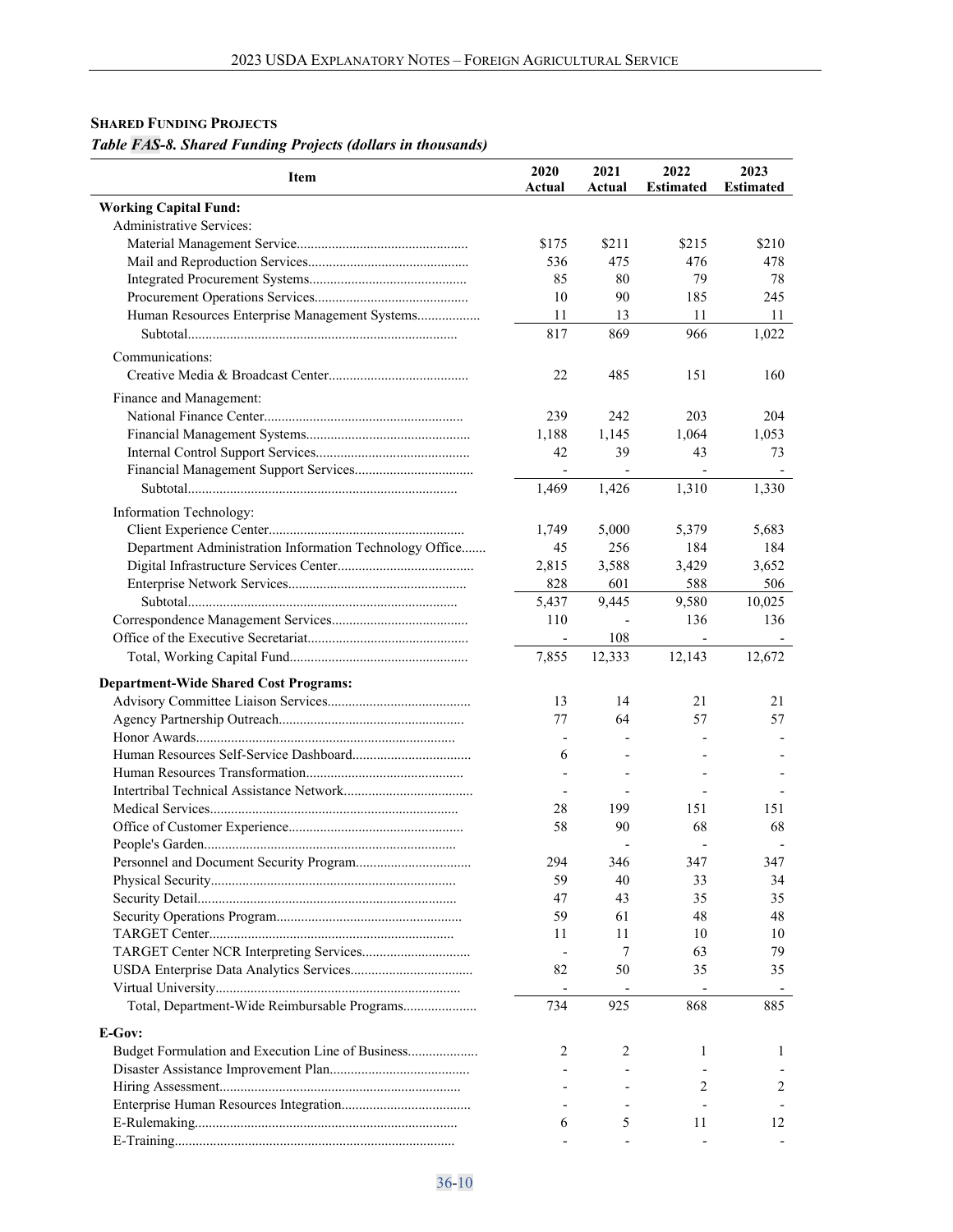| 2023 USDA EXPLANATORY NOTES - FOREIGN AGRICULTURAL SERVICE |  |  |  |  |  |
|------------------------------------------------------------|--|--|--|--|--|
|------------------------------------------------------------|--|--|--|--|--|

| Item | 2020<br>Actual | 2021<br>Actual | 2022<br>Estimated | 2023<br><b>Estimated</b> |
|------|----------------|----------------|-------------------|--------------------------|
|      |                |                |                   |                          |
|      | 14             | 13             |                   |                          |
|      | 8              |                |                   |                          |
|      |                |                |                   |                          |
|      |                |                |                   |                          |
|      |                |                |                   |                          |
|      |                | 43             | 39                | 39                       |
|      | 8.638          | 13.301         | 13.050            |                          |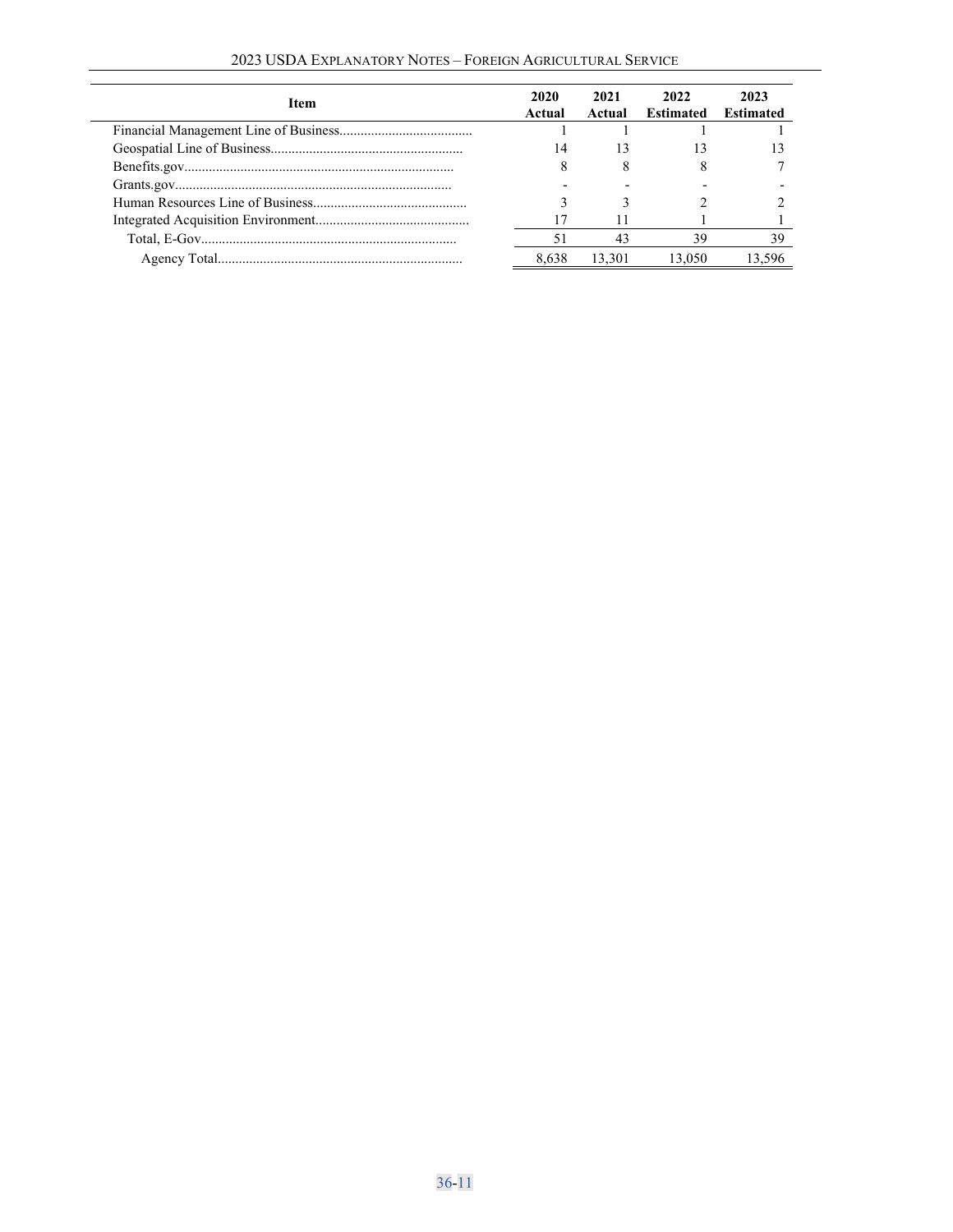#### <span id="page-11-0"></span>*ACCOUNT 1: SALARIES AND EXPENSES*

#### <span id="page-11-1"></span>**APPROPRIATIONS LANGUAGE**

The appropriations language follows (new language underscored; deleted matter enclosed in brackets):

For necessary expenses of the Foreign Agricultural Service, including not to exceed \$250,000 for representation allowances and for expenses pursuant to section 8 of the Act approved August 3, 1956 (7 U.S.C. 1766), [\$228,644,000]\$240,663,000, of which no more than 6 percent shall remain available until September 30, [2023]2024, for overseas operations to include the payment of locally employed staff: Provided, That the Service may utilize advances of funds, or reimburse this appropriation for expenditures made on behalf of Federal agencies, public and private organizations and institutions under agreements executed pursuant to the agricultural food production assistance programs (7 U.S.C. 1737) and the foreign assistance programs of the United States Agency for International Development: *Provided further*, That funds made available for middle-income country training programs, funds made available for the Borlaug International Agricultural Science and Technology Fellowship program, and up to \$2,000,000 of the Foreign Agricultural Service appropriation solely for the purpose of offsetting fluctuations in international currency exchange rates, subject to documentation by the Foreign Agricultural Service, shall remain available until expended.

#### <span id="page-11-2"></span>**LEAD-OFF TABULAR STATEMENT**

## *Table FAS-9. Lead-Off Tabular Statement (In dollars)*

| Item                    | Amount        |
|-------------------------|---------------|
| Estimate, 2022          | \$221,835,000 |
| Change in Appropriation | $+18,828,000$ |
| Budget Estimate, 2023   | 240,663,000   |
|                         |               |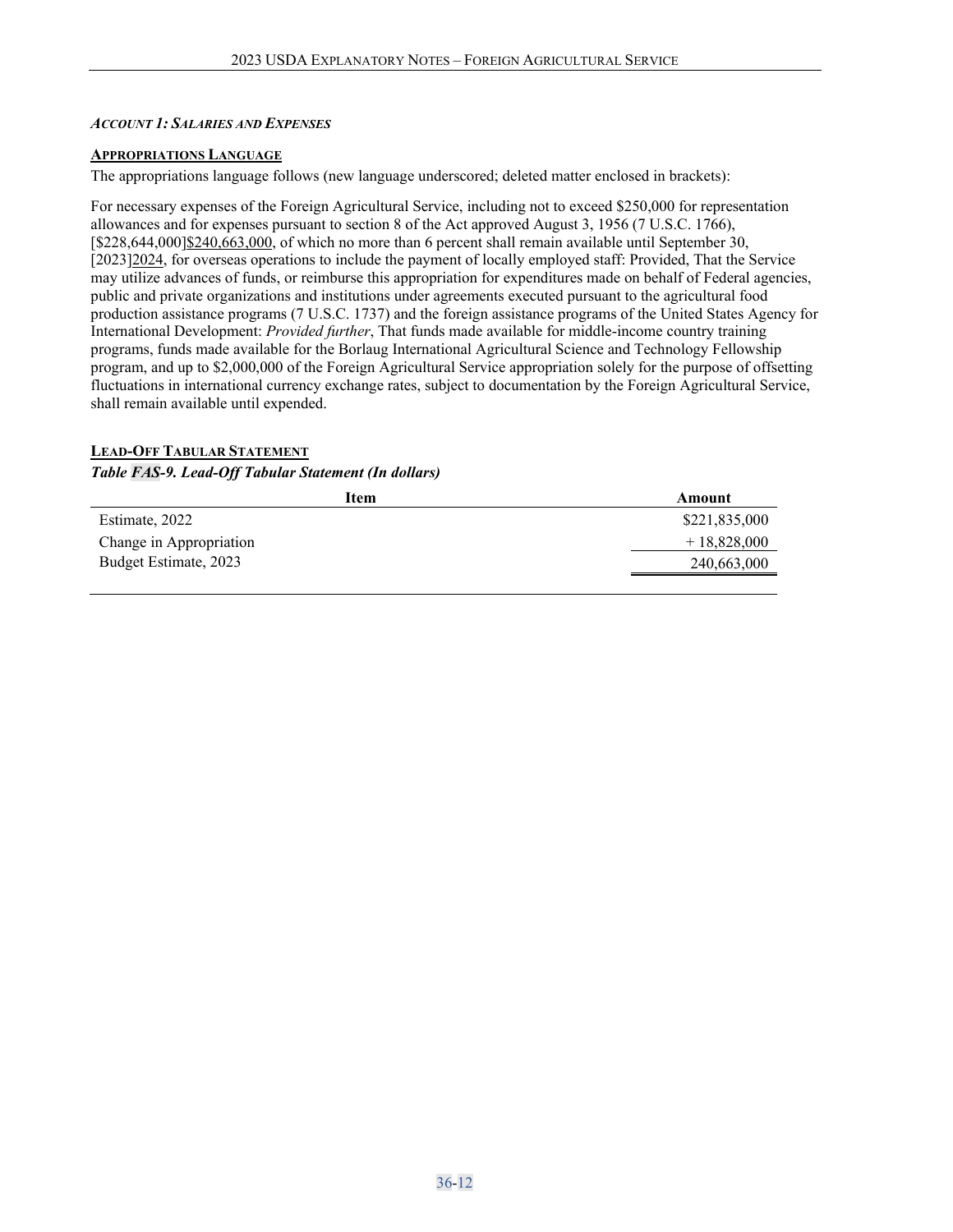# **PROJECT STATEMENT**

# *Table FAS-10. Project Statement Appropriations (thousands of dollars, FTE)*

By Appropriation:

<span id="page-12-0"></span>

| Item                          | 2020 Actual | <b>FTE</b>               | 2021 Actual | <b>FTE</b>                   | 2022 Estimated | <b>FTE</b>     | 2023 Estimated | <b>FTE</b>     | Inc. or Dec. | <b>FTE</b><br>Inc.<br><b>or</b><br>Dec. | <b>Chg Key</b> |
|-------------------------------|-------------|--------------------------|-------------|------------------------------|----------------|----------------|----------------|----------------|--------------|-----------------------------------------|----------------|
| Discretionary Appropriations: |             |                          |             |                              |                |                |                |                |              |                                         |                |
| Salaries and Expenses         | \$215,513   | 569                      | \$221,835   | 584                          | \$221,835      | 681            | \$240,663      | 681            | $+ $18.828$  | $\blacksquare$                          | (1)            |
|                               | 215,513     | 569                      | 221,835     | 584                          | 221,835        | 681            | 240,663        | 681            | $+18,828$    | $\blacksquare$                          |                |
| Mandatory Appropriations:     |             |                          |             |                              |                |                |                |                |              |                                         |                |
|                               |             |                          |             |                              |                |                |                |                |              |                                         |                |
| Supplemental Appropriations:  |             |                          |             |                              |                |                |                |                |              |                                         |                |
|                               | 4,000       |                          |             |                              |                |                |                |                |              |                                         |                |
| General Provisions            | 1,000       | $\blacksquare$           | 1,000       | $\overline{\phantom{a}}$     | 1,000          |                | 1,000          |                |              |                                         |                |
|                               | 5,000       | $\overline{\phantom{a}}$ | 1,000       | $\blacksquare$               | 1,000          | $\blacksquare$ | 1,000          | $\blacksquare$ |              | $\overline{\phantom{0}}$                |                |
| Total Adjusted Approp         | 220,513     | 569                      | 222,835     | 584                          | 222,835        | 681            | 241,663        | 681            | 18,828       |                                         |                |
| Total Appropriation           | 220,513     | 569                      | 222,835     | 584                          | 222,835        | 681            | 241,663        | 681            | 18,828       | $\overline{\phantom{0}}$                |                |
| Transfers In:                 |             |                          |             |                              |                |                |                |                |              |                                         |                |
|                               | 90          |                          |             |                              |                |                |                |                |              |                                         |                |
|                               | 90          |                          |             |                              |                |                |                |                |              |                                         |                |
| Transfers Out:                |             |                          |             |                              |                |                |                |                |              |                                         |                |
| Working Capital Fund          | $-3,500$    | $\blacksquare$           | $-2,000$    |                              |                |                |                |                |              |                                         |                |
| Total Transfers Out           | $-3,500$    | $\blacksquare$           | $-2,000$    | $\overline{a}$               |                |                |                |                |              |                                         |                |
|                               | 1,170       | $\blacksquare$           | $-3,886$    |                              |                |                |                |                |              |                                         |                |
|                               | 36,067      | $\blacksquare$           | 35,926      | $\qquad \qquad -$            | 29,587         |                |                |                | $-29,587$    |                                         |                |
| Total Available               | 254,340     | 569                      | 252,875     | 584                          | 252,422        | 681            | 241,663        | 681            | $-10,759$    | $\blacksquare$                          |                |
|                               | $-7,490$    | $\overline{\phantom{a}}$ | $-5,193$    | $\qquad \qquad \blacksquare$ | $-3,328$       |                |                |                | $+3,328$     |                                         |                |
|                               | $-38,069$   | $\blacksquare$           | $-29,587$   | $\blacksquare$               | $-26,000$      |                |                |                | $+26,000$    |                                         |                |
|                               | 208,781     | 569                      | 218,095     | 584                          | 223,094        | 681            | 241,663        | 681            | $+18,569$    | $\blacksquare$                          |                |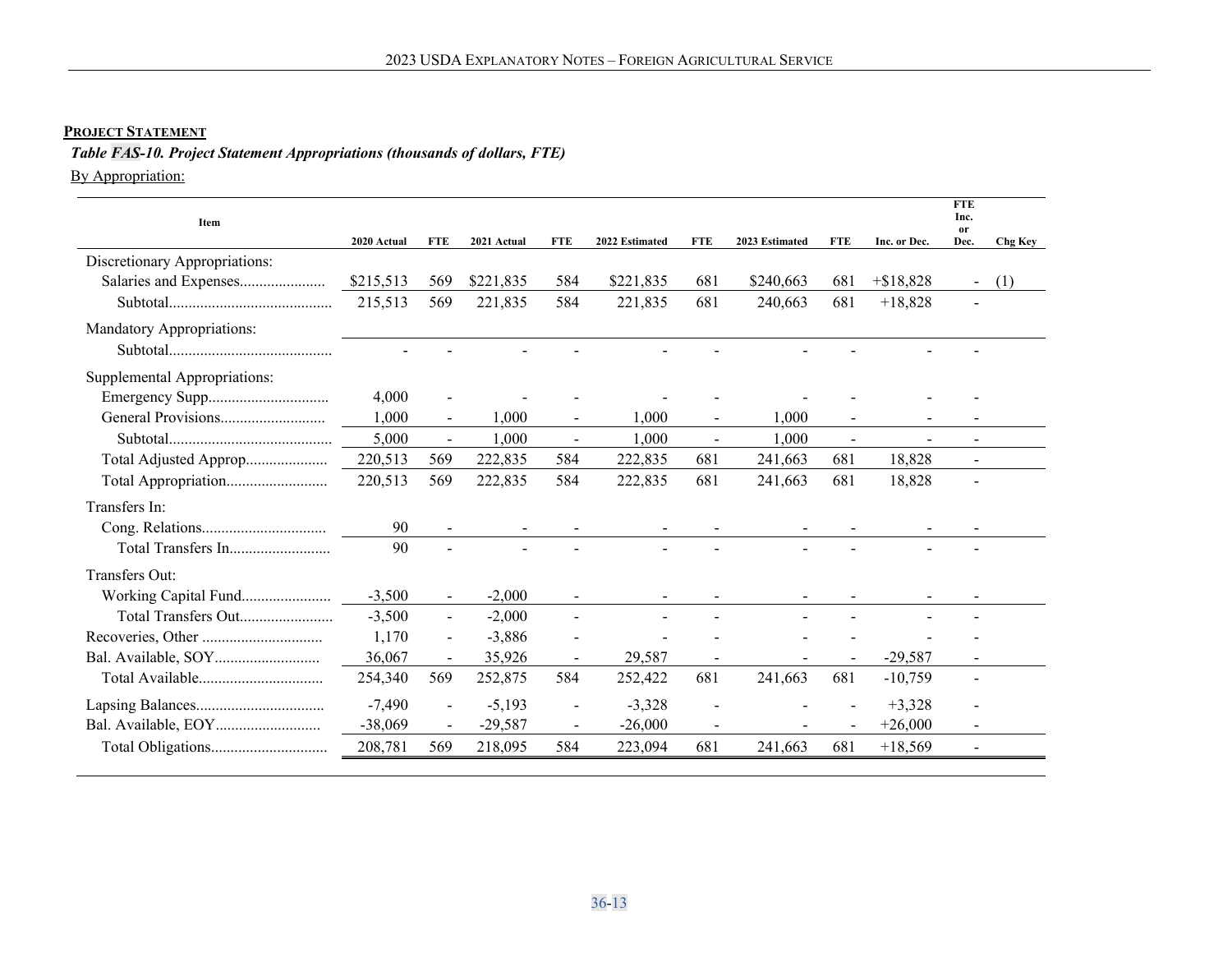## <span id="page-13-0"></span>**PROJECT STATEMENT**

*Table FAS-11. Project Statement Obligations (thousands of dollars, FTE)* 

| Item                            | 2020<br>Actual | <b>FTE</b>                   | 2021<br>Actual | <b>FTE</b> | 2022<br><b>Estimated</b> | <b>FTE</b>     | 2023<br><b>Estimated</b> | <b>FTE</b> | Inc. or Dec. | <b>FTE</b><br>Inc.<br><b>or</b><br>Dec. |
|---------------------------------|----------------|------------------------------|----------------|------------|--------------------------|----------------|--------------------------|------------|--------------|-----------------------------------------|
| Discretionary Obligations:      |                |                              |                |            |                          |                |                          |            |              |                                         |
| Salaries and Expenses           | \$205,879      | 569                          | \$214,574      | 584        | \$222,094                | 681            | \$240,663                | 681        | $+ $18,569$  |                                         |
| Subtotal Disc oblig             | 205,879        | 569                          | 214,574        | 584        | 222,094                  | 681            | 240,663                  | 681        | $+18,569$    |                                         |
| Supplemental Obligations:       |                |                              |                |            |                          |                |                          |            |              |                                         |
| Emergency Supp                  | 1,902          | $\qquad \qquad \blacksquare$ | 2,521          |            |                          |                |                          |            |              |                                         |
|                                 | 1,000          | $\blacksquare$               | 1,000          |            | 1.000                    | $\overline{a}$ | 1.000                    |            |              |                                         |
| Subtotal Supp Oblig             | 2,902          | $\overline{\phantom{a}}$     | 3,521          |            | 1,000                    |                | 1,000                    |            |              |                                         |
| Subtotal Offsetting Collections |                |                              |                |            |                          |                |                          |            |              |                                         |
|                                 | 208,781        | 569                          | 218,095        | 584        | 223,094                  | 681            | 241,663                  | 681        | 18,569       |                                         |
|                                 |                |                              |                |            |                          |                |                          |            |              |                                         |
|                                 | 7,490          |                              | 5,193          |            | 3,328                    |                |                          |            | $-3,328$     |                                         |
| Balances Available, EOY:        |                |                              |                |            |                          |                |                          |            |              |                                         |
| Salaries and Expenses           | 38,069         | $\blacksquare$               | 29,587         |            | 26,000                   |                |                          |            | $-26,000$    |                                         |
| Total Bal. Available, EOY       | 38,069         | $\blacksquare$               | 29,587         |            | 26,000                   |                |                          |            | $-26,000$    |                                         |
|                                 | 254,340        | 569                          | 252,875        | 584        | 252,422                  | 681            | 241,663                  | 681        | $-10,759$    |                                         |
| Less:                           |                |                              |                |            |                          |                |                          |            |              |                                         |
|                                 | $-90$          |                              |                |            |                          |                |                          |            |              |                                         |
| Total Transfers Out             | 3,500          |                              | 2,000          |            |                          |                |                          |            |              |                                         |
|                                 | $-1,170$       | $\blacksquare$               | 3,886          |            |                          |                |                          |            |              |                                         |
|                                 | $-36,067$      | $\blacksquare$               | $-35,926$      |            | $-29,587$                |                |                          |            | 29,587       |                                         |
| Total Appropriation             | 220,513        | 569                          | 222,835        | 584        | 222,835                  | 681            | 241,663                  | 681        | 18,828       |                                         |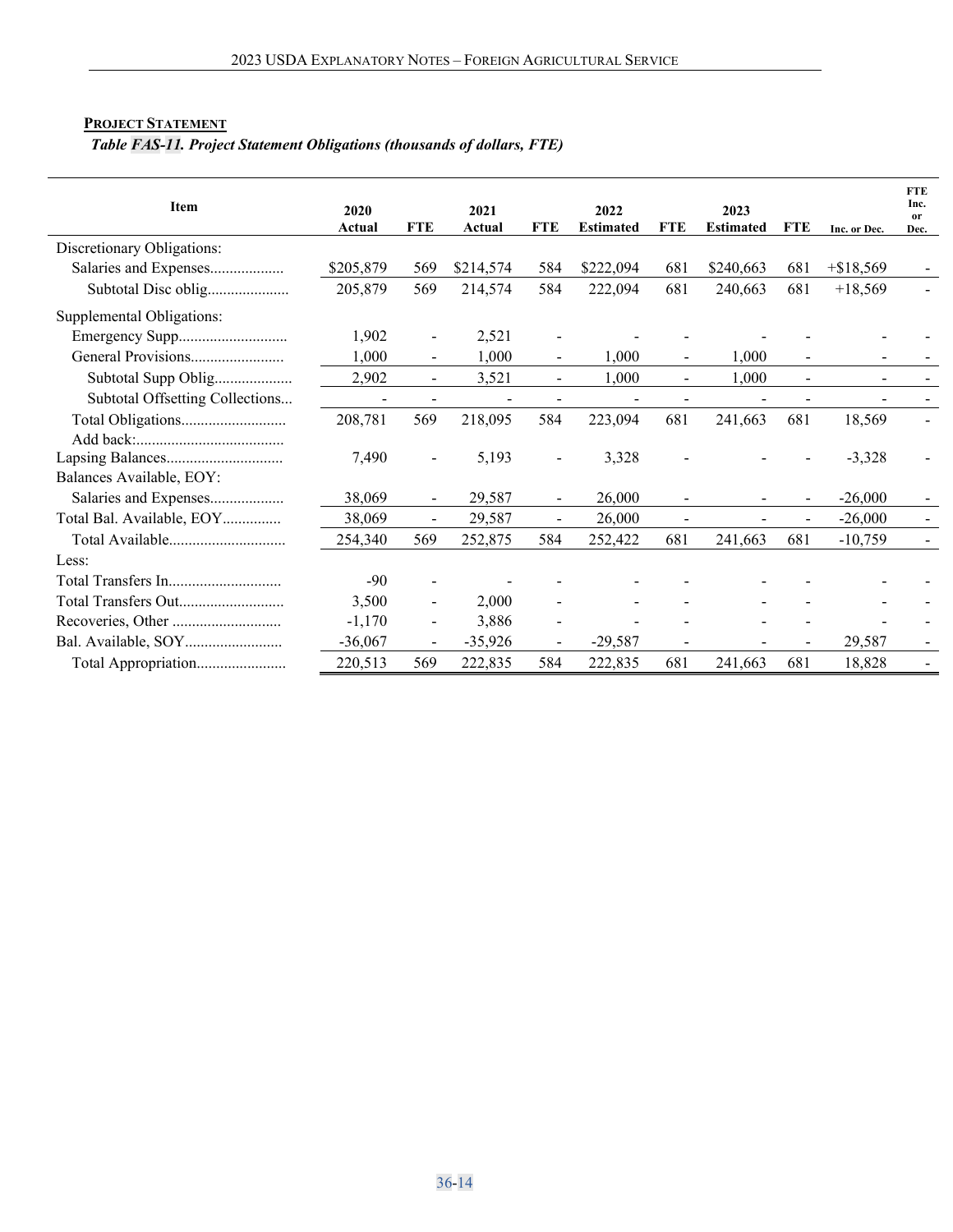The Foreign Agricultural Service (FAS) is the foreign affairs agency with primary responsibility for the United States Department of Agriculture's (USDA) overseas programs—market development, international trade agreements and negotiations, capacity building, and the collection of statistics and market information. FAS is unique within the U.S. Government for its sole focus on global agricultural trade issues. FAS serves U.S. farmers, ranchers, fishermen, foresters, and agribusinesses, collaborates across the U.S. government, and partners with the private sector non-government organizations to further the economic prosperity of rural America. This recognized expertise is trusted by farmers and ranchers, food processors, other U.S. government agencies, and nongovernmental organizations to provide sound, reliable and consistent intelligence on foreign agricultural markets, crop conditions and agro-political dynamics. The agency's global network of agricultural attachés and locally employed staff provide an unparalleled resource for understanding trade policy and market development issues as they arise.

FAS's goals and objectives focus on the mission of the Under Secretary to Trade and Agricultural Affairs. FAS's trade and foreign strategies ensure that resources are aligned to provide excellent customer support to U.S. producers and exporters, as well as cost effective and coordinated services to external stakeholders. Continuation of FAS's mission is critical because it provides a level playing field for U.S. agriculture exporters, increases the demand for U.S. agricultural products, and develops emerging markets overseas.

Funds will be used for salaries and benefits for 641 FTE, site travel, stakeholder outreach, trade and export promotion, research and analysis, and other foreign agricultural programs. Costs were estimated by using 2021 as a base.

The numbers and letters of the following listing relates to values in the Change (Chg) Key column of the Project Statement:

- 1) An increase of \$18,828,000 for current services adjustments as follows:
	- A. An increase of \$3,330,000, which includes \$2,167,683 for pay inflation and \$ 1,162,317 for FERS for 2022 Pay and FERS.

This increase supports the pay increase which went into effect January 1, 2022, of a 2.7 percent Cost of Living pay increases for civilian (including foreign service) employees, and a 1.1 percent increase to cover the expenses for the mandated increase of USDA's contribution to FERS.

- B. An increase of \$1,800,000 for 2022 pay increases for overseas Locally Employed Staff (LES). The Department of State continues to adjust its compensation plans overseas, and FAS is incurring increased payments of compensation for overseas LES in FY 2022. The FAS global network of agricultural Attaches and LES provide first-hand information on foreign agricultural markets, crop conditions, political dynamics, an institutional knowledge of host countries, and long-term relationships with foreign stakeholders.
- C. An increase of \$6,269,000 for 2023 Pay.

This increase will support the annualization of the 2022 2.7 percent Cost of Living pay increase and the 2023 4.6 percent Cost of Living pay increase. The proposed funding level will allow FAS to maintain its strong support of its long-term goal of promoting U.S. agricultural exports. Funds requested will be used to carry out activities and functions consistent with the full range of authorities and activities delegated to the agency. Continuation of FAS's mission is critical because it provides a level playing field for U.S. agriculture exporters; increases the demand for U.S. agriculture products; develops emerging markets overseas; and increases global food security.

D. An increase of \$2,078,000 for International Collaborative Administrative Support Services (ICASS).

This increase includes \$1,198,000 for FY 2022 and \$880,000 for FY 2023. The International Cooperative Administrative Support Services (ICASS) entity was established by Public Law 104- 208 (U.S. Department of State Appropriations Act) in 1996. The ICASS system is the principal means by which the U.S. Department of State (DoS) provides and shares the cost of common administrative support at its more than 200 diplomatic and consular posts overseas with FAS and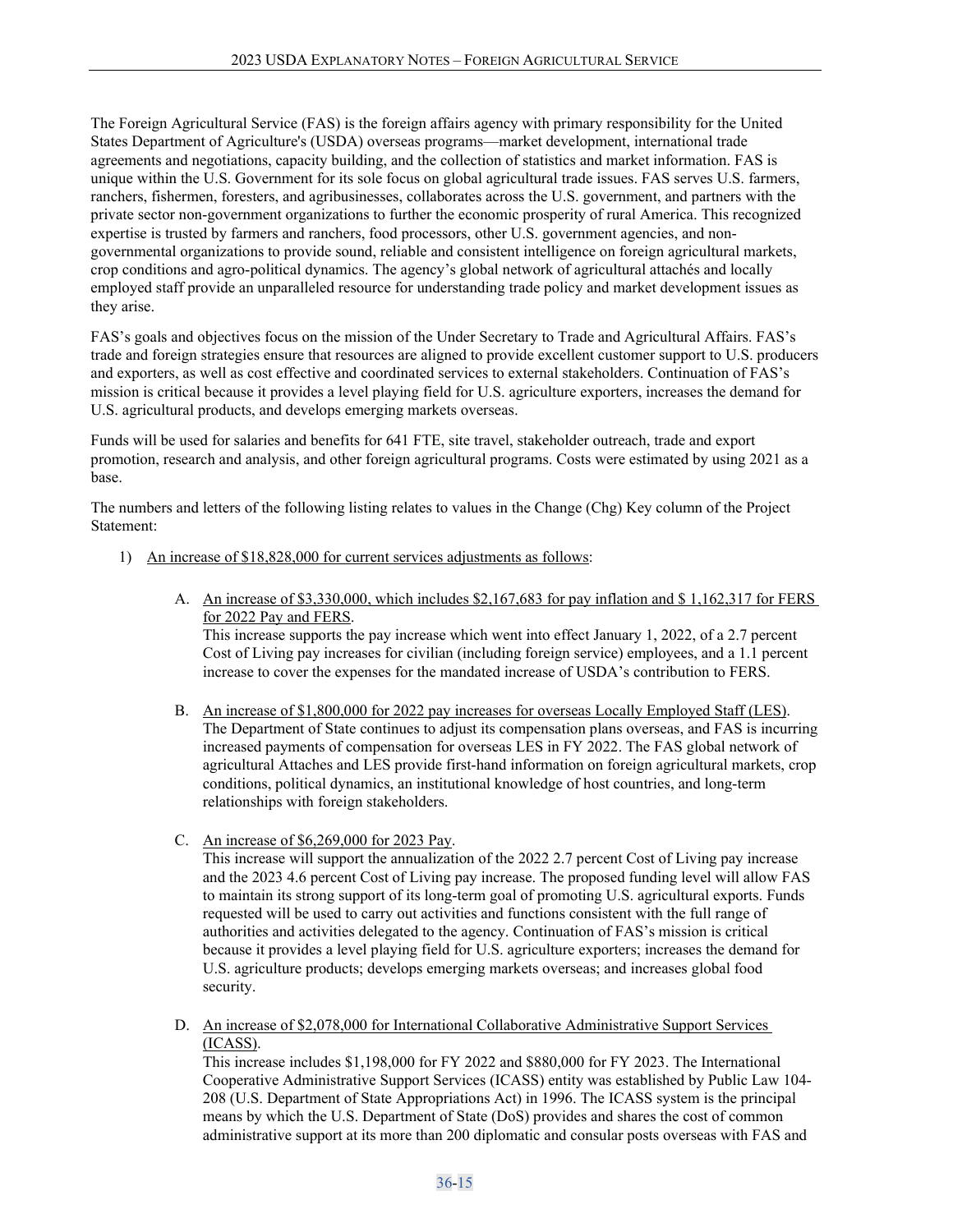all other agencies with an overseas presence in a U.S. Mission. Under the Chief of Mission's authority, FAS relies on its base funding to maintain continuous administrative support services for overseas offices provided by DoS and the U.S. Agency for International Development (USAID). Under ICASS regulations, participating agencies are required to pay their portion of these "platform" costs. These projections are based on the DoS global analysis which estimates growth in overseas wage increases, overseas price inflation and cost relocation of strategic activities into the ICASS platform. The platform includes the Foreign Service National Separation Liability Trust Fund, enhancements to the myServices software platform and conversion of the Information Management positions to ICASS.

- E. An increase of \$2,248,000 for Capital Security Cost Sharing (CSCS).
- This increase includes \$481,000 for FY 2022 and \$1,767,000 for FY 2023. The increase is due to estimated CSCS costs. DoS implements the CSCS under the authority of Section 604 of the Secure Embassy Construction and Counterterrorism Act of 1999, as amended. The law authorizes the Secretary of State to determine the cost share amount allocable to each agency to support safe, secure, and in some cases new, U.S. diplomatic facilities. It applies to all agencies with overseas personnel under chief of mission authority. The required contributions provided by FAS fund the construction of new U.S. Government facilities (i.e., embassies and consulates) and maintenance of existing facilities throughout the world.
- F. An increase of \$1,570,000 for FY 2023 Non-Pay Inflation. This increase includes \$1,021,000 for general inflationary increases to non-pay costs, \$529,000 for increases to USDA Working Capital Fund activities, and \$20,000 for other USDA shared costs.
- G. An increase of \$1,533,000 for Information Technology Support for FAS Overseas Offices. This increase will absorb escalating international IT costs and provide enhanced support to FAS employees stationed at overseas posts. The State Department is changing how it provides IT services to FAS employees, and FAS's Information Technology Division will take on more of the responsibility for procuring, deploying, and supporting IT capabilities, hardware, and software. This will provide uninterrupted and improved overseas IT support and help streamline business process interaction between FAS headquarters and field employees.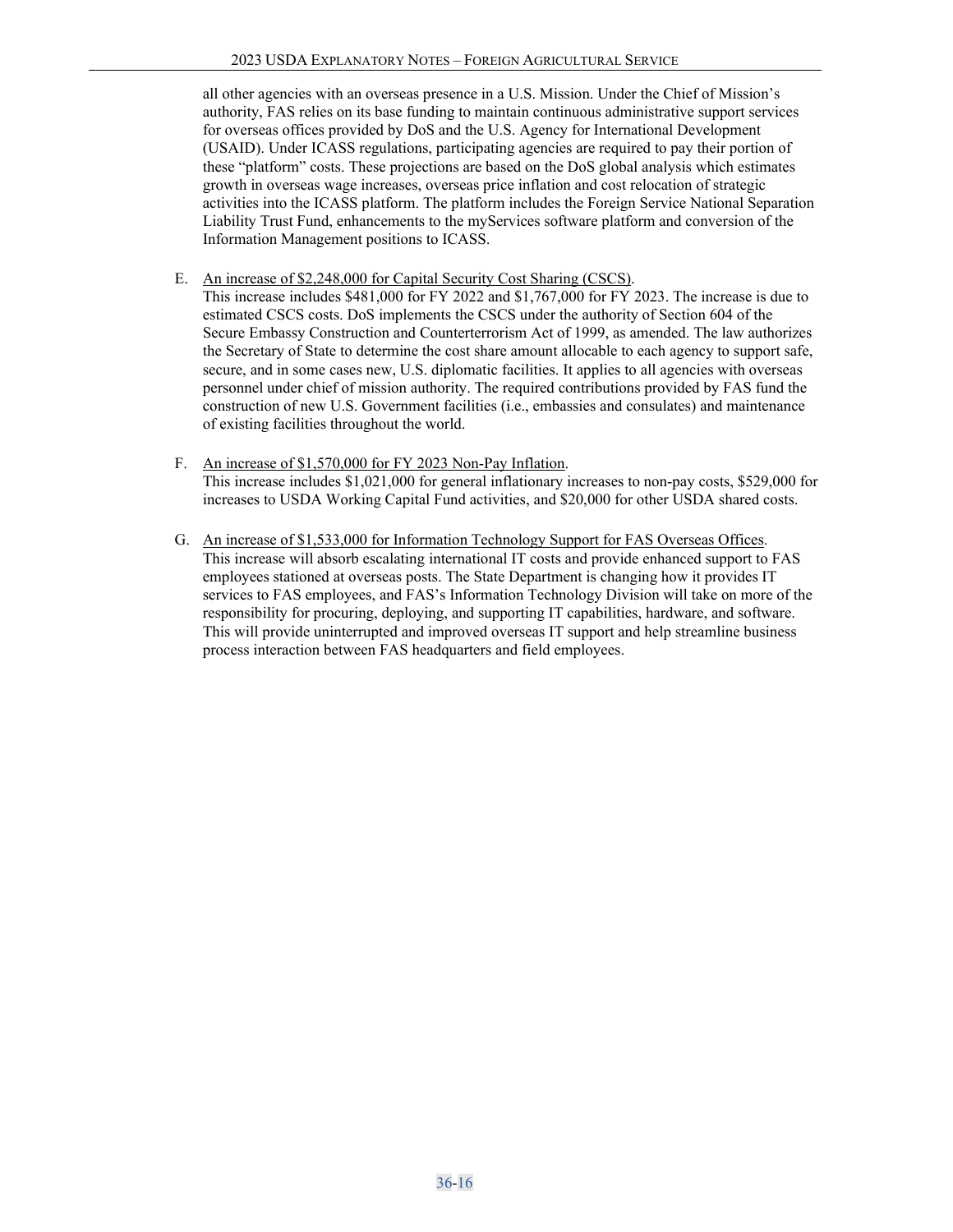# <span id="page-16-0"></span>**GEOGRAPHIC BREAKDOWN OF OBLIGATIONS AND FTE**

# *Table FAS-11. Geographic Breakdown of Obligations and FTE (thousands of dollars, FTE)*

|                                | 2020                           |                              | 2021                     |                          | 2022                     |                          | 2023                     |                |
|--------------------------------|--------------------------------|------------------------------|--------------------------|--------------------------|--------------------------|--------------------------|--------------------------|----------------|
| <b>State/Territory/Country</b> | Actual                         | <b>FTE</b>                   | Actual                   | <b>FTE</b>               | <b>Estimated</b>         | <b>FTE</b>               | <b>Estimated</b>         | <b>FTE</b>     |
| District of Columbia           | \$140,551                      | 443                          | \$132,148                | 454                      | \$135,186                | 539                      | \$145,777                | 539            |
| Florida                        | 609                            | $\qquad \qquad \blacksquare$ | 453                      | $\overline{\phantom{a}}$ | 463                      | $\overline{\phantom{a}}$ | 502                      |                |
| Other Countries                | 67,621                         | 126                          | 85,494                   | 130                      | 87,445                   | 142                      | 95,384                   | 142            |
| Albania                        | 48                             | $\overline{\phantom{a}}$     |                          | $\overline{\phantom{a}}$ |                          | $\overline{a}$           |                          |                |
| Algeria                        | 551                            | $\overline{a}$               | 517                      | $\overline{\phantom{a}}$ |                          | $\overline{a}$           | $\overline{a}$           |                |
| Angola                         | 121                            | $\qquad \qquad \blacksquare$ | 132                      | $\overline{a}$           | $\overline{a}$           | $\overline{a}$           | $\overline{a}$           |                |
| Argentina                      | 1,150                          | $\qquad \qquad \blacksquare$ | 1,543                    | $\overline{\phantom{a}}$ | $\overline{\phantom{a}}$ | $\overline{a}$           | $\overline{\phantom{a}}$ |                |
| Australia                      | 676                            | $\overline{\phantom{a}}$     | 829                      |                          | $\overline{a}$           | $\overline{a}$           | $\overline{a}$           |                |
| Austria                        | 183                            | $\overline{\phantom{a}}$     | 226                      |                          |                          | $\overline{a}$           |                          |                |
| Bangladesh                     | 412                            | $\overline{\phantom{m}}$     | 547                      | $\overline{\phantom{a}}$ |                          | $\overline{\phantom{0}}$ |                          |                |
| Belgium                        | 2,076                          | $\overline{\phantom{0}}$     | 2,985                    |                          |                          |                          |                          |                |
| Bosnia and Herzegovina         | 77                             | $\overline{a}$               | 91                       | $\overline{a}$           | $\overline{a}$           |                          |                          |                |
| Botswana                       | 3                              | $\overline{a}$               | $\overline{a}$           | $\overline{\phantom{a}}$ | $\overline{\phantom{a}}$ | $\overline{a}$           | $\overline{\phantom{0}}$ |                |
| <b>Brazil</b>                  | 2,060                          | $\overline{a}$               | 2,555                    |                          |                          |                          |                          |                |
| Bulgaria                       | 147                            | $\overline{a}$               | 180                      |                          |                          |                          |                          |                |
| Burkina Faso                   | $\overline{a}$                 | $\overline{a}$               | 55                       | $\overline{\phantom{a}}$ | $\overline{\phantom{a}}$ | $\overline{a}$           | $\overline{\phantom{0}}$ |                |
| Burma                          | 423                            | $\overline{\phantom{0}}$     | 412                      |                          |                          |                          |                          |                |
| Burundi                        | 139                            | $\overline{\phantom{a}}$     | $\overline{\phantom{0}}$ | $\overline{\phantom{0}}$ | $\overline{a}$           |                          | $\overline{a}$           |                |
| Cambodia                       | 1,633                          | $\overline{\phantom{a}}$     | $\overline{4}$           | $\overline{\phantom{a}}$ | $\overline{\phantom{a}}$ | $\overline{\phantom{0}}$ | $\overline{\phantom{a}}$ |                |
| Cameroon                       |                                | $\qquad \qquad \blacksquare$ | 66                       |                          |                          |                          | $\overline{a}$           |                |
| Canada                         | 584                            | $\overline{a}$               | 1,936                    |                          |                          |                          |                          |                |
| Chile                          | 9,731                          | $\qquad \qquad \blacksquare$ | 889                      |                          |                          | $\overline{\phantom{0}}$ | $\overline{\phantom{0}}$ |                |
| China                          | 1,576                          | $\overline{\phantom{0}}$     | 12,119                   |                          |                          |                          |                          |                |
| Colombia                       | 840                            | $\qquad \qquad \blacksquare$ | 1,657                    | $\overline{a}$           | $\overline{a}$           | $\overline{a}$           | $\overline{a}$           |                |
| Costa Rica                     |                                | $\overline{a}$               | 740                      |                          |                          |                          |                          |                |
| Cote d'Ivoire                  | $\overline{\phantom{a}}$<br>97 | $\overline{a}$               | 45                       | $\overline{\phantom{a}}$ | $\overline{\phantom{a}}$ | $\overline{\phantom{0}}$ | $\overline{\phantom{0}}$ |                |
|                                |                                |                              |                          |                          |                          |                          | $\overline{a}$           |                |
| Croatia                        | 166                            | $\overline{a}$               | 118                      | $\overline{\phantom{a}}$ | $\overline{a}$           | $\overline{a}$           | $\overline{a}$           |                |
| Czechia                        | 746                            | $\overline{a}$               | 195                      | $\overline{a}$           | $\overline{\phantom{a}}$ | $\overline{a}$           | $\overline{\phantom{0}}$ | $\overline{a}$ |
| Dominican Republic             | 148                            | $\overline{\phantom{0}}$     | 694                      |                          |                          |                          | $\overline{a}$           |                |
| Ecuador                        | 1,174                          | $\qquad \qquad \blacksquare$ | 286                      | $\overline{a}$           | $\overline{a}$           | $\overline{a}$           | $\overline{a}$           |                |
| Egypt                          | 174                            | $\qquad \qquad \blacksquare$ | 1,357                    | $\overline{\phantom{a}}$ | $\overline{\phantom{a}}$ | $\overline{a}$           | $\overline{\phantom{a}}$ |                |
| El Salvador                    | 513                            | $\overline{\phantom{a}}$     | 1,272                    | $\overline{\phantom{0}}$ | $\overline{a}$           | $\overline{a}$           | $\overline{a}$           |                |
| Ethiopia                       | 964                            | $\qquad \qquad \blacksquare$ | 621                      |                          |                          | $\overline{a}$           |                          |                |
| France                         |                                | $\qquad \qquad \blacksquare$ | 1,277                    | $\overline{\phantom{a}}$ |                          | $\overline{\phantom{0}}$ |                          |                |
| Georgia                        |                                |                              | 3                        |                          |                          |                          |                          |                |
| Germany                        | 1,537                          | $\overline{a}$               | 1,899                    | $\overline{a}$           |                          |                          |                          |                |
| Ghana                          | 779                            |                              | 762                      |                          |                          |                          |                          |                |
| Guatemala                      | 757                            | -                            |                          |                          |                          |                          |                          |                |
| Haiti                          | 36                             | $\overline{a}$               | 59                       |                          |                          |                          |                          |                |
| Honduras                       | 130                            | $\overline{\phantom{0}}$     | 91                       |                          |                          |                          |                          |                |
| Hong Kong                      | 1,484                          | $\overline{\phantom{0}}$     | 2,083                    |                          |                          |                          |                          |                |
| Hungary                        | 57                             | $\overline{\phantom{0}}$     | 74                       |                          |                          |                          |                          |                |
| India                          | 1,783                          | $\overline{\phantom{a}}$     | 2,165                    |                          |                          |                          |                          |                |
| Indonesia                      | 862                            | $\overline{\phantom{0}}$     | 1,445                    |                          |                          |                          |                          |                |
| Israel                         | 176                            | $\overline{a}$               | 338                      |                          |                          |                          |                          |                |
| Italy                          | 1,482                          | $\overline{\phantom{0}}$     | 1,966                    |                          |                          |                          |                          |                |
| Jamaica                        | $28\,$                         | $\overline{\phantom{0}}$     | 43                       |                          |                          |                          |                          |                |
| Japan                          | 4,271                          | $\overline{a}$               | 4,925                    |                          |                          |                          |                          |                |
| Jordan                         | 107                            | $\overline{a}$               | 115                      |                          |                          |                          |                          |                |
| Kazakhstan                     | 401                            | $\overline{\phantom{a}}$     | 537                      |                          |                          |                          |                          |                |
| Kenya                          | 853                            | $\overline{a}$               | 1,225                    |                          |                          |                          |                          |                |
| Liberia                        | $\qquad \qquad \blacksquare$   |                              | 55                       |                          |                          |                          |                          |                |
| Malawi                         | $\overline{2}$                 |                              |                          |                          |                          |                          |                          |                |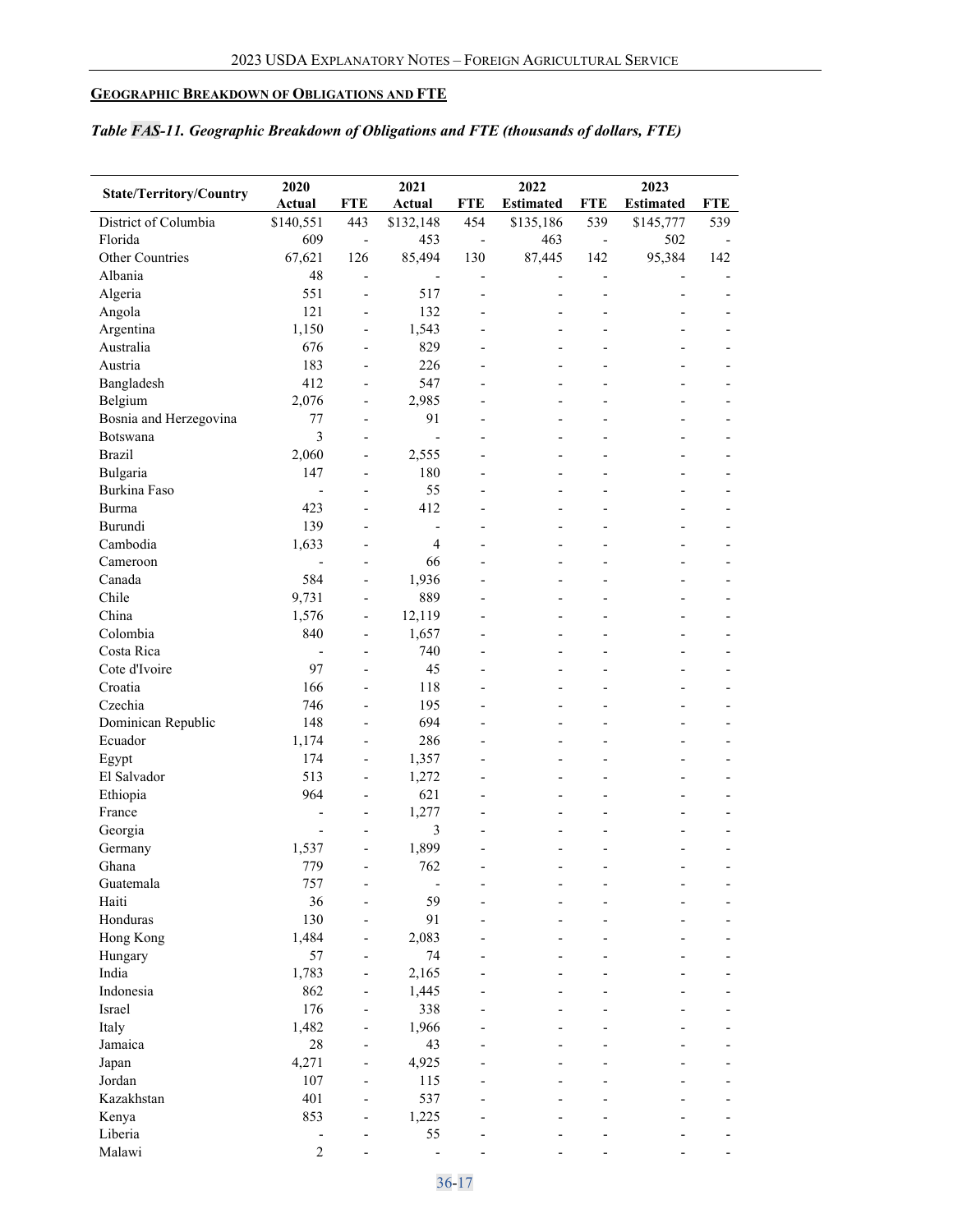| 2023 USDA EXPLANATORY NOTES - FOREIGN AGRICULTURAL SERVICE |
|------------------------------------------------------------|
|------------------------------------------------------------|

| <b>State/Territory/Country</b> | 2020                     |                          | 2021    |                              | 2022                     |                          | 2023             |     |
|--------------------------------|--------------------------|--------------------------|---------|------------------------------|--------------------------|--------------------------|------------------|-----|
|                                | Actual                   | <b>FTE</b>               | Actual  | <b>FTE</b>                   | <b>Estimated</b>         | <b>FTE</b>               | <b>Estimated</b> | FTE |
| Malaysia                       | 437                      | $\overline{a}$           | 657     | $\overline{a}$               | $\overline{a}$           | $\overline{a}$           |                  |     |
| Mexico                         | 2,666                    | $\overline{a}$           | 3,880   | $\overline{a}$               |                          | $\overline{a}$           |                  |     |
| Morocco                        | 497                      | $\overline{a}$           | 728     |                              |                          |                          |                  |     |
| Mozambique                     | 84                       | $\overline{a}$           | 79      |                              |                          |                          |                  |     |
| Netherlands                    | 732                      | $\overline{a}$           | 996     |                              |                          |                          |                  |     |
| New Zealand                    | 176                      | $\overline{a}$           | 299     |                              |                          | $\overline{a}$           |                  |     |
| Nicaragua                      | 92                       | $\overline{a}$           | 104     |                              |                          |                          |                  |     |
| Nigeria                        | 630                      | $\overline{a}$           | 1,044   |                              |                          |                          |                  |     |
| Pakistan                       | 585                      | $\overline{a}$           | 753     |                              | $\overline{\phantom{a}}$ |                          |                  |     |
| Palau                          | $\overline{a}$           | $\overline{a}$           | 36      |                              |                          |                          |                  |     |
| Panama                         | 453                      | $\overline{a}$           | 965     |                              |                          |                          |                  |     |
| Peru                           | 826                      | $\overline{a}$           | 1,450   |                              |                          |                          | $\overline{a}$   |     |
| Philippines                    | 1,179                    | $\overline{a}$           | 1,242   |                              |                          |                          |                  |     |
| Poland                         | 547                      |                          | 692     |                              |                          |                          |                  |     |
| Romania                        | 141                      | $\overline{a}$           | 350     |                              |                          |                          |                  |     |
| Russia                         | 1,023                    | L,                       | 396     |                              | $\overline{a}$           |                          | $\overline{a}$   |     |
| Saudi Arabia                   | 666                      | L,                       | 911     |                              |                          |                          |                  |     |
| Senegal                        | 777                      | $\overline{a}$           | 829     |                              |                          |                          | $\overline{a}$   |     |
| Serbia                         | 119                      | L,                       | 136     | $\overline{a}$               | L.                       | L.                       | $\overline{a}$   |     |
| Singapore                      | 227                      | $\overline{\phantom{a}}$ | 233     | $\overline{a}$               | $\overline{\phantom{a}}$ | $\overline{\phantom{0}}$ | $\overline{a}$   |     |
| South Africa                   | 1,019                    | $\overline{a}$           | 1,758   |                              |                          |                          |                  |     |
| South Korea                    | 2,630                    | $\overline{a}$           | 3,355   |                              |                          |                          |                  |     |
| Spain                          | 586                      | $\overline{a}$           | 759     |                              |                          |                          |                  |     |
| Sri Lanka                      | 35                       | L,                       | 27      |                              |                          |                          |                  |     |
| Switzerland                    | 1,071                    | L,                       | 1,292   |                              |                          |                          |                  |     |
| Taiwan                         | 2,078                    | $\overline{a}$           | 1,367   |                              |                          |                          |                  |     |
| Tanzania                       | 65                       | $\overline{\phantom{a}}$ | 79      | $\overline{a}$               | $\overline{a}$           |                          | L,               |     |
| Thailand                       | 1,080                    | L,                       | 1,502   |                              |                          |                          |                  |     |
| Tunisia                        | 98                       | $\overline{a}$           | 85      |                              |                          |                          |                  |     |
| Turkey                         | 810                      | $\overline{a}$           | 1,046   |                              |                          |                          |                  |     |
| Uganda                         | $\overline{\phantom{a}}$ | $\overline{a}$           | 63      |                              | $\overline{a}$           |                          | $\overline{a}$   |     |
| Ukraine                        | 506                      | $\overline{a}$           | 740     |                              |                          |                          |                  |     |
| <b>United Arab Emirates</b>    | 1,408                    | L,                       | 1,744   |                              |                          |                          |                  |     |
| United Kingdom                 | 1,245                    | $\overline{a}$           | 2,103   |                              |                          |                          |                  |     |
| Venezuela                      | 213                      | $\overline{a}$           | 243     | $\overline{a}$               |                          |                          |                  |     |
| Vietnam                        | 1,760                    | L,                       | 2,352   |                              |                          |                          |                  |     |
| Zambia                         |                          | $\overline{\phantom{m}}$ | 66      |                              |                          |                          |                  |     |
| Obligations                    | 208,781                  | 569                      | 218,095 | 584                          | 223,094                  | 681                      | 241,663          | 681 |
| <b>Lapsing Balances</b>        | 7,490                    | $\overline{a}$           | 5,193   | $\qquad \qquad \blacksquare$ | 3,328                    | $\overline{a}$           |                  |     |
| Bal. Available, EOY            | 38,069                   | $\overline{a}$           | 29,587  | $\overline{\phantom{a}}$     | 26,000                   |                          |                  |     |
| Total, Available               | 254,340                  | 569                      | 252,875 | 584                          | 252,422                  | 681                      | 241,663          | 681 |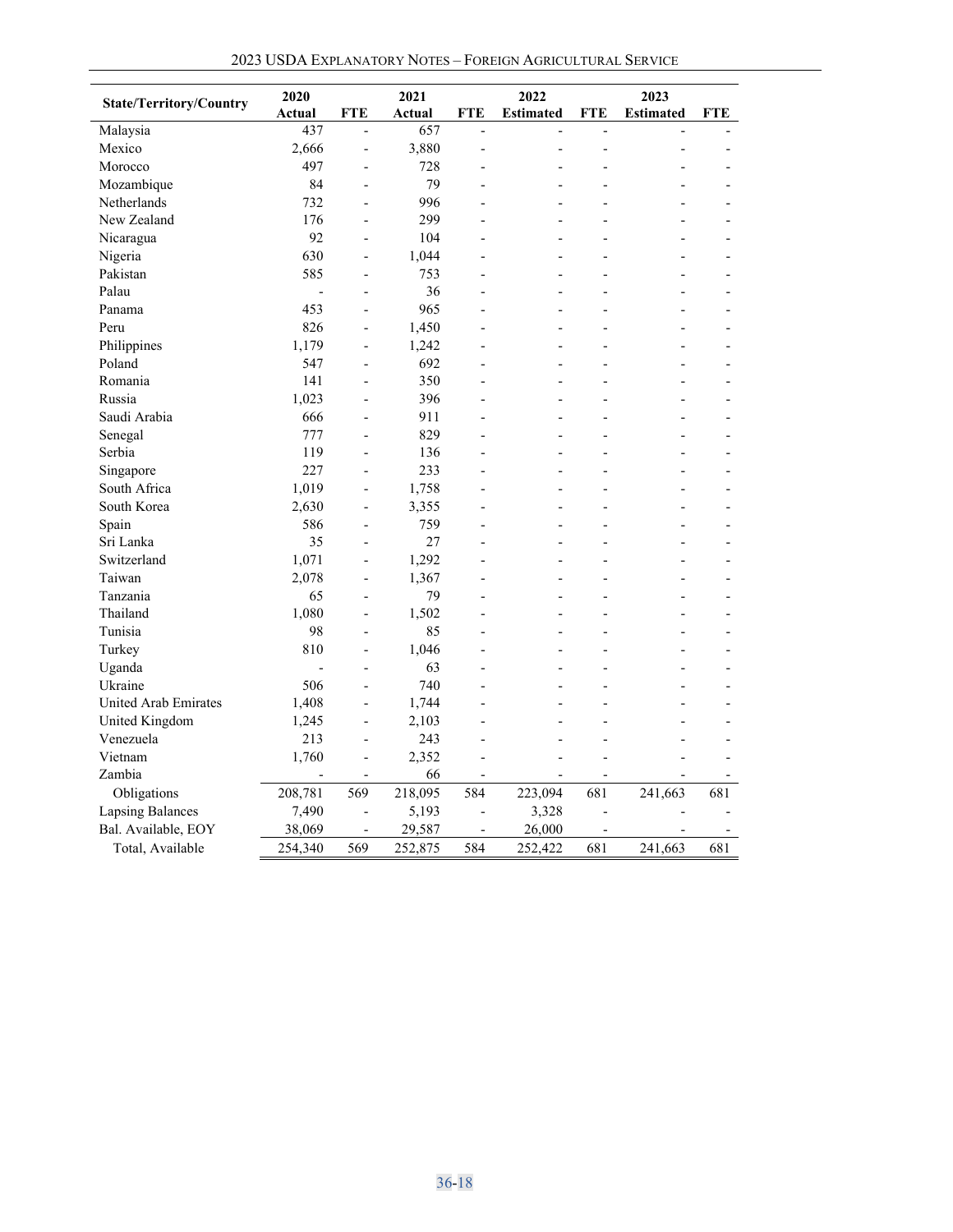# <span id="page-18-0"></span>**CLASSIFICATION BY OBJECTS**

|  |  | Table FAS-12 Classification by Objects (thousands of dollars) |  |
|--|--|---------------------------------------------------------------|--|
|  |  |                                                               |  |

| Item<br>2020<br>2021<br>Item<br>No.<br>Actual<br>Actual                   | 2022<br><b>Estimated</b> | 2023<br><b>Estimated</b> |
|---------------------------------------------------------------------------|--------------------------|--------------------------|
| Personnel Compensation:                                                   |                          |                          |
|                                                                           |                          |                          |
| Washington D.C.<br>\$56,388<br>\$58,903                                   | \$60,254                 | \$65,269                 |
| Personnel Compensation, Field<br>33,888<br>35,399                         | 36,211                   | 39,225                   |
| 11<br>Total personnel compensation<br>90,275<br>94,302                    | 96,465                   | 104,494                  |
| Personal benefits<br>12<br>35,078<br>36,642                               | 37,482                   | 40,602                   |
| Benefits for former personnel<br>13.0<br>80<br>84                         | 85                       | 93                       |
| Total, personnel comp. and benefits<br>125,433<br>131,028                 | 134,032                  | 145,189                  |
| Other Objects:                                                            |                          |                          |
| 21.0<br>Travel and transportation of persons<br>3,494<br>3,650            | 3,733                    | 4,044                    |
| 22.0<br>Transportation of things<br>1,405<br>1,468                        | 1,501                    | 1,626                    |
| 23.1<br>Rental payments to GSA<br>77                                      | 80<br>82                 | 89                       |
| 23.2<br>5,910<br>6,174<br>Rental payments to others                       | 6,315                    | 6,841                    |
| 23.3<br>Communications, utilities, and misc. charges<br>2,051<br>1,963    | 2,098                    | 2,272                    |
| Printing and reproduction<br>339<br>24.0<br>325                           | 347                      | 376                      |
| 25.1<br>Advisory and assistance services<br>16,793<br>17,542              | 17,944                   | 19,438                   |
| 25.2<br>Other services from non-Federal sources<br>12,287<br>12,835       | 13,129                   | 14,222                   |
| 25.3<br>Other goods and services from Federal sources<br>36,963<br>38,612 | 39,497                   | 42,784                   |
| 25.4<br>Operation and maintenance of facilities<br>1,556<br>1,625         | 1,663                    | 1,801                    |
| 25.5<br>Research and development contracts<br>398<br>416                  | 425                      | 461                      |
| 25.6<br>Medical care<br>75<br>78                                          | 80                       | 87                       |
| 37<br>25.7<br>Operation and maintenance of equipment                      | 39<br>40                 | 43                       |
| 26.0<br>Supplies and materials<br>1,412<br>1,475                          | 1,508                    | 1,634                    |
| 31.0<br>Equipment<br>448<br>468                                           | 478                      | 518                      |
| Grants, subsidies, and contributions<br>41.0<br>206<br>215                | 220                      | 238                      |
| Total, Other Objects<br>83,348<br>87,067                                  | 89,062                   | 96,474                   |
| Total, new obligations<br>99.9<br>208,781<br>218,095                      | 223,094                  | 241,663                  |
| \$227<br>DHS Building Security Payments (included in 25.3)<br>\$162       | \$165                    | \$172                    |
|                                                                           |                          |                          |
|                                                                           |                          |                          |
|                                                                           |                          |                          |
| 240<br>11<br>120                                                          | 240                      | 240                      |
| 3,277<br>2,400                                                            | 3,399                    | 3,399                    |
| 3,397<br>2,640                                                            | 3,639                    | 3,639                    |
|                                                                           |                          |                          |
|                                                                           |                          |                          |
| 301<br>11                                                                 | 301                      | 301                      |
| 25.2<br>616                                                               | 616                      | 616                      |
| $\theta$<br>917                                                           | 917                      | 917                      |
| <b>Mission Area Non-Major Investment</b>                                  |                          |                          |
| 23,188<br><b>Totals</b><br>20,793                                         | 24,258                   | 24,258                   |
| 2,581<br>496<br>Mission Area Standard Investment Totals                   | 568                      | 568                      |
| 25.3<br>5,438<br>8,536                                                    | 8,739                    | 8,739                    |
| 31,207<br>29,825                                                          | 33,565                   | 33,565                   |
| 34,604<br>33,382                                                          | 38,121                   | 38,121                   |
|                                                                           |                          |                          |
| Position Data:                                                            |                          |                          |
| Average Salary (dollars), ES Position<br>\$186,977<br>\$188,847           | \$193,946                | \$197,825                |
| Average Salary (dollars), GS Position<br>\$118,706<br>\$119,893           | \$123,130                | \$125,593                |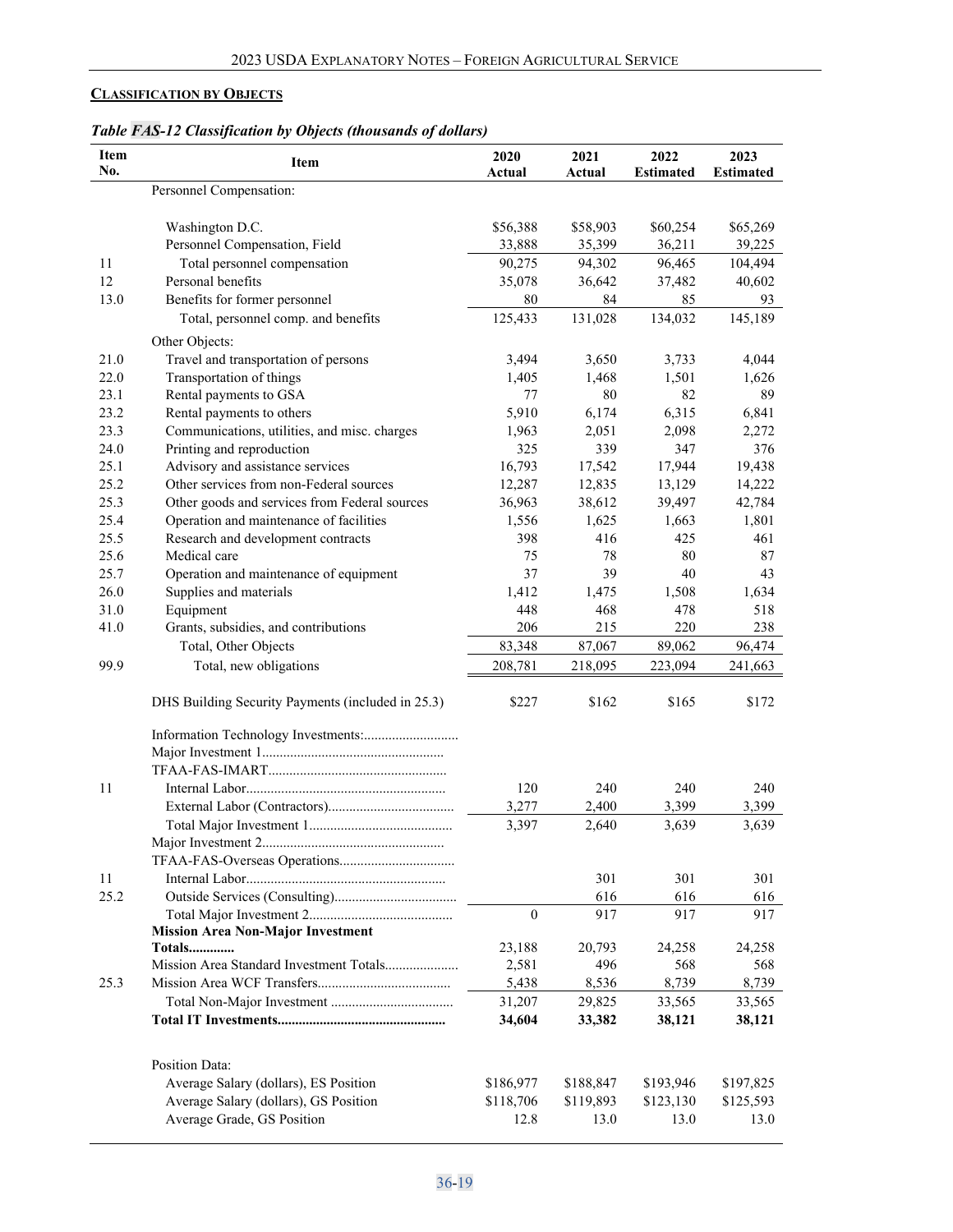#### **ADVERTISING EXPENDITURES**

## *Table FAS-13 Advertising Expenditures (thousands of dollars)*

| Item                                                                                                     | 2021<br><b>Number</b><br>of<br><b>Contracts</b> | 2021<br><b>Dollars</b><br><b>Obligated</b> | 2022<br>Number<br>of<br>Contracts | 2022<br><b>Dollars</b><br><b>Obligated</b> | 2023<br>Number<br>of<br>Contracts | 2023<br><b>Dollars</b><br>Obligated |
|----------------------------------------------------------------------------------------------------------|-------------------------------------------------|--------------------------------------------|-----------------------------------|--------------------------------------------|-----------------------------------|-------------------------------------|
| <b>Total Contracts for Advertising Services</b>                                                          |                                                 | \$873                                      |                                   | \$873                                      |                                   | \$873                               |
| Contracts for Advertising Services to Socially and Economically Disadvantaged<br><b>Small Businesses</b> |                                                 |                                            |                                   |                                            |                                   |                                     |
| Contracts for Advertising Services to Women-Owned and Minority-Owned Small<br><b>Businesses</b>          |                                                 | 430                                        |                                   | 430                                        |                                   | 430                                 |

<span id="page-19-0"></span>Note to Table FAS-14, Advertising Expenditures: FAS identified a total of \$1.498 million in advertising expenditures in FY 2021. However, only \$873 thousand were obligated as contracts, with the remainder being made up of miscellaneous non-contractual obligations. Of the three contracts, one valued at \$430 thousand was identified as being awarded to a vendor classified as women- and/or minority-owned small businesses.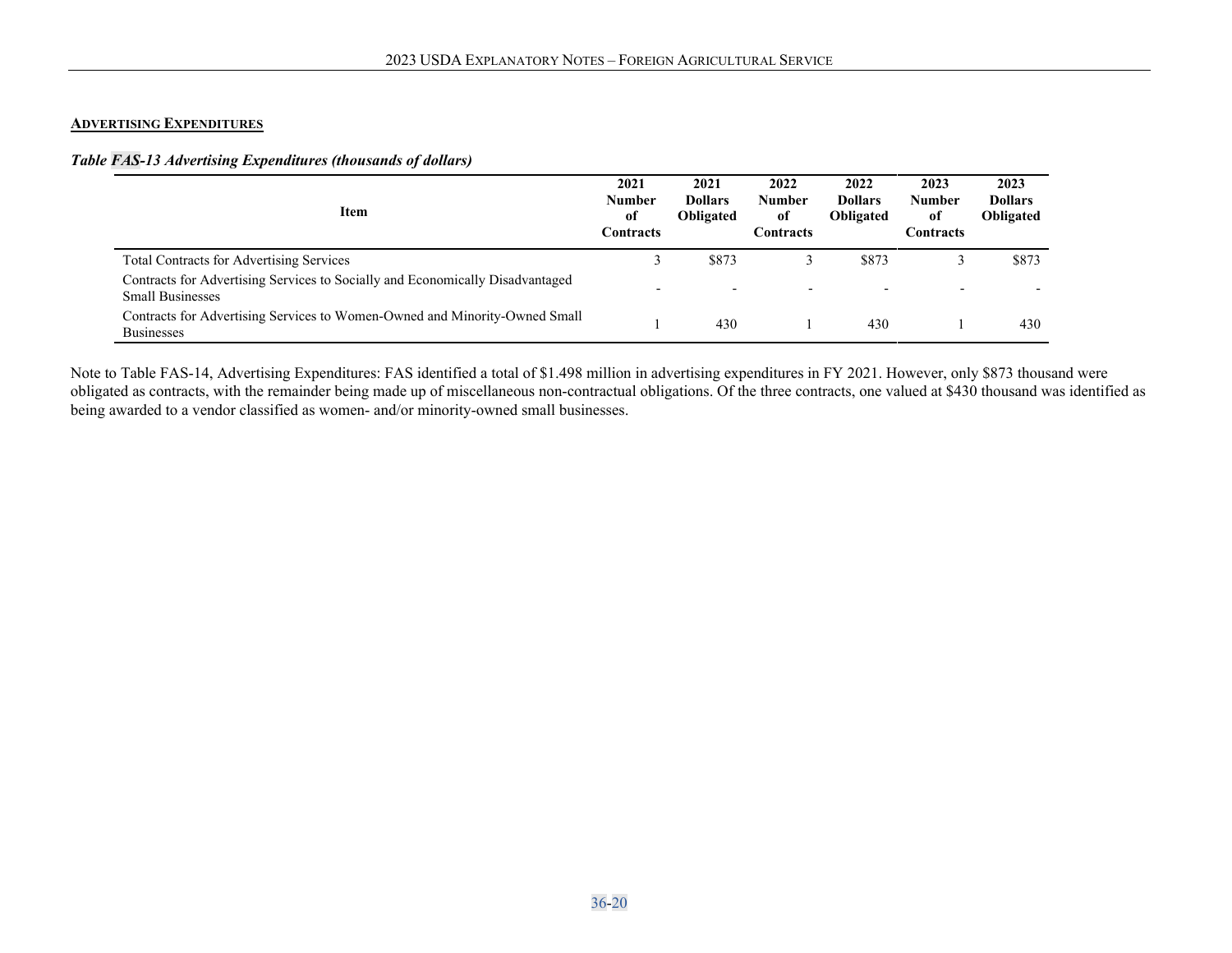#### <span id="page-20-0"></span>**STATUS OF PROGRAMS**

The Foreign Agricultural Service (FAS) is the foreign affairs agency with primary responsibility for the United States Department of Agriculture's (USDA) overseas programs: international trade agreements and negotiations; export promotion and market development; collection of statistics and market information; as well as supporting capacity building and food security efforts in emerging economies. FAS supports the administration's priority of tackling the global climate crisis in all its programs by working with countries and global partners to raise ambition and adopt climate-smart agriculture and forestry practices that will help mitigate and adapt to the impacts of climate change. FAS' programs and global network of agricultural attachés and locally employed staff provide an unparalleled resource for understanding trade policy and market conditions and addressing issues as they arise.

### **ADDRESSING CLIMATE CHANGE VIA CLIMATE-SMART AGRICULTURE**

We are at a crossroads facing the challenges of ending global hunger, addressing the climate crisis, and fighting an ongoing global pandemic.  Ambitious investment in climate-smart agriculture and food systems innovation will help create the next generation of solutions, enabling the world to meet nutritional needs, increase agricultural productivity, improve livelihoods, conserve nature and biodiversity, build resilience to climate change, reduce greenhouse gas emissions, and sequester carbon. FAS staff actively promote participation, innovation, capacitybuilding, research exchanges, and science-based, non-distorting measures to improve adaptation and mitigation efforts in the worldwide agricultural sector. FAS promotes the U.S. domestic approach to tackling the climate crisis, which strengthens our global policy positions. FAS uses its network of global attachés and their extensive relationships and country contacts to recruit governmental and international organization partners to join climate initiatives. Select initiatives that FAS has supported include the following.

- The Agriculture Innovation Mission for Climate (AIM for Climate) is designed to increase and accelerate agriculture and food system innovation in support of climate action. AIM for Climate was announced by President Biden, along with Prime Minister Sheikh Mohammed bin Rashid Al Maktoum of the United Arab Emirates, at the Leaders' Summit on Climate in April 2021 and was launched by President Biden at the 26<sup>th</sup> United Nations Climate Change Conference of the Parties (COP26) in November 2021 in Glasgow, Scotland. AIM for Climate launched with the support of over 33 countries, the Bill and Melinda Gates Foundation, and the UN Food and Agriculture Organization, and numerous other innovation sprint and knowledge partners. Together they intend to mobilize the new "early harvest" \$4 billion increased investment for climate-smart agriculture and food systems innovation announced at launch.
- As part of the [2021 UN Food Systems Summit,](https://www.usda.gov/oce/sustainability/un-summit) the United States launched a Coalition for Sustainable Productivity Growth for Food Security and Resource Conservation (the SPG Coalition), which will advance a holistic approach to productivity growth that considers impacts and tradeoffs among multiple objectives, including objectives related to food security, nutrition, food affordability, farmer and farm worker incomes, climate change adaptation and mitigation, and resource conservation. It aims to accelerate the transition to more sustainable food systems through productivity growth that optimizes agricultural sustainability across social, economic, and environmental dimensions. With over 80 members from the private sector, academia, and research institutions, and 15 countries from all regions of the world, plus the United Nations Food and Agriculture Organization (FAO), the SPG Coalition will provide a platform for sharing best practices; identifying knowledge gaps, research opportunities, and collaborative opportunities; and disseminating information on SPG successes and challenges. Participation is voluntary and nonbinding.

#### **TRADE POLICY**

Greater access to foreign markets for U.S. agricultural producers requires an aggressive trade policy to lower tariffs, reduce non-tariff barriers, eliminate export subsidies, reduce trade-distorting domestic subsidies, and foster the development of rules-based international systems that facilitate global trade. FAS works with other USDA agencies, the Office of the U.S. Trade Representative (USTR), and others in the U.S. Government to negotiate new, and enforce existing, trade agreements. In addition, FAS preserves trade through resolution of foreign market access issues such as U.S. export detainment, restrictive Sanitary and Phytosanitary (SPS) & Technical Barriers to Trade (TBT) issues, and trade regulations. FAS overseas attachés and Washington-based analysts cover more than 170 countries worldwide to prevent and resolve trade problems involving U.S. products and provide country and regional intelligence to support U.S. exporters and agricultural producers. FAS combines its intelligence gathering, analytical skills, overseas presence, extensive industry contacts, technical expertise, and relations with other U.S. Government agencies to develop and implement coordinated strategies to open overseas markets for U.S. agriculture. These efforts directly augment the private sector's ability to export and support the President's goals of job creation and sustainable economic growth. Notable achievements in these areas in fiscal year (FY) 2021 include: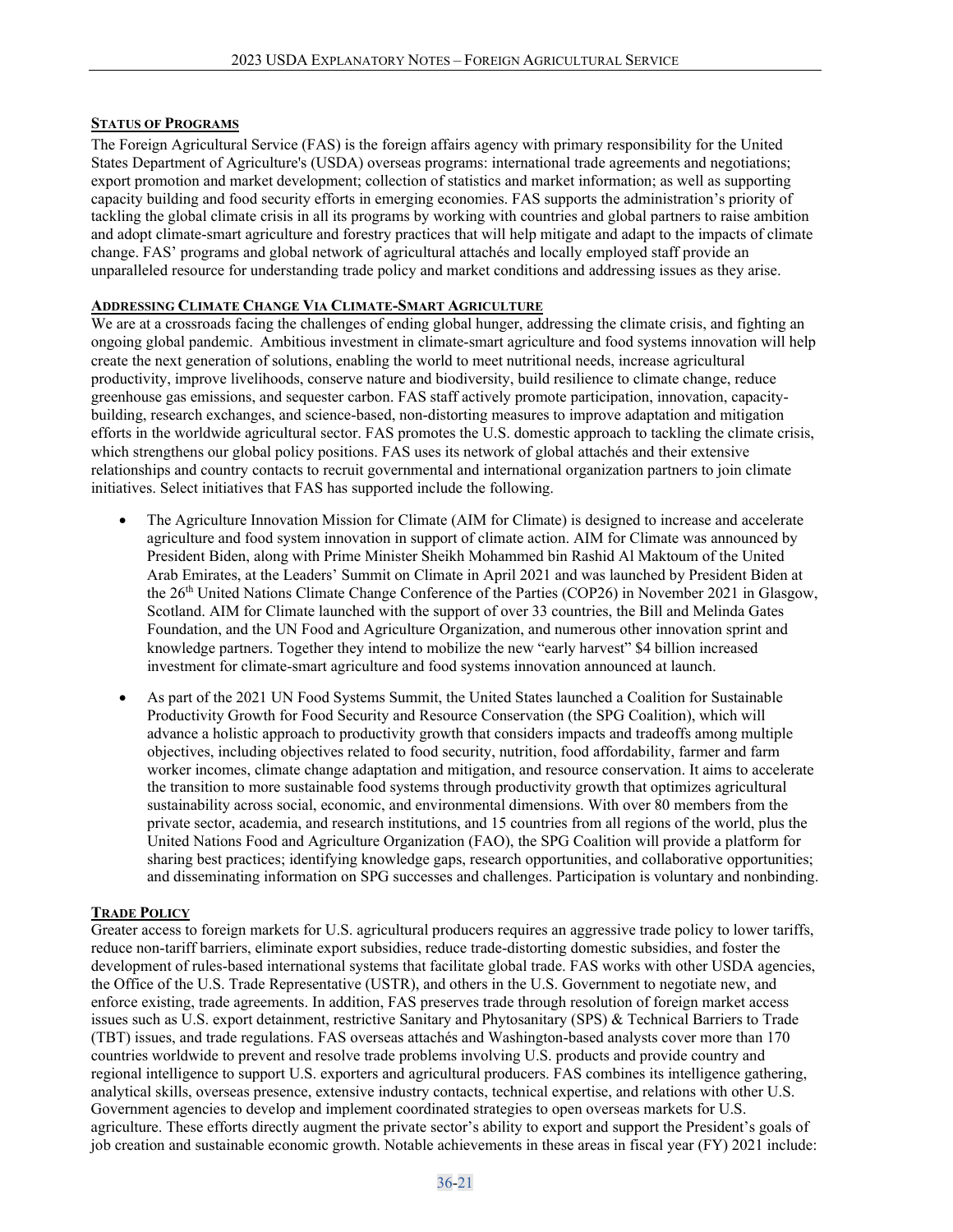**FAS Persistence Ensures Flexible Nutrition Labeling Options:** FAS engaged with Mexico at all levels of government to advocate for flexibility in meeting new nutrition labeling requirements, ensuring \$3.6 billion in U.S. processed products will not face disruptions at the border.

**Workaround Solution to India's Not Genetically Modified Certification for Apples:** USDA, the apple industry and Washington State Department of Agriculture collaborated to identify an innovative solution to India's genetically modified certification requirement that was satisfactory to U.S. and India's regulatory authorities, preserving access for \$40 million in U.S. apple exports.

**Guatemala Customs Dispute Resolved:** FAS, working with USTR, supported the U.S. Ambassador in persuading Guatemala to remove the assessed back duties of 15 percent plus fines for all chicken leg quarter imports from 2012 to 2016. In defending exporter's interests, FAS ensured that exporters were not liable for more than \$45 million in duties.

**Certification Changes Threatened U.S. Dairy, Beef, and Seafood Exports to Brazil:** FAS worked tirelessly with AMS, FSIS, AHPIS, and NOAA to ensure that revisions to Brazil's new model certificates did not disrupt trade. FAS and U.S. regulatory agencies successfully renegotiated certificates to ensure that \$35 million in milk and milk products, \$7 million in U.S. beef, and \$9 million in seafood exports continue without interruption.

**Hong Kong Leaves Out Ractopamine in Harmful Substances Regulation:** FAS successfully used technical exchanges to encourage Hong Kong to not include ractopamine in legislative amendments to its Harmful Substances in Food regulations, heading off a trade barrier in the \$1 billion market for the U.S. beef and pork industries.

**Vietnam Lifts Proposed Restrictions on Feed Ingredients:** USDA, working with other trading partners, convinced Vietnam to withdraw a proposal to impose a zero tolerance on *Salmonella* and excessively low tolerances for heavy metals in feed ingredients. FAS action averted a trade barrier for a \$330 million feed ingredients market.

**Seafood Trade Reopens in Indonesia:** FAS collaboration with APHIS and NOAA lead to the reopening of the Indonesian market for U.S. seafood. The market closed when Indonesia revised its export requirements. APHIS agreed that NOAA will only check the boxes on the certificate that are applicable to diseases and species of concern for products intended for human consumption. This interagency collaboration restored a \$46 million market for U.S. seafood exporters.

**Argentina Reopens Market to U.S. Fresh Apples and Pears:** After 12 years of effort by FAS and APHIS, Argentina reopened its market to apples and pears. USDA addressed concerns about pests despite Argentina never detecting those pests in U.S. exports, creating opportunities for an estimated \$3 million in apple and pear exports.

**FAS Assistance Opens Opportunities for Blueberry Exports Around the World:** The U.S. blueberry industry obtained approval from the California and Washington State Departments of Agriculture to use sulfur dioxide preservative pads in shipments to several target markets, including China, Hong Kong, Malaysia, the Philippines, Singapore, the United Arab Emirates, the United Kingdom, and Vietnam.  FAS then facilitated communications with these governments to ensure that the preservative would be accepted. The preservative enables fresh fruit shipments by ocean freight and allows the industry to grow their exports to these markets beyond their current value of \$11 million.

**Trade Preserved:** In FY 2021, FAS negotiated the release of hundreds of detained shipments from the United States to dozens of counties. These shipments represent well over \$52 million and range from fruits and vegetables in Guatemala, to hardwood lumber in India, to food shipments for U.S. troops in Germany, cheese in Chile, to shrimp feed supplements in Bangladesh, to poultry in South Africa. Detained shipments risk being destroyed and have an immediate impact on U.S. companies, especially small and medium-sized companies that cannot afford to lose an entire container, or more, of product.

#### **TRADE SUPPORTING INITIATIVES**

FAS supports U.S. industry efforts to build, maintain, and expand overseas markets for U.S. food and agricultural products. The Agency administers several export development programs including the Foreign Market Development (Cooperator) Program (FMD), Market Access Program (MAP), Technical Assistance for Specialty Crops (TASC) Program, Quality Samples Program (QSP), Emerging Markets Program (EMP); and the one-year funded Agricultural Trade Promotion program (ATP). These programs provide funds to U.S. organizations to conduct a wide range of activities including market research, consumer promotion, trade servicing, capacity building, and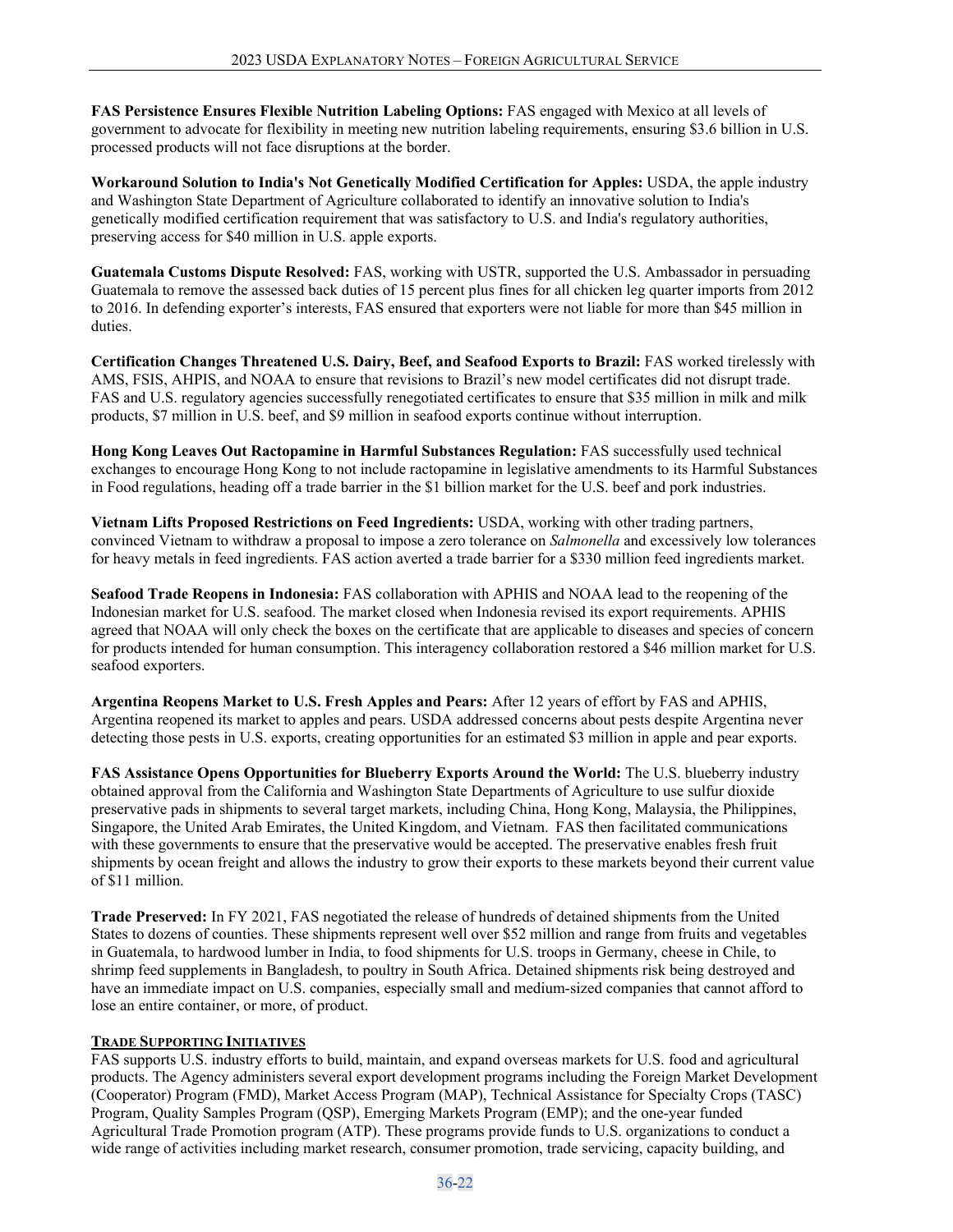market access support. The results of FAS's efforts ultimately benefit both the farm and non-farm sectors of the U.S. economy through the creation of jobs and new market opportunities. Working with the State Regional Trade Groups (SRTG) (Food Export USA Midwest, Food Export USA Northeast, the Western United States Agricultural Trade Association, and the Southern United States Trade Association) and other industry organizations, FAS encourages outreach efforts that focus on facilitating export readiness for U.S. small- to medium-sized enterprises (SMEs). FAS facilitates U.S. industry participation in a range of international trade shows and manages credit guarantee programs to benefit U.S. agricultural exports.

#### **MARKET DEVELOPMENT PROGRAMS**

**MAP-Supported Virtual Conference Results in \$460 Million in Reported Grains and Oilseed Sales:** The Agricultural Supply Chain Asia 2021 conference hosted by the U.S. Grains Council and the U.S. Soybean Export Council boasted transactions and negotiations of 1.3 MMT of U.S. agricultural products with an estimated value of \$460 million, including 248,500 MT of U.S. corn, 231,000 MT of distiller's dried grains with solubles (DDGS), 374,500 MT of soybeans and 287,000 MT of soybean meal. The event, held virtually from January 26-28, 2021, brought together nearly 500 participants from 31 countries, including 276 importer participants representing 179 companies and 87 exporter participants representing 35 trading companies. Attendees were able to network via three virtual meeting halls featuring 32 U.S. exporters and partner organization booths. The North Dakota Soybean Council and the South Dakota Soybean Research and Promotion Council also helped sponsor the event. The conference discussed the 2020/2021 crop outlook, aquaculture programs, recent Southeast Asia shrimp feeding trials, and U.S. and global agricultural supply chain issues.

#### **MAP and ATP Innovative Marketing Promotions with National and Regional Retailers Keep U.S Pork**

**Competitive in Japan:** Bolstered by tariff relief and a level playing field provided in the U.S.-Japan Trade Agreement, U.S. pork exports to Japan reached \$1.62 billion in 2020 up 5 percent from the previous year and U.S. market share rose to 36 percent, up from 31 in 2019; U.S. exports are expected to increase to \$1.64 billion in 2021. U.S. pork maintained the largest share of the imported chilled market at 48 percent, despite an exceptionally crowded and competitive retail meat case, assisted by the U.S. Meat Export Federation's MAP and ATP-funded aggressive, collaborative retail promotions. Focus on in person sampling pivoted to integrated creative point of sale tactics with digital marketing initiatives. Additional ATP funding expanded their collaborative "Eat at Home" retail promotions featuring U.S. pork with new recipes and sauce/spice mixes to make home meal prep easy. More than 6.300 outlets participated in the campaign and U.S. pork became the preferred option as increasing numbers of consumers felt confident in its safety.

#### **INTERNATIONAL TRADE SHOWS**

In FY 2021, USDA endorsed a total of 25 trade shows, including 1 postponed FY 2020 show. Of the 25 endorsed trade shows, 12 were either postponed until FYs 2022/2023 or cancelled, 2 were reformatted to virtual conferences, and 3 were reformatted to virtual tradeshows due to the COVID-19 pandemic. In FY 2021, 179 U.S. companies and organizations participated in 11 USDA-endorsed trade shows (including 3 virtual tradeshows) in 5 countries, drawing buyers from all over the world. On-site sales totaled nearly \$5.2 million and 12-month projected sales reported by exhibitors were estimated at \$93.3 million.  The companies made nearly 2,100 serious business contacts and displayed 1,200 new products in various markets worldwide

Gulfood 2021: The 26th annual Gulfood show was held February 21-25, 2021, in Dubai, United Arab Emirates, with over 59,000 attendees, 2,531 exhibitors and 85 national pavilions. Due to the COVID-19 pandemic, the exhibitor space was reduced to accommodate social distancing and participation was impacted.  This USDAendorsed show welcomed 50 exhibitors in the USA Pavilion reporting 459 new products introduced into the market, \$4 million in on-site sales, and \$57 million in 12-month projected sales of U.S. agricultural and food products. U.S. exhibitors represented a broad range of U.S. agribusiness and food companies, including 9 new to market, 7 new to export, 3 minority-owned and 22 small-to-medium sized enterprises.  Many COVID-19 safety measures were implemented during Gulfood 2021, including wider aisles, social distancing requirements, hygiene protocols and contactless transactions.

**SIAL China 2021:** The USDA endorsed SIAL China trade show took place May 18-20, 2021, in Shanghai, China.  The 2021 show had over 180,000 sqm of exhibition area, 4,500 exhibitors and over 150,000 visitors. Like 2020, COVID-19 travel restrictions were in place prohibiting the participation of international travelers. Participating U.S. companies were represented by local staff. Many COVID-19 safety measures were implemented during SIAL China 2021, including mandatory mask wearing, social distancing, and a virtual component. The USA Pavilion was a smaller footprint comprised of 39 U.S. exhibitor booths reporting 340 new products introduced into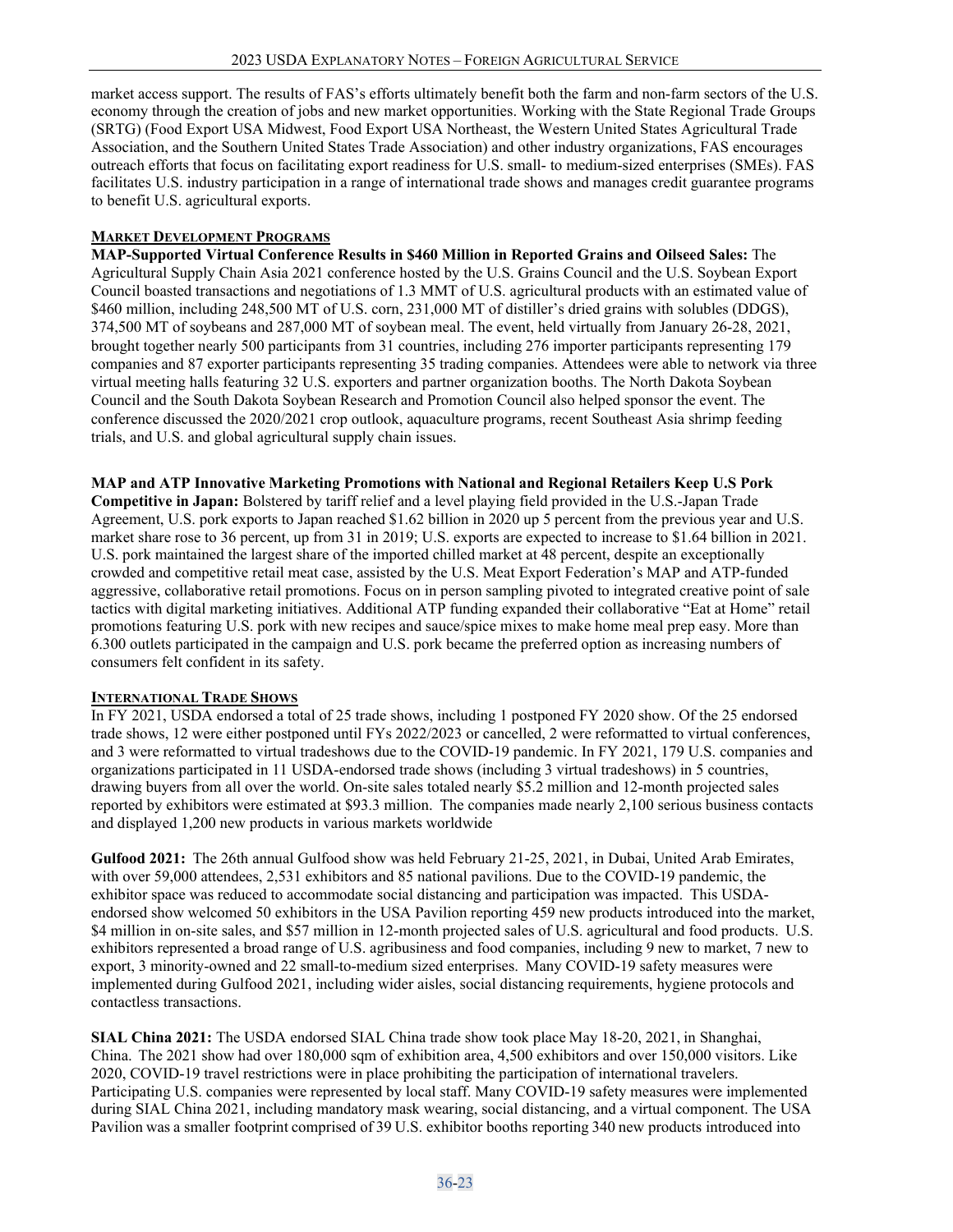the market, 790 serious contacts, \$186,000 in on-site sales, and \$17.1 million in projected 12-month sales of U.S. agricultural and food products.

#### **AGRIBUSINESS TRADE MISSIONS**

FAS conducts trade missions in countries and regions around the world that demonstrate strong economic growth potential, decreasing barriers to trade, or have other relevant market conditions that support U.S. agricultural exports. Trade missions provide first-hand education to U.S. businesses and state departments of agriculture representatives about economic conditions and regulatory environments in host-country markets, allow U.S. businesses to conduct one-on-one business meetings with counterpart companies from targeted countries, and enable senior leadership from USDA to engage government representatives in trade-related policy dialogue that furthers U.S. interests and bolsters bilateral relations.

In FY 2021, FAS had planned to lead six international trade missions. All trade missions planned for FY 2021 were postponed due to the COVID-19 pandemic.

## **VIRTUAL TRADE EVENTS (VTES)**

In FY 2021, USDA-endorsed trade shows and trade missions were cancelled or postponed due to COVID-19. To maintain relationship-building between U.S. exporters and potential buyers and market promotion for U.S. agricultural and food products, FAS coordinated the implementation of virtual trade events, successfully developing three unique virtual platforms that can be utilized by FAS posts. These VTEs provide a user-friendly and functional platform which enables U.S. exhibitors to establish short-, medium-, and long-term partnerships through sales in agri-food production, processing, inputs, and value-added products at a virtual USA Pavilion. VTE participants gain market insight from U.S. government representatives, cooperators, and U.S. agribusiness companies during a virtual market briefing prior to the VTE. These virtual trade events promote export opportunities, which include informal networking between U.S. exhibitors and foreign buyers at virtual trade booths in the virtual USA Pavilion, and prearranged, formal business-to-business meetings between U.S. exhibitors and prospective foreign buyers.

In FY 2021, FAS headquarters and offices in Argentina, Brazil, Chile, Colombia, Japan, United Arab Emirates, Saudi Arabia, China, Hong Kong, India, Bangladesh, South Africa, Nigeria, Ghana, Kenya, Guatemala, Dominican Republic, Costa Rica, Egypt, Algeria, Indonesia, and South Korea collaborated to host 11 unique virtual trade events. These VTEs resulted in 1,216 business-to-business meetings and generated \$25.5 million in 12-month projected sales. The success of these VTEs demonstrates how technology can help ensure continuity in delivering to stakeholders when in person meetings are not possible.

# **COUNTRY STRATEGY SUPPORT FUND**

FAS Washington works closely with FAS overseas posts to link the use of the Country Strategy Support Fund (CSSF) to the strategic trade expansion goals of FAS and USDA. The fund supports market promotion and other FAS strategic priorities, including market access.

**Inaugural U.S. Craft Beer Festival a Rousing Success:** The first–ever "U.S. Craft Beer Festival" organized by the Agricultural Trade Office (ATO) Taipei achieved huge success by connecting exporters and importers online and in person. ATO Taipei built the U.S. Craft Beer Pavilion as a platform for importers to promote 56 U.S. craft beers from 11 U.S. craft beer brands, in addition to U.S. beef, Maine lobster, and Washington oysters. The two–day festival, held March 13–14, 2021, achieved on–site sales of \$24,000, with projected twelve–month sales of \$22,000 resulting from this event. In addition, the social media campaign successfully garnered 950 new ATO Taipei Facebook followers, reached nearly 400,000 Facebook users, and scored a significantly high engagement rate of eight percent per post on average.

## **COMMODITY CREDIT CORPORATION (CCC) EXPORT CREDIT GUARANTEE AND FACILITY GUARANTEE PROGRAMS**

The objective of the CCC Export Credit Guarantee Program (GSM-102) is to increase sales of U.S. agricultural commodities to international markets by facilitating the extension of credit by the U.S. private sector to developing countries deemed eligible by USDA. In FY 2021, the GSM-102 program supported \$2.1 billion in agricultural commodity exports. The program targeted approximately 130 countries worldwide. The largest markets were Mexico, Colombia, Honduras, Dominican Republic, Costa Rica, and Guatemala. Other key markets in FY 2021 were South Korea, Bangladesh, and Nigeria. The most widely registered commodities included yellow corn, soybeans, soybean meal, wheat, soybean oil, distiller's dried grains (DDGs), and white corn. FY 2021 accomplishments include: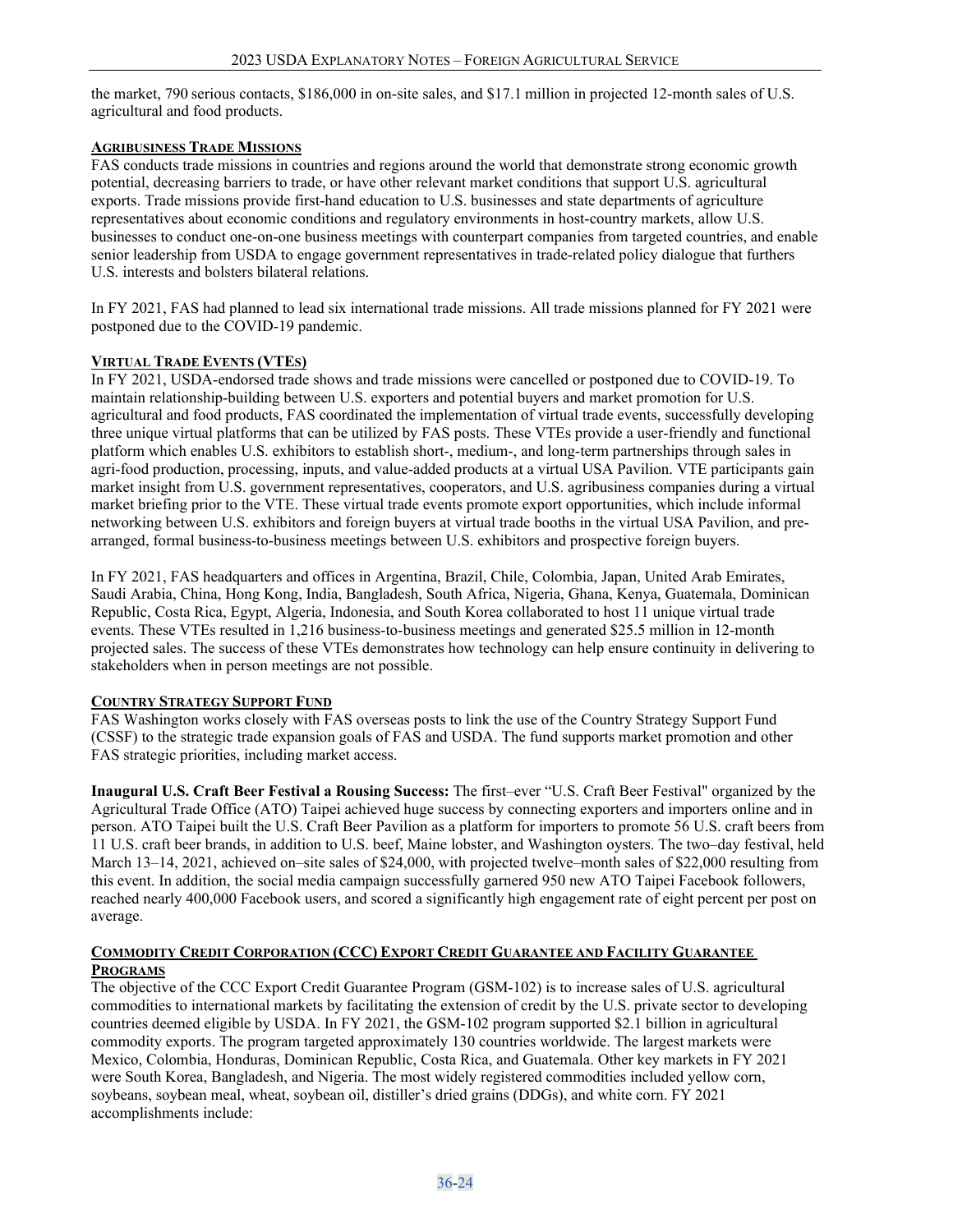- The GSM-102 program supported \$862 million in U.S. yellow corn sales in FY 2021. U.S. yellow corn exports to Costa Rica, Algeria, and Saudi Arabia, through the GSM-102 program, accounted for approximately 51 percent, 22 percent, and 8 percent, respectively, of all U.S. yellow corn exports to these countries in FY 2021. GSM-102 helps U.S. exporters compete with other major yellow corn suppliers, such as Argentina and Brazil, in these markets.
- Soybeans were the second largest commodity supported by the GSM-102 program, with \$397 million in sales for FY 2021. U.S. soybean sales under the program to Panama and Bangladesh accounted for approximately 15 percent and 6 percent, respectively, of all U.S. soybean exports to these countries in FY 2021. With the help of the GSM-102 program, the United States was able to compete in Bangladesh's soybean market against competitors Brazil and Canada.
- Bangladesh was a new entrant into the GSM-102 program in FY 2021, resulting in the export of \$9 million in sales of U.S. cotton and \$22 million in sales of U.S. soybeans to that market.

| <b>Country/Region</b>                                      | <b>S</b> Millions |
|------------------------------------------------------------|-------------------|
| Africa, Middle East, Turkey,<br>Caucasus, and Central Asia | \$93              |
| Asia Region                                                | 128               |
| Latin America                                              | 1,908             |
| Total                                                      | 2,129             |

# **GSM-102 Program Exports Supported by Region, FY 2021**

The Facility Guarantee Program (FGP) is designed to boost sales of U.S. agricultural products by providing credit guarantees for goods and services to improve or establish agriculture-related facilities in emerging markets where demand may be limited due to inadequate storage, processing, handling, or distribution capabilities. No guarantees have been issued under this program, but USDA continues outreach efforts to increase industry awareness.

**Program Management/Oversight:** FAS has adequate controls in place to ensure the program is administered in compliance with applicable laws, regulations, policies, and procedures. In FY 2021, FAS continued to proactively manage GSM-102 program risk and costs. FAS continues to analyze current program performance, along with historical default and recovery data, to update its credit reform subsidy model. Average program subsidy was negative at -0.24 percent in 2021 and is currently estimated at -0.25 percent for 2022.

#### **BORLAUG INTERNATIONAL AGRICULTURAL SCIENCE AND TECHNOLOGY FELLOWSHIP PROGRAM**

As of FY 2021, USDA's Borlaug International Agricultural Science and Technology Fellowship Program (Borlaug) has engaged more than 950 Borlaug fellows from 69 countries. Borlaug promotes agricultural productivity, food security, trade, and economic growth by providing training and collaborative research opportunities to early and mid-career scientists, researchers, or policymakers from developing and middle-income countries. The program addresses obstacles to the adoption of technology, such as ineffective policies and regulations.

As a result of Borlaug Fellows' research on plant biotechnology in rice, cocoa, sweet potato, coconut, and sugar palm crops, on July 2, 2021, Indonesia approved the first Genetically Engineered (GE) crop, sweet potatoes, for broad commercial cultivation in Indonesia. Specifically, two fellows were trained in sweet potato research at Louisiana State University. The focus of this research was to characterize sweet potato genetic diversity, identify RNA sequences related to black rot disease resistance, and to develop marker assisted selection for the disease to enhance sweet potato breeding programs.

FAS Fellowship Programs, including Borlaug, also contributed to a Philippines Government decision to approve the commercial propagation of golden rice and the utilization of pest-resistant Bacillus thuringiensis (Bt) eggplant as food and feed for processing on July 22, 2021. Four Borlaug Fellows conducted research on improved rice biotechnologies, including: flood tolerance in rice, molecular plant-microbe interaction techniques, gene mapping for drought resistant rice, and climate-smart agricultural practices in rice production. This research was conducted in collaboration with the University of Missouri-Columbia, Alabama A&M University, Iowa State University, and Ohio State University. Additionally, the Cochran Fellowship Program implemented trainings on biotechnology, with the most recent program occurring in 2017 at the University of Maryland Eastern Shore. These programs contributed to FAS and USG efforts to support the Philippines in establishing evidence-based regulatory policies that allowed Golden Rice and Bt eggplant to be assessed on scientific merits.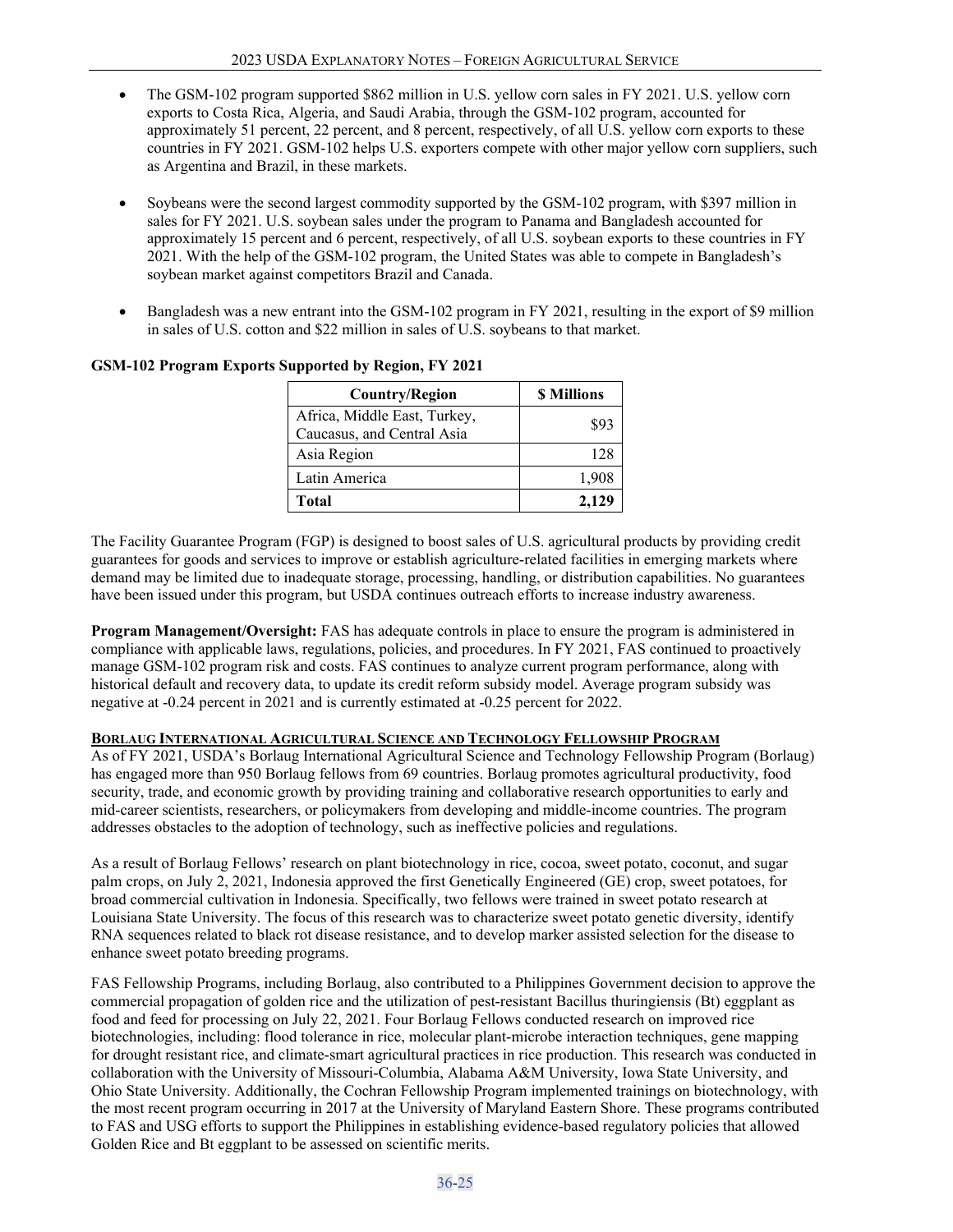| Region                          | <b>USDA Funded Participants</b> |
|---------------------------------|---------------------------------|
| Asia                            |                                 |
| Eastern Europe and Eurasia      |                                 |
| Latin America and the Caribbean |                                 |
| Africa and the Middle East      |                                 |
| Total                           |                                 |

## **Borlaug Participants in Virtual Engagements in FY 2021 by Region**

#### **COCHRAN FELLOWSHIP PROGRAM**

As of FY 2021, USDA's Cochran Fellowship Program (Cochran) has trained more than 19,000 participants from 127 middle income countries and emerging markets. The Cochran Fellowship Program continues to provide support to U.S. farmers and ranchers by promoting U.S. agricultural products in the global marketplace.

In FY 2015, a Cochran Fellow participating in a swine breeding program at North Carolina State University was the first to purchase breeding sows when China began issuing export certificates after a three-year hiatus. In FY 2021, the Fellow purchased 531 U.S. breeding pigs worth an estimated \$1.5 million.

In FY 2019, the Cochran Fellowship Program trained seven private sector Fellows from Mexico on U.S. dairy products and dairy ingredients. In May 2020, FAS Mexico reported that a program alumnus purchased \$80,622 in dairy products for his company from two U.S. based companies. In August 2021, FAS Mexico reported that, although operations were slowed by the pandemic, there was an uptick in supermarket demand for private label dairy products using U.S.-sourced cheeses. The alumnus's company purchased an additional \$320,739 of cheese from U.S. companies.

In May 2006, the Cochran Fellowship Program collaborated with the U.S. Food Safety and Inspection Service and the University of Puerto Rico Mayaguez to host a training on U.S. inspection procedures and regulations that assure meat, poultry, and egg products are safe, wholesome, and properly labeled. An alumnus of that program, was recently named President of the Assembly of the World Organization for Animal Health (OIE). He is the first representative from Latin America to hold the position, showing both the region's progress and the reach that the Cochran Fellowship Program can have globally.

| Region                          | <b>USDA Funded</b><br>Participants | Dept. of State<br><b>Funded Participants</b> | <b>Total</b> |
|---------------------------------|------------------------------------|----------------------------------------------|--------------|
| Asia                            | 14                                 |                                              |              |
| Eastern Europe and Eurasia      | 18                                 |                                              |              |
| Latin America and the Caribbean | 25                                 |                                              | 25           |
| Africa and the Middle East      |                                    |                                              |              |
| Total                           | 57                                 |                                              |              |

#### **Cochran Participants in Virtual Engagements in FY 2021 by Region and Funding Source**

Note: As a result of the global pandemic, Fellowship Programs was unable to provide virtual engagements to Fellows from Georgia, Tajikistan, and Ukraine. FAS anticipates increased participation for these countries resuming in 2022.

Trade-supporting fellowship programs are significantly impacted by the COVID-19 global pandemic. In preparation for in-person participation in their respective Borlaug research and Cochran fellowship programs, fellows have participated in a series of virtual engagements. These virtual engagements offer an opportunity for fellows and mentors or counterparts to exchange ideas, engage on the planned research program, and hone the course of study prior to the Fellows' arrival in the United States. In FY 2021, the Borlaug Fellowship Program successfully completed 205 virtual engagements, and the Cochran program completed 18.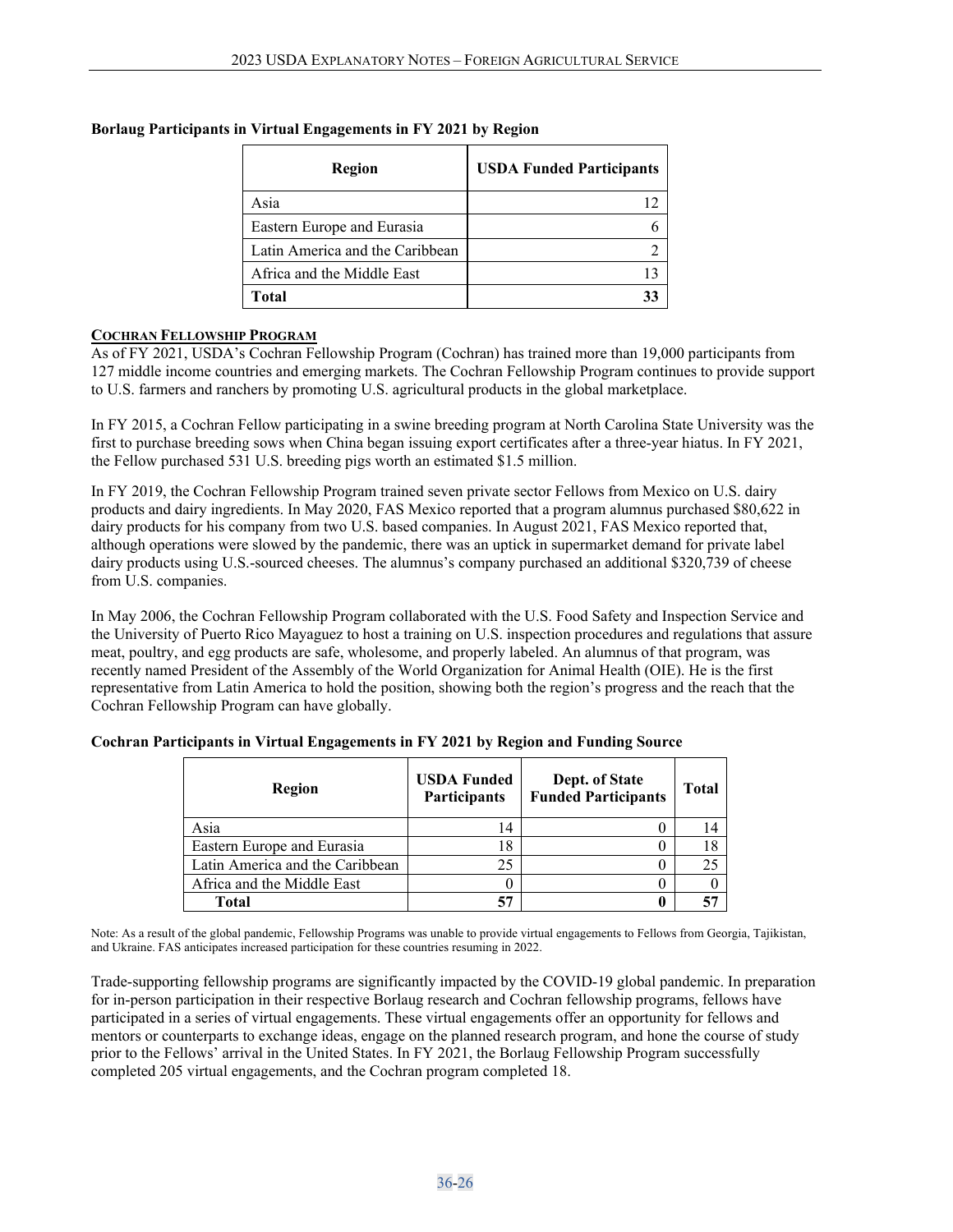#### **FOREIGN FOOD ASSISTANCE PROGRAMS**

FAS actively administers several food assistance programs, namely Food for Progress (FFPr) and the McGovern-Dole International Food for Education and Child Nutrition Program (McGovern-Dole). FFPr uses the food resources of the United States to support developing countries to develop and expand their agricultural economies. McGovern-Dole provides for the donation of U.S. agricultural products, as well as financial and technical assistance, to support school feeding and maternal and child nutrition projects. These programs help developing countries strengthen economic development and facilitate the transition from food assistance recipients to commercial importers. In FY 2021, the McGovern-Dole program was authorized to allocate no more than 10 percent of its program budget (\$230 million) and no less than \$23 million for the purchase of local and regional procured commodities under McGovern-Dole projects to support the improved nutritional quality of school meals and build school feeding sustainability. In FY 2021, FAS programmed approximately 433,570 metric tons of food assistance with a value of approximately \$423 million. Of this amount, estimated U.S. donated commodity costs were \$164.6 million with transportation and other non-commodity costs estimated at \$258.5 million. A total of 23 countries received food assistance through FAS-administered programs.

| $\frac{1}{2}$                    |                |                    |
|----------------------------------|----------------|--------------------|
|                                  |                |                    |
| Program                          | <b>Dollars</b> | <b>Metric Tons</b> |
| <b>CCC Funded/FFPr</b>           | \$175,167,580  | 386,800            |
| McGovern-Dole Food for Education | 248,000,000    | 46,770             |

#### **FAS Food Assistance Program Summary, FY 2021**

#### **CCC FUNDED – FOOD FOR PROGRESS (FFPR)**

In FY 2021, CCC funding provided 386,800 metric tons (MT) of commodities. FFPr did not issue its annual Notice of Funding Opportunity (NOFO) in FY 2021, as USDA signed a government-to-government agreement with the Government of Sudan (GOS) with a total value of \$117.5 million. In addition, FFPr published the Standing (towards projects in Bangladesh, Egypt, Georgia, Haiti, Honduras, Ivory Coast, Mauritania, Pakistan, and Paraguay) and Merit-Based (included two projects in Guatemala, one each in the Dominican Republic and Sri Lanka) NOFOs with its remaining commodity (\$40 million) and freight (\$7 million) funds, to address shortfalls under current active agreements and to extend successfully implemented projects for two years after meeting the merit requirements. The implementing organizations were either private voluntary organizations (PVOs) or foreign governments that monetize (commercially sell) the commodities and use sales proceeds to fund development projects. In FY 2021, \$1.1 billion from agreements funded from FY 2014 through 2021 benefited 34 countries, improving their ability to import U.S. agricultural products.

**Total 423,167,580 433,570**

**Meeting Sri Lanka's Dairy Demand.** Sri Lanka's Market-Oriented Dairy (MOD) project, financed by the USDA's FFPr program and implemented by the International Executive Service Corps, began in late 2017 with the aim of at least doubling the production of its participating farmers by the end of the project, scheduled for September 2024. Dairy is a critical sub-sector in Sri Lanka due to rapidly growing consumer demand and its potential for rural development and inclusive economic growth. The FFPr project has trained a cumulative number of 4,773 farmers and 1,524 officials from Sri Lanka's Ministry of Agriculture's Department of Animal Production and Health including the Ministry's field extension agents, along with staff of dairy companies seeking to improve their product sourcing. Due to work done by the project, between 2017 and 2020, Sri Lanka had already increased participating farmer production by 64 percent while national production had fallen by 20 percent, promising a significant shift as MOD and its governmental and private partners spread its practices more widely.

#### **MCGOVERN-DOLE INTERNATIONAL FOOD FOR EDUCATION AND CHILD NUTRITION PROGRAM**

The McGovern-Dole International Food for Education and Child Nutrition (McGovern-Dole) program feeds school children with U.S.-sourced commodities, supported by limited local and regionally procured commodities, and enhances the literacy, nutrition, and hygienic practices of the children and their families. About \$248 million in assistance was made available under the program in FY 2021, with approximately 14 percent of these funds allocated to 46,770 metric tons of U.S. donated commodity and freight costs, and 9 percent of these funds allocated for the purchase of local and regionally produced commodities. The remaining funds supported complementary activities focused on ensuring sustainability, educational instruction, teacher training, school infrastructure construction, water and sanitation improvements, and administrative expenses. The \$248 million programmed included both the \$230 million appropriated for FY 2021 and \$18 million in prior-year carryover.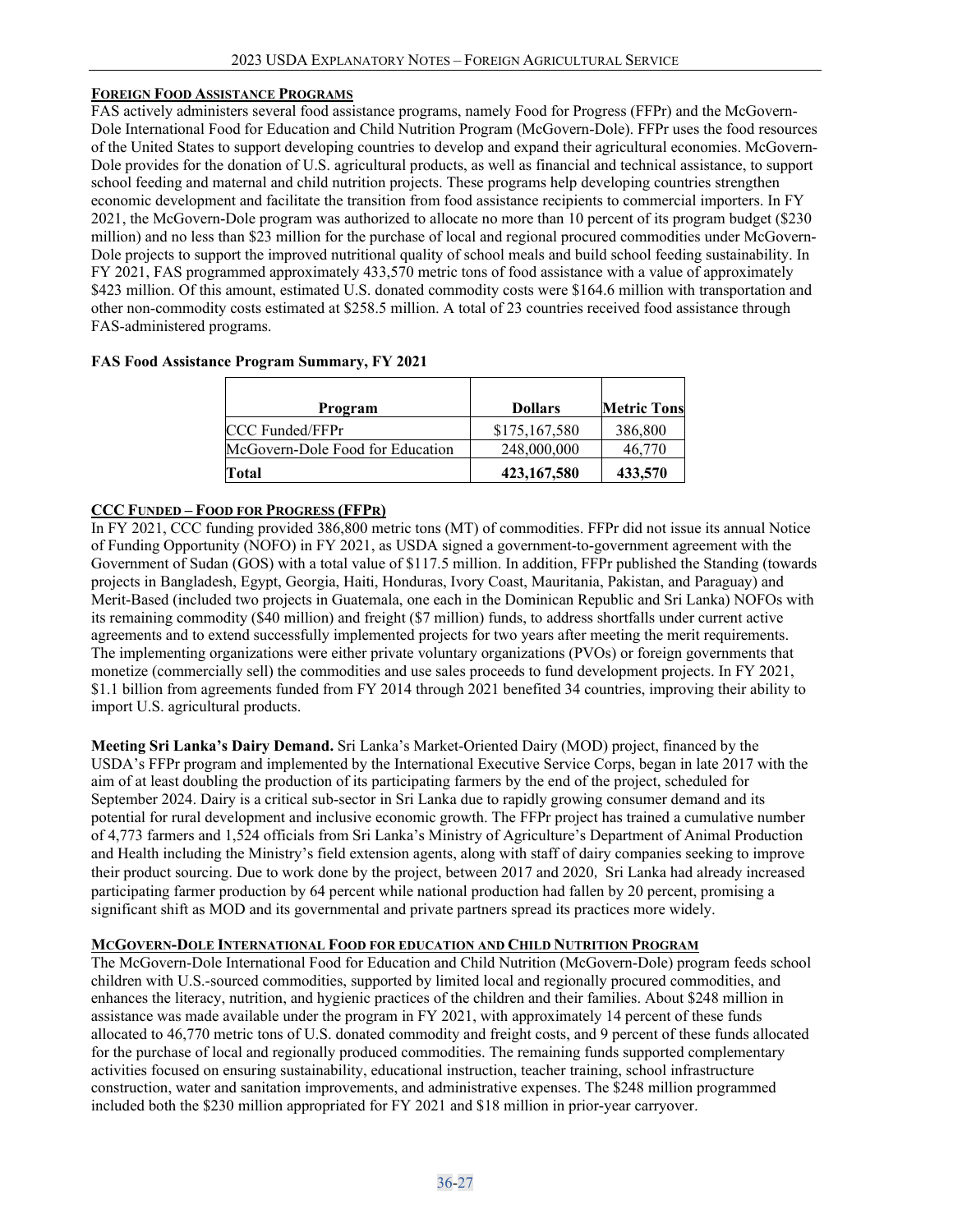**Mozambique - Removing barriers to education.** Through a 5-year, \$25 million project in Mozambique, World Vision, with funding from USDA, is working to expand access to education for school age children. To support school participation and reduce food insecurity, the project provides a mid-day meal consisting of Corn-Soy Blend Plus (CSB+) and vegetable oil to 64,839 school age children. Additionally, the McGovern-Dole project supported 123 community dialogues, involving 2,080 people, to address issues and concerns about access to education. Community dialogues facilitated by the project focal points allow equal participation of men and women to identify common problems and identify local solutions to help students gain access to education, boosting school enrolment and attendance.

### **CAPACITY BUILDING AND DEVELOPMENT**

**Pesticide MRL Alignment Lowers Barriers to U.S. Agricultural Exports Globally:** FAS has worked with developing countries to build stronger pesticide registration systems that are consistent with a U.S. approach to risk assessment and regulation. FAS is also working with countries around the world to generate data for the establishment of new Codex Alimentarius pesticide maximum residue levels (MRLs).  In FY 2021 FAS generated new residue data in Ghana, Senegal, Kenya, and Uganda that was submitted and adopted as a new Codex MRL. In East Africa, FAS supported the development of regional guidelines for the registration of biopesticides and emergency use authorizations, which will be used as examples of productive regional integration and good regulatory practices globally. In June 2021 FAS hosted a 2-day workshop on pesticide MRL harmonization under the auspices of the Asia Pacific Economic Cooperation (APEC) Food Safety Cooperation forum, which led to the adoption two deliverables on good regulatory practices that will help address MRL trade barriers among APEC countries for years to come.

**Ratification of East African Community SPS Protocol:** On September 8, 2021, the Parliament of Tanzania ratified the East African Community (EAC) Sanitary and Phytosanitary (SPS) Protocol of 2013 after an eight-year delay. Tanzania's long-awaited ratification is expected to be significant to improved access to safe food, establishing regional harmonized SPS rules, and facilitating regional and international trade in agri-food commodities in East Africa. Sustained FAS and USAID financial, technical, and programmatic support was essential throughout the process and will continue through post-ratification.

**FAS leads the way with Virtual Trainings:** Over the course of FY 2021 FAS's Trade and Regulatory Capacity Building Division held 73 virtual SPS training and capacity building activities, with more than 4,000 participants globally. As an example, FAS and Texas A&M University (in cooperation with APHIS, USAID, FSIS, and FDA) coordinated the successful launch of two new distance learning modules focused on animal health and food safety, complementing its existing plant health module for foreign regulators. More than 2,770 individuals have accessed the modules in 136 countries via SPScourses.com

#### **PROGRAM EVALUATION**

The following monitoring and evaluation accomplishments support FAS's commitment to ensuring a strong culture of evaluation, accountability, and learning from evidence. During FY 2021, FAS implemented an internal data quality improvement system for food assistance data, which included capacity building with project implementers. These measures have resulted in more accurate food aid data, stronger annual reporting, increased efficiency, and have improved the programs' ability to use data for learning. To support the generation of robust evidence for program use, FAS helped manage four ongoing external evaluation and research efforts, including two impact evaluations and two research projects. FAS directly supported the Food Aid Information System (FAIS) upgrade that was deployed globally in FY 2021 and that improves the quality of data reported by food assistance projects. To come into compliance with the Foreign Assistance Transparency and Accountability Act (FATAA), FAS made a concerted effort in FY 2021 to publicly publish its backlog of roughly 175 evaluation reports of food assistance projects. In total FAS reviewed and published 167 reports in FY 2021, most of which were from the backlog. This is four times the number of evaluations posted in FYs 2019 and 2020 combined.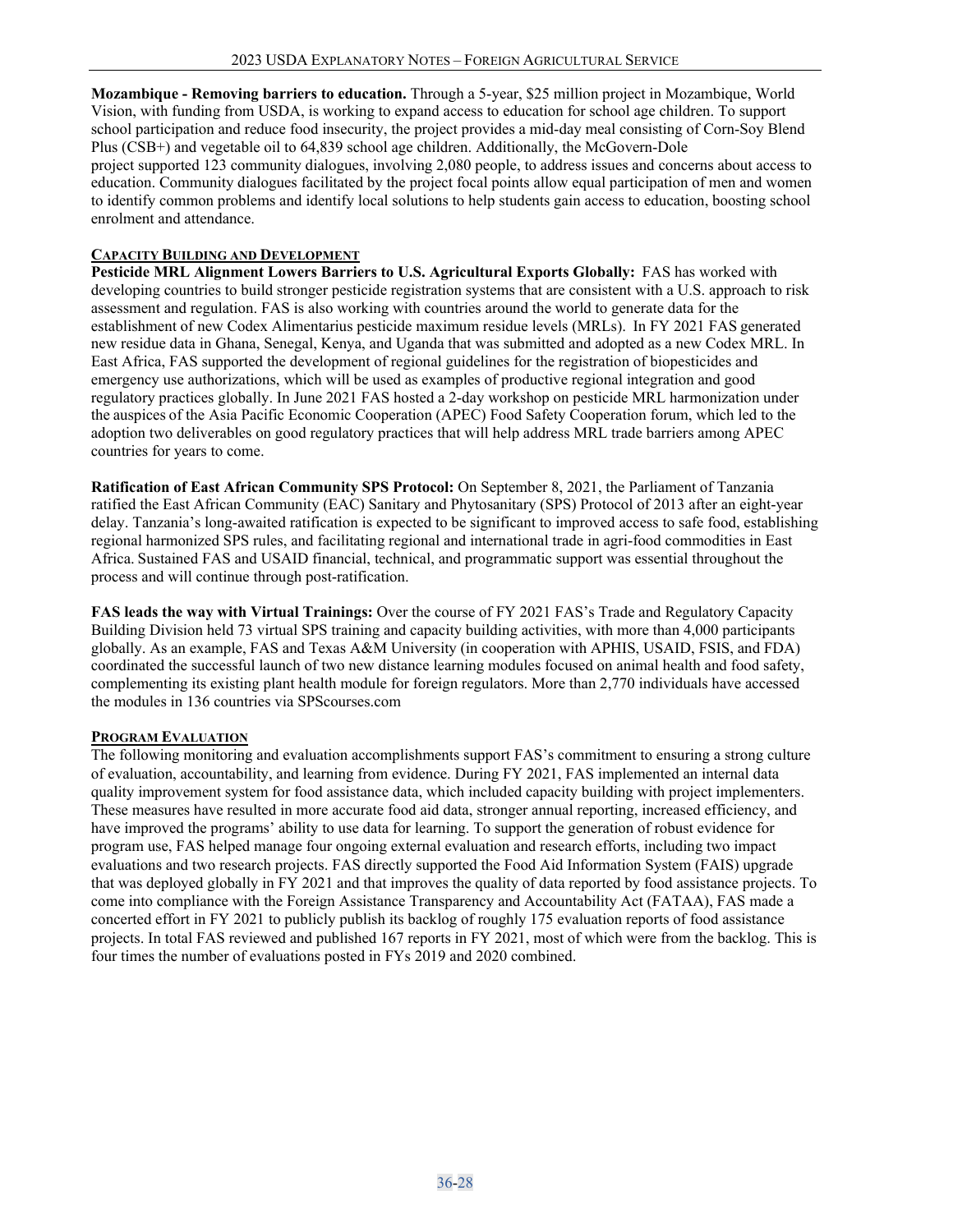## <span id="page-28-0"></span>*ACCOUNT 2: PUBLIC LAW 480 – TITLE I & TITLE II*

#### <span id="page-28-1"></span>**APPROPRIATIONS LANGUAGE**

The appropriations language follows (new language underscored; deleted matter enclosed in brackets):

#### FOOD FOR PEACE TITLE II GRANTS

- 1 For expenses during the current fiscal year, not otherwise recoverable, and unrecovered prior years' costs,
- 2 including interest thereon, under the Food for Peace Act (Public Law 83-480), for commodities supplied in
- 3 connection with dispositions abroad under title II of said Act,  $\frac{1}{31}$ , 570,000,000 $\frac{1}{31}$ , 740,000,000 to remain
- 4 available until expended.

#### <span id="page-28-2"></span>**LEAD-OFF TABULAR STATEMENT**

#### *Table FAS-15. Lead-Off Tabular Statement, P.L. 480 Title I (In dollars)*

| Item                    | Amount     |
|-------------------------|------------|
| PL480 Title I           |            |
| Estimate, 2022          | \$112,000  |
| Change in Appropriation | $-112,000$ |
| Budget Estimate, 2023   | -          |

#### *Table FAS-16. Lead-Off Tabular Statement, P.L. 480 Title II (In dollars)*

| Amount          |
|-----------------|
|                 |
| \$1,740,000,000 |
|                 |
| 1,740,000,000   |
|                 |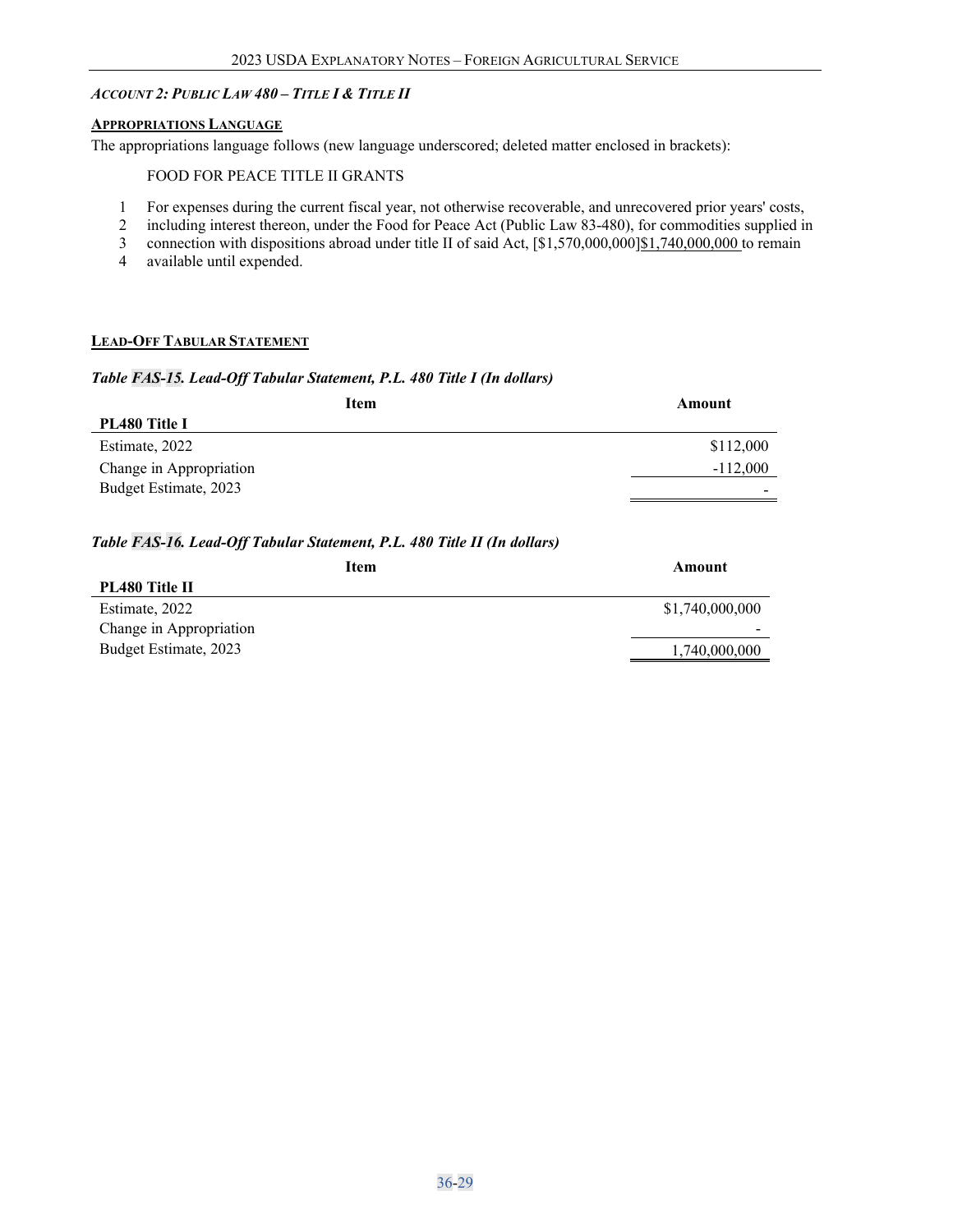### <span id="page-29-0"></span>**PROJECT STATEMENT**

*Table FAS-17. Project Statement by Appropriation, P.L. 480 Title I (thousands of dollars, FTE)*

| Item                             | 2020<br>Actual | 2021 Actual | 2022<br><b>Estimated</b> | 2023 Estimated | Inc. or Dec. | Chg Key |
|----------------------------------|----------------|-------------|--------------------------|----------------|--------------|---------|
| Discretionary Appropriations:    |                |             |                          |                |              |         |
| P.L. 480 Title I- Admin Expenses | \$142          | \$112       | \$112                    |                | $-112$       |         |
|                                  | 142            | 112         | 112                      |                | $-112$       |         |
| Total Adjusted Approp            | 142            | 112         | 112                      |                | $-112$       |         |
|                                  |                |             |                          |                |              |         |
|                                  |                |             |                          |                |              |         |
|                                  | 142            | 112         | 112                      |                | $-112$       |         |
|                                  |                |             |                          |                |              |         |
|                                  | 142            | 112         | 112                      |                | $-112$       |         |

## *Table FAS-18. Project Statement by Appropriation, P.L. 480 Title II (thousands of dollars, FTE)*

| $\sim$ , and the set of $\sim$ , and $\sim$ , and $\sim$ , and $\sim$ |             |             |                          |                |              |                          |
|-----------------------------------------------------------------------|-------------|-------------|--------------------------|----------------|--------------|--------------------------|
| Item                                                                  | 2020 Actual | 2021 Actual | 2022<br><b>Estimated</b> | 2023 Estimated | Inc. or Dec. | <b>Chg</b><br><b>Key</b> |
| Discretionary Appropriations:                                         |             |             |                          |                |              |                          |
| P.L. 480 Title II- Grants                                             | \$1,725,000 | \$1,740,000 | \$1,740,000              | \$1,740,000    |              |                          |
|                                                                       | 1,725,000   | 1,740,000   | 1,740,000                | 1,740,000      |              |                          |
| <b>Mandatory Appropriations:</b>                                      |             |             |                          |                |              |                          |
| American Rescue Plan                                                  |             | 800,000     |                          |                | -            |                          |
|                                                                       |             | 800,000     |                          |                |              |                          |
| Total Adjusted Approp                                                 | 1,725,000   | 2,540,000   | 1.740.000                | 1.740.000      |              |                          |
| Total Appropriation                                                   | 1,725,000   | 2,540,000   | 1,740,000                | 1.740.000      |              |                          |
|                                                                       | 86,345      | 77,814      |                          |                |              |                          |
|                                                                       | 181.039     | 120,152     | 409.865                  | 100,000        | -\$309.865   |                          |
|                                                                       | 1.992.384   | 2.737.966   | 2.149.865                | 1,840,000      | $-309.865$   |                          |
|                                                                       | $-120, 152$ | $-409,865$  | $-100,000$               |                | $+100,000$   |                          |
|                                                                       | 1,872,232   | 2.328.101   | 2.049.865                | 1,840,000      | $-209.865$   |                          |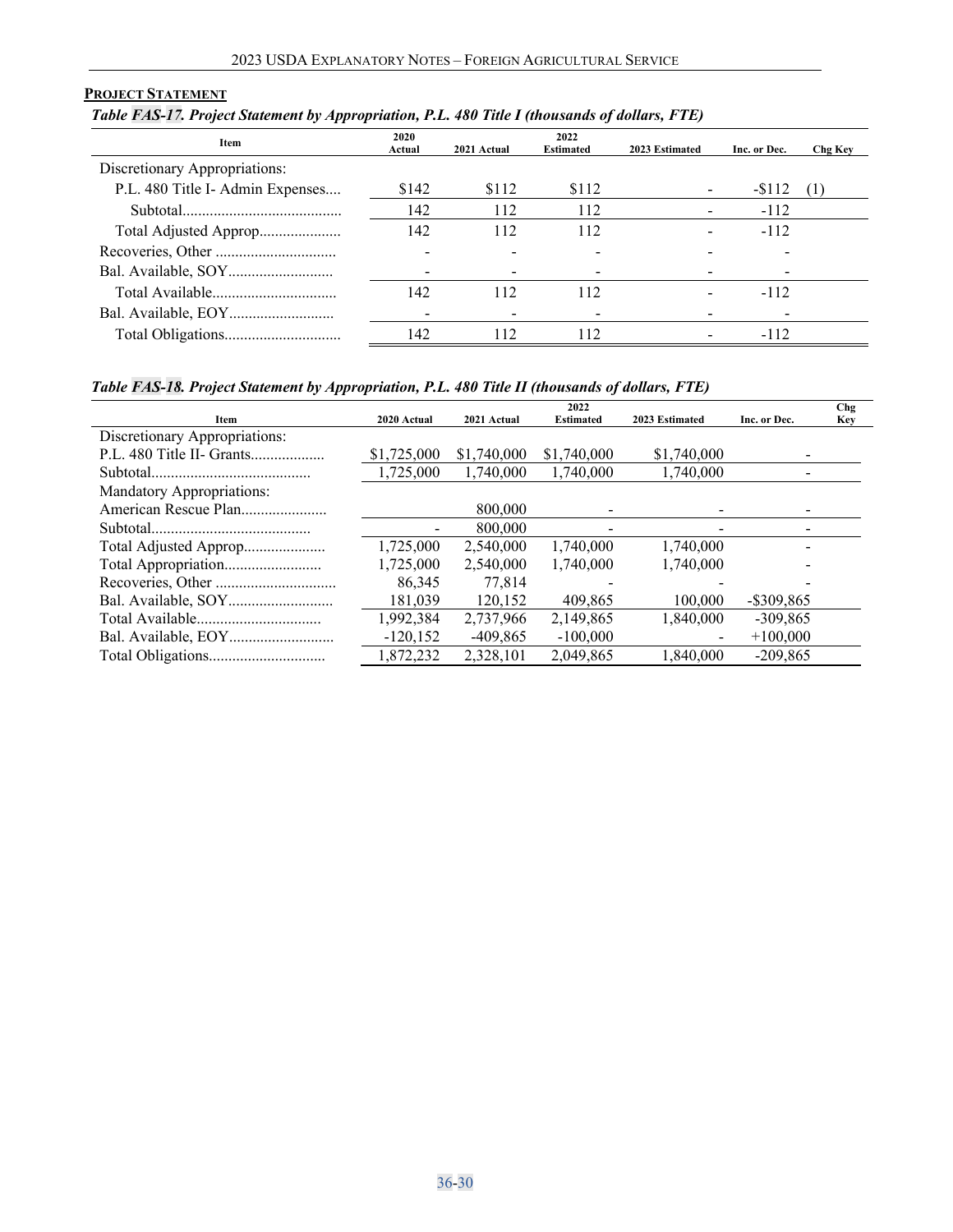#### <span id="page-30-0"></span>**PROJECT STATEMENT**

| Table FAS-19. Project Statement by Obligation, P.L. 480 Title I (thousands of dollars, FTE) |  |  |  |
|---------------------------------------------------------------------------------------------|--|--|--|
|                                                                                             |  |  |  |

| Item                       | 2020 Actual | 2021 Actual BA | 2022<br><b>Estimated BA</b> | 2023<br><b>Estimated BA</b> | <b>Budget Authority</b><br>Inc. or Dec. |
|----------------------------|-------------|----------------|-----------------------------|-----------------------------|-----------------------------------------|
| Discretionary Obligations: |             |                |                             |                             |                                         |
| Subtotal Disc oblig        | \$142       | \$112          | \$112                       | $\overline{\phantom{0}}$    | $-$112$                                 |
|                            | 142         | 112            | 112                         | -                           | $-112$                                  |
|                            | 142         | 112            | 112                         |                             | $-112$                                  |
|                            | 142         | 112            | 112                         |                             | $-112$                                  |

#### *Table FAS-20. Project Statement by Obligation, P.L. 480 Title II (thousands of dollars, FTE)*

| Item                       | 2020 Actual | 2021 Actual<br>BA | 2022<br><b>Estimated BA</b> | 2023<br><b>Estimated BA</b> | <b>Budget Authority</b><br>Inc. or Dec. |
|----------------------------|-------------|-------------------|-----------------------------|-----------------------------|-----------------------------------------|
| Discretionary Obligations: |             |                   |                             |                             |                                         |
| P.L. 480 Title II - Grants | \$1,872,232 | \$1,680,184       | \$1,897,782                 | \$1,840,000                 | $-$ \$57,782                            |
| Subtotal Disc oblig        | 1,872,232   | 1,680,184         | 1,897,782                   | 1,840,000                   | $-57,782$                               |
| Mandatory Obligations:     |             |                   |                             |                             |                                         |
| American Rescue Plan       |             | 647,917           | 152,083                     |                             | $-152,083$                              |
| Subtotal Mand Oblig        |             | 647,917           | 152,083                     |                             | $-152,083$                              |
|                            | 1,872,232   | 2,328,101         | 2,049,865                   | 1,840,000                   | $-209,865$                              |
| Balances Available, EOY:   |             |                   |                             |                             |                                         |
| P.L. 480 Title II - Grants | 120,152     | 409,865           | 100,000                     |                             | $-100,000$                              |
| Total Bal. Available, EOY  | 120,152     | 409,865           | 100,000                     |                             | $-100,000$                              |
| Total Available            | 1,992,384   | 2,737,966         | 2,149,865                   | 1,840,000                   | $-309,865$                              |
| Less:                      |             |                   |                             |                             |                                         |
|                            | $-86,345$   | -77,814           |                             |                             |                                         |
|                            | $-181,039$  | $-120,152$        | $-409,865$                  | $-100,000$                  |                                         |
| Total Appropriation        | 1,725,000   | 2,540,000         | 1,740,000                   | 1,740,000                   | $-309,865$                              |

#### <span id="page-30-1"></span>**PURPOSE STATEMENT**

Under programs authorized by P.L. 480, as amended, U.S. agricultural commodities are exported to developing countries as food assistance. No commodities may be made available except upon determination that adequate storage facilities are available in the recipient country at the time of exportation to prevent spoilage or waste and that the distribution will not be a substantial disincentive to the recipient country's domestic production.

No agreements may be made with the government of any country which engages in a consistent pattern of gross violations of internationally recognized human rights or other flagrant denial of the right to life, liberty, and personal security unless the use of the commodities themselves or proceeds from their sale are targeted to the neediest people of that country and are made available through channels other than the government.

Facilities and funds of the Commodity Credit Corporation (CCC) are, by law, used in carrying out programs for exporting agricultural commodities. The law also authorizes making appropriations to cover costs of such programs. When funds for Title I ocean freight differential and Title II become available, advances are made to the Corporation for estimated costs. If the amounts appropriated are greater than actual costs, the excess is carried forward for use in future years.

The following activities are carried out under P.L. 480, as amended: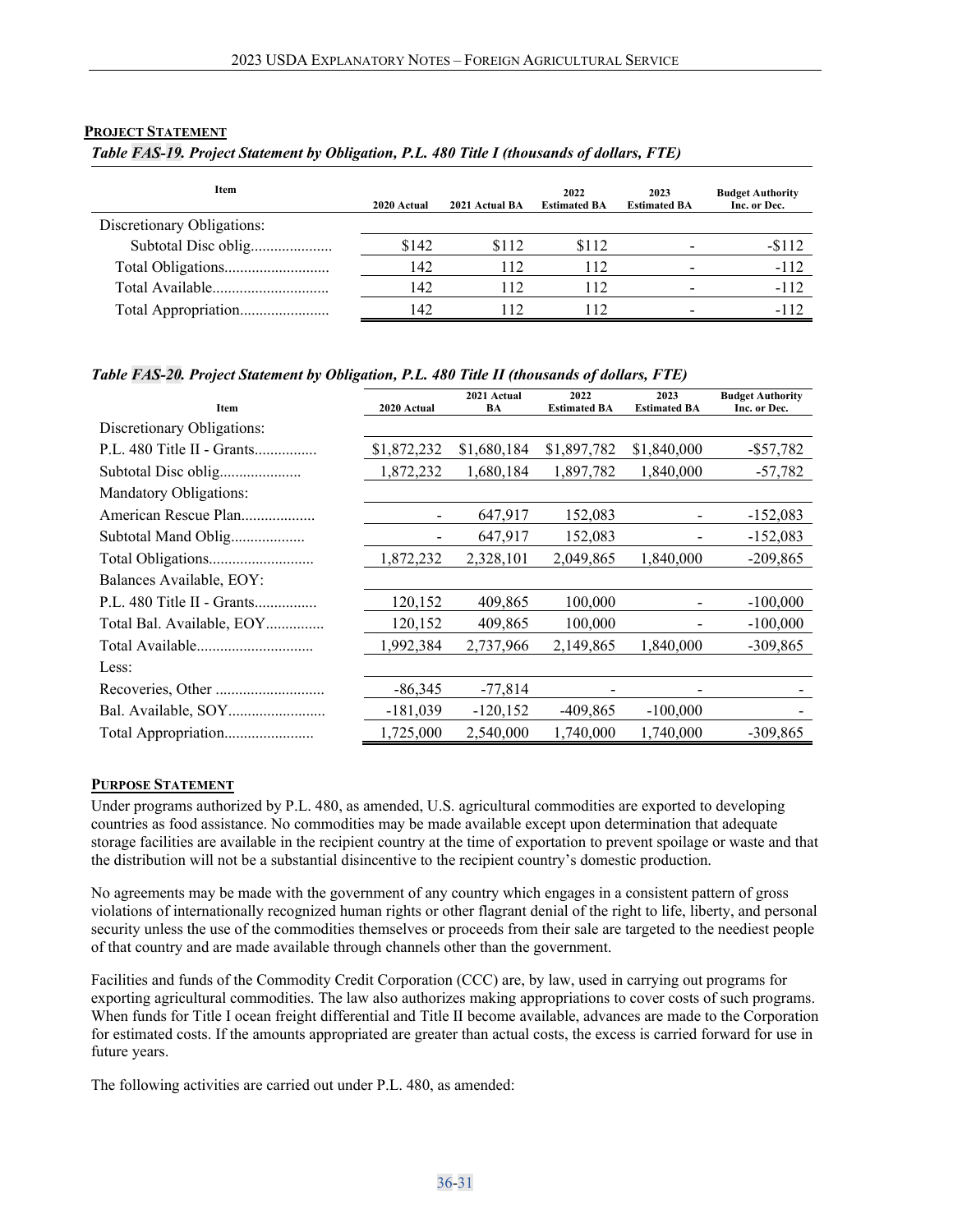## *1. P.L. 480 Title I- Financing sales of agricultural commodities to developing countries or private entities for dollars on credit terms, or for local currencies (including for local currencies on credit terms) for use under section 104; and for furnishing commodities to carry out the Food for Progress Act of 1985, as amended.*

All sales of commodities are made pursuant to agreements concluded under Title I authority, using funds appropriated for P.L. 480. Title I agreements are intended to encourage economic development in recipient countries. P.L. 480 Title I sales are made to developing countries as defined in section 402(5) of P.L. 480 and must not disrupt world prices or displace expected commercial sales (sections 403(e) and (h)). Agreements with private entities as well as foreign governments are authorized (sections 101-102).

Repayments for agricultural commodities sold under Title I, with interest at a concessional rate as determined by the Secretary, may be made either in U.S. dollars or in local currencies on credit terms up to 30 years, with a grace period of up to five years. Interest is charged from the date of last delivery in each calendar year. Payments received under fiscal year 1992 and subsequent agreements are deposited in a financing account for use by the U.S. Treasury to offset U.S. Government outlays.

Under the Food for Progress Act of 1985, CCC may provide agricultural commodities on a grant basis or may finance the sale and exportation of agricultural commodities on credit terms to support developing countries and countries that are emerging democracies and have made commitments to introduce or expand free enterprise elements in their agricultural economies. For commodities furnished on a grant basis, the Corporation may pay, in addition to acquisition costs and ocean transportation, such related commodity and delivery charges as specified for commodities supplied under Title II.

For most sales agreements under Title I, CCC will pay ocean freight charges only to the extent of the difference between U.S.-flag rates and foreign-flag rates when U.S.-flag vessels are required to be used by authority of the Merchant Marine Act. This difference in rates is known as the ocean freight differential. In limited cases, full transportation costs to port of entry or point of entry abroad may be included with the cost of the commodity in the amount financed by CCC to ensure that U.S. food aid will reach the neediest recipients.

Section 411 of P.L. 480 authorizes the President to waive payments of principal and interest under dollar credit sales agreements for countries which are least developed and either (1) have an International Monetary Fund standby agreement or a structural adjustment program of the International Bank for Reconstruction and Development in effect; or (2) do not have an agreement in effect but are pursuing a policy to promote democratic, market-oriented and long-term economic development. If such authority is used to waive payments, no new Title I assistance may be provided for that country for two years following the date of the authorized waiver unless the President provides prior written justification to the Congress.

# *2. P.L. 480 Title II- Commodities supplied in connection with dispositions abroad.*

P.L. 480 Title II grants fund emergency and development food aid programs authorized under Title II of the Food for Peace Act (P.L. 83-480). Funding for Title II is appropriated to the U.S. Department of Agriculture and is administered by the U.S. Agency for International Development (USAID).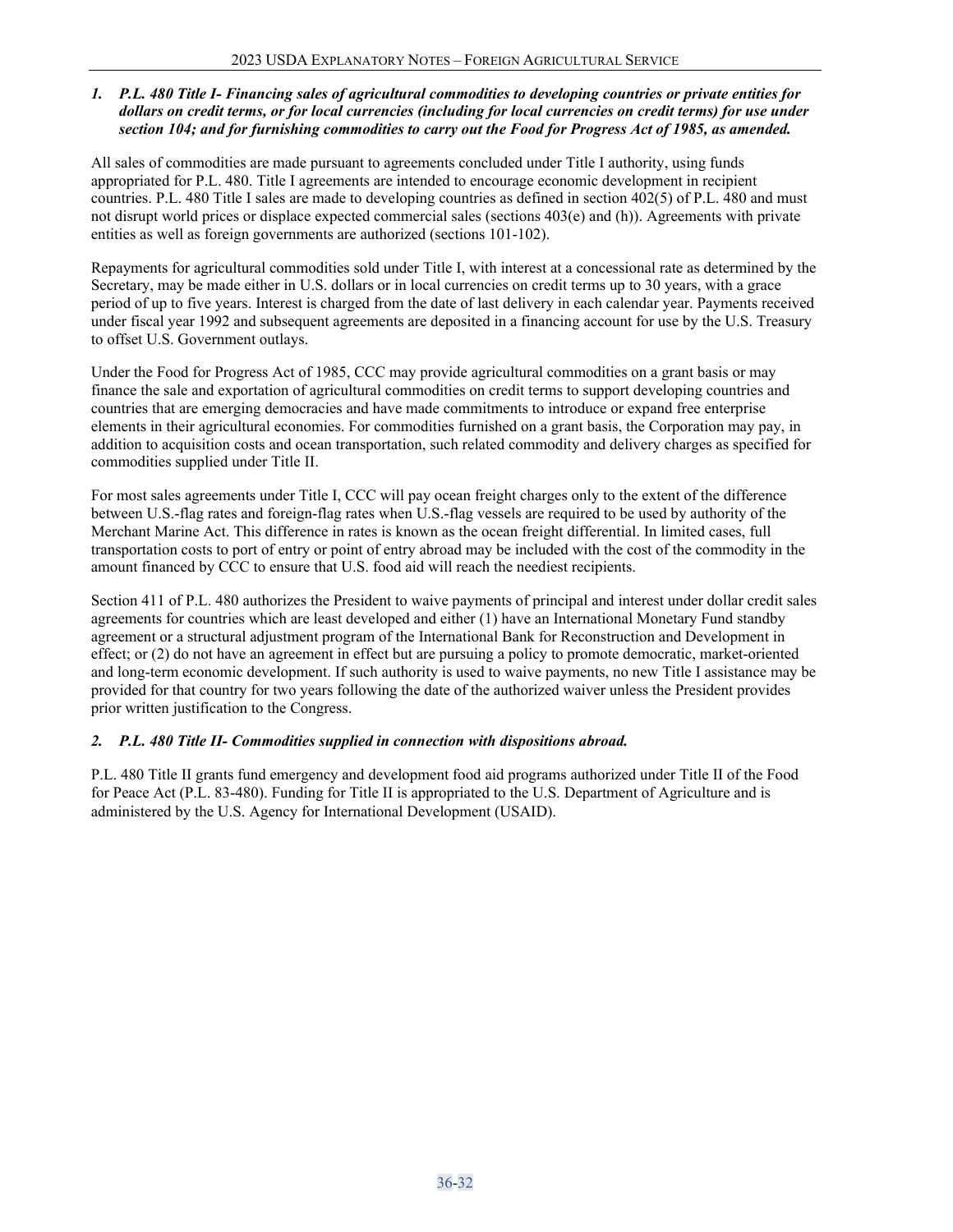# <span id="page-32-0"></span>**CLASSIFICATION BY OBJECTS**

| <b>Item</b><br>No. | <b>Item</b>                                   | 2020<br>Actual | 2021<br>Actual | 2022<br><b>Estimated</b> | 2023<br><b>Estimated</b> |
|--------------------|-----------------------------------------------|----------------|----------------|--------------------------|--------------------------|
|                    | Other Objects:                                |                |                |                          |                          |
| 25.3               | Other goods and services from Federal sources | \$142          | \$112          | \$112                    | $\overline{\phantom{0}}$ |
|                    | Total, Other Objects                          | 142            | 112            | 112                      |                          |
| 99.9               | Total, new obligations                        | 142            | 112            | 112                      | $\overline{\phantom{0}}$ |

*Table FAS-21 Classification by Objects, P.L. 480 Title I (thousands of dollars)*

## *Table FAS-22 Classification by Objects, P.L. 480 Title II (thousands of dollars)*

| Item<br>No. | <b>Item</b>                          | 2020<br>Actual | 2021<br>Actual | 2022<br><b>Estimated</b> | 2023<br><b>Estimated</b> |
|-------------|--------------------------------------|----------------|----------------|--------------------------|--------------------------|
| 41.0        | Grants, subsidies, and contributions | \$1,872,232    | \$2,328,101    | \$2,049,865              | \$1,840,000              |
|             | Total, Other Objects                 | 1.872.232      | 2,328,101      | 2,049,865                | .340,000                 |
| 99.9        | Total, new obligations               | .872.232       | 2.328.101      | 2.049.865                | .340,000                 |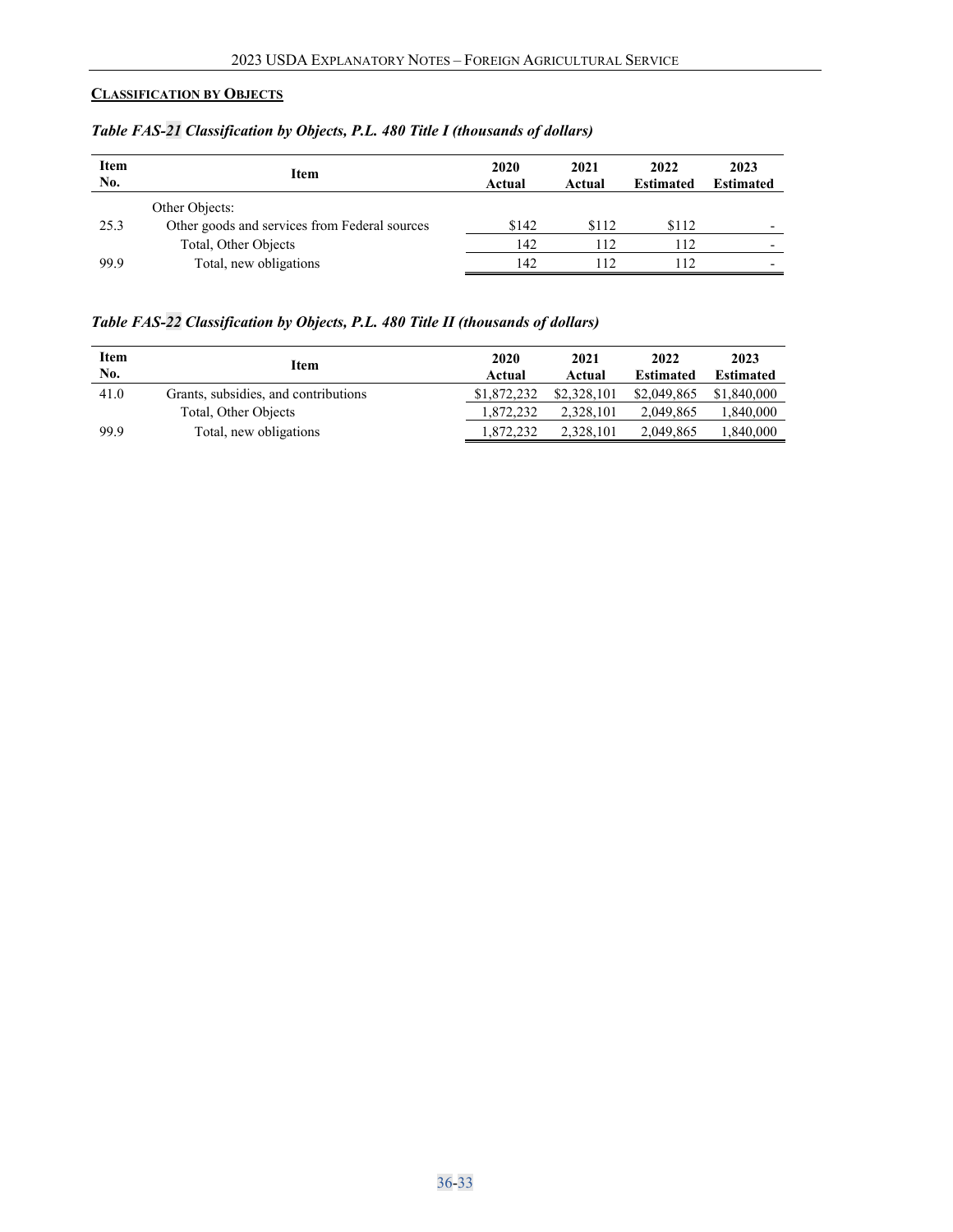#### <span id="page-33-0"></span>*ACCOUNT 3: MCGOVERN-DOLE*

#### <span id="page-33-1"></span>**APPROPRIATIONS LANGUAGE**

The appropriations language follows (new language underscored; deleted matter enclosed in brackets):

For necessary expenses to carry out the provisions of section 3107 of the Farm Security and Rural Investment Act of 2002 (7 U.S.C. 1736o-1), \$230,112,000, to remain available until expended: Provided, That the Commodity Credit Corporation is authorized to provide the services, facilities, and authorities for the purpose of implementing such section, subject to reimbursement from amounts provided herein: Provided further, That of the amount made available under this heading, not more than 10 percent, but not less than \$22,000,000, shall remain available until expended to purchase agricultural commodities as described in subsection 3107(a)(2) of the Farm Security and Rural Investment Act of 2002 (7 U.S.C. 1736o-1(a)(2)).

#### <span id="page-33-2"></span>**LEAD-OFF TABULAR STATEMENT**

#### *Table FAS-23. Lead-Off Tabular Statement (In dollars)*

| <b>Item</b>             | Amount        |
|-------------------------|---------------|
| Estimate, 2022          | \$230,000,000 |
| Change in Appropriation | $+112,000$    |
| Budget Estimate, 2023   | 230,112,000   |

#### <span id="page-33-3"></span>**PROJECT STATEMENT**

#### *Table FAS-24. Project Statement Appropriations (thousands of dollars, FTE)*

| Item                          | 2020 Actual | FTE                      | 2021 Actual | <b>FTE</b>               | 2022<br><b>Estimated</b> | <b>FTE</b> | 2023<br><b>Estimated</b> | <b>FTE</b>               | Inc. or<br>Dec. | <b>FTE</b><br>Inc. or<br>Dec. | Chg<br><b>Key</b> |
|-------------------------------|-------------|--------------------------|-------------|--------------------------|--------------------------|------------|--------------------------|--------------------------|-----------------|-------------------------------|-------------------|
| Discretionary Appropriations: |             |                          |             |                          |                          |            |                          |                          |                 |                               |                   |
| McGovern-Dole                 | \$220,000   | 20                       | \$230,000   | 16                       | \$230,000                | 16         | \$230,112                | 16                       | $+ $112$        | $\overline{\phantom{0}}$      |                   |
|                               | 220,000     | 20                       | 230,000     | 16                       | 230,000                  | 16         | 230,112                  | 16                       | $+112$          |                               |                   |
| Total Adjusted Approp         | 220,000     | 20                       | 230,000     | 16                       | 230,000                  | 16         | 230,112                  | 16                       | $+112$          |                               |                   |
| Total Appropriation           | 220,000     | 20                       | 230,000     | 16                       | 230,000                  | 16         | 230.112                  | 16                       | $+112$          |                               |                   |
|                               | 19.516      | Ξ.                       | 19,386      |                          |                          |            |                          |                          |                 |                               |                   |
| Bal. Available, SOY           | 43,780      | $\overline{\phantom{a}}$ | 259,875     | $\overline{\phantom{0}}$ | 30,020                   | Ξ.         | 30,020                   | $\overline{\phantom{0}}$ |                 |                               |                   |
|                               | 283,296     | 20                       | 509,261     | 16                       | 260,020                  | 16         | 260,132                  | 16                       | $+112$          |                               |                   |
| Bal. Available, EOY           | $-259,875$  | $\blacksquare$           | $-30,020$   | $\blacksquare$           | $-30,020$                | Ξ.         | $-30,020$                | $\overline{\phantom{a}}$ | -               | $\overline{\phantom{0}}$      |                   |
| Total Obligations             | 23,421      | 20                       | 479.241     | 16                       | 230,000                  | 16         | 230.112                  | 16                       | $+112$          | $\overline{\phantom{0}}$      |                   |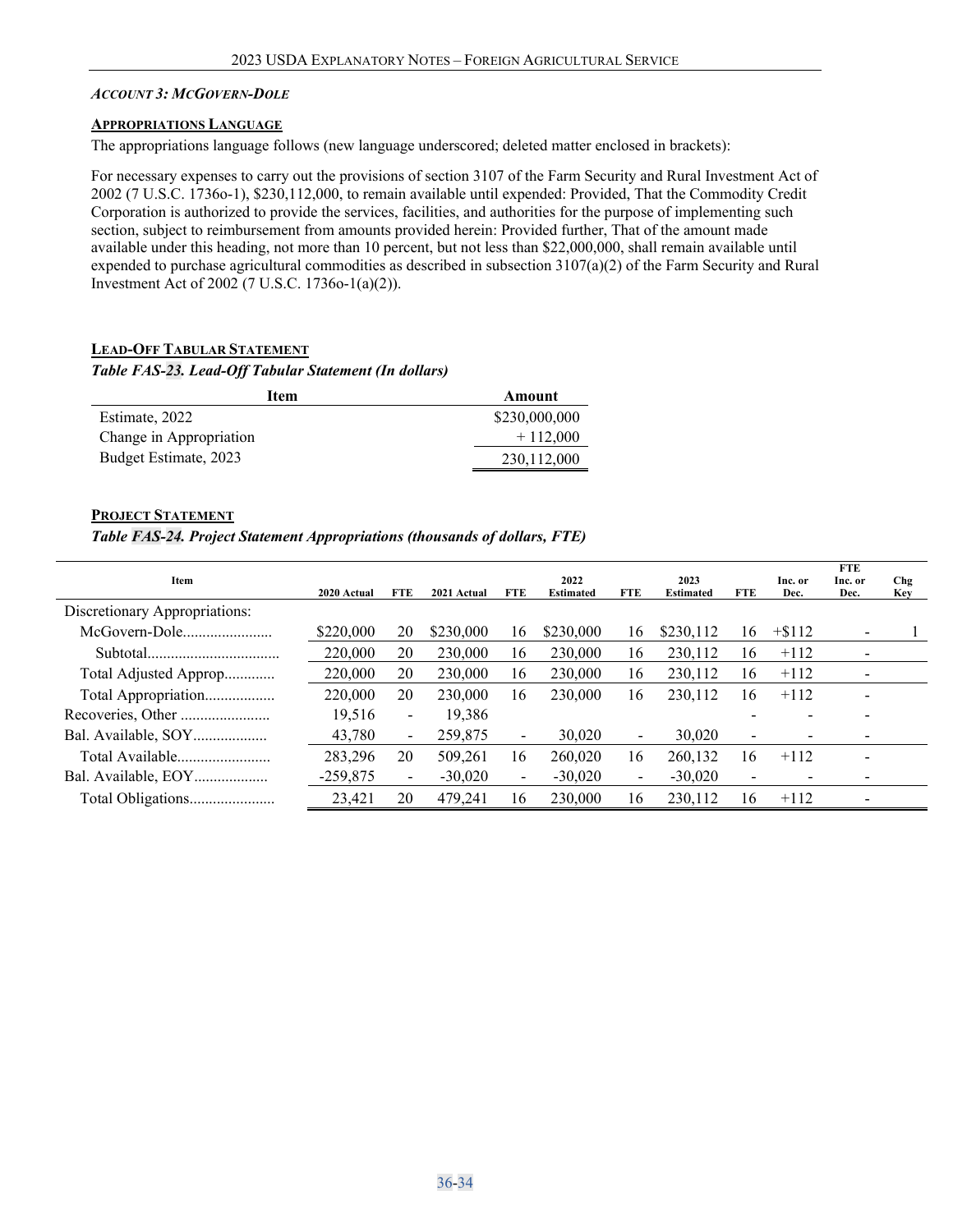#### <span id="page-34-0"></span>**PROJECT STATEMENT**

| <b>Item</b>                                    | 2020<br>Actual | <b>FTE</b>               | 2021<br>Actual | <b>FTE</b>               | 2022<br>Estimated | <b>FTE</b>               | 2023<br><b>Estimated</b> | <b>FTE</b>               | Inc.<br>0r<br>Dec.       | <b>FTE</b><br>Inc.<br><sub>or</sub><br>Dec. |
|------------------------------------------------|----------------|--------------------------|----------------|--------------------------|-------------------|--------------------------|--------------------------|--------------------------|--------------------------|---------------------------------------------|
| Discretionary Obligations:                     |                |                          |                |                          |                   |                          |                          |                          |                          |                                             |
| McGovern-Dole                                  | \$23,421       | 20                       | \$479,241      | 16                       | \$230,000         | 16                       | \$230,112                | 16                       | $+ $112$                 |                                             |
| Subtotal Disc oblig                            | 23,421         | 20                       | 479,241        | 16                       | 230,000           | 16                       | 230,112                  | 16                       | $+112$                   |                                             |
| Total Obligations                              | 23,421         | 20                       | 479,241        | 16                       | 230,000           | 16                       | 230,112                  | 16                       | $+112$                   |                                             |
| Rescinded Balances<br>Balances Available, EOY: |                |                          |                |                          |                   |                          |                          |                          |                          |                                             |
| McGovern-Dole                                  | 259,875        | $\overline{\phantom{a}}$ | 30,020         | $\overline{\phantom{a}}$ | 30,020            | $\overline{\phantom{a}}$ | 30,020                   | $\overline{\phantom{a}}$ | $\overline{\phantom{a}}$ |                                             |
| Total Bal. Available, EOY                      | 259,875        | $\overline{\phantom{a}}$ | 30,020         | $\overline{\phantom{a}}$ |                   | $\overline{\phantom{a}}$ | $\overline{\phantom{0}}$ | $\overline{\phantom{0}}$ |                          |                                             |
| Total Available                                | 283,296        | 20                       | 509,261        | 16                       | 260,020           | 16                       | 260,132                  | 16                       | $+112$                   |                                             |
| Less:                                          |                |                          |                |                          |                   |                          |                          |                          |                          |                                             |
| Recoveries, Other                              | $-19,516$      |                          | $-19,386$      | $\qquad \qquad$          |                   |                          |                          |                          |                          |                                             |
| Bal. Available, SOY                            | $-43,780$      |                          | $-259,875$     | $\overline{\phantom{0}}$ | $-30,020$         |                          | $-30,020$                | $\overline{\phantom{0}}$ |                          |                                             |
| Total Appropriation                            | 220,000        | 20                       | 230,000        | 16                       | 230,000           | 16                       | 230,112                  | 16                       | $+112$                   |                                             |

#### *Table FAS-25. Project Statement Obligations (thousands of dollars, FTE)*

#### <span id="page-34-1"></span>**PURPOSE STATEMENT**

The McGovern-Dole program provides for the donation of U.S. agricultural commodities and associated financial and technical assistance to carry out preschool and primary school feeding projects in low-income, food-deficit foreign countries. Maternal, infant, and child nutrition activities are also authorized under the program.

The numbers and letters of the following listing relates to values in the Change (Chg) Key column of the Project Statement:

1) An increase of \$112,000 for inflationary increases.

#### <span id="page-34-2"></span>**GEOGRAPHIC BREAKDOWN OF OBLIGATIONS AND FTE**

#### *Table FAS-26. Geographic Breakdown of Obligations and FTE (thousands of dollars, FTE)*

| <b>State/Territory/Country</b> | 2020<br>Actual | <b>FTE</b>               | 2021<br>Actual | <b>FTE</b>               | 2022<br><b>Estimated</b> | <b>FTE</b> | 2023<br><b>Estimated</b> | <b>FTE</b> |
|--------------------------------|----------------|--------------------------|----------------|--------------------------|--------------------------|------------|--------------------------|------------|
| District of Columbia           | \$23,418       | 20                       | \$479,238      | 16                       | \$229,997                | 16         | \$230,109                | 16         |
| <b>Other Countries</b>         |                | $\overline{\phantom{a}}$ |                |                          |                          |            |                          |            |
| Kenya                          |                |                          |                | $\overline{\phantom{0}}$ |                          |            |                          |            |
| Senegal                        |                |                          |                | $\overline{\phantom{0}}$ |                          |            |                          |            |
| Obligations                    | 23,421         | 20                       | 479.241        | 16                       | 230,000                  | 16         | 230,112                  | 16         |
| Bal. Available, EOY            | 259,875        | $\overline{\phantom{a}}$ | 30,020         | $\overline{\phantom{a}}$ | 30,020                   |            | 30,020                   |            |
| Total, Available               | 283,296        | 20                       | 509.261        | 16                       | 260,020                  | 16         | 260.132                  | 16         |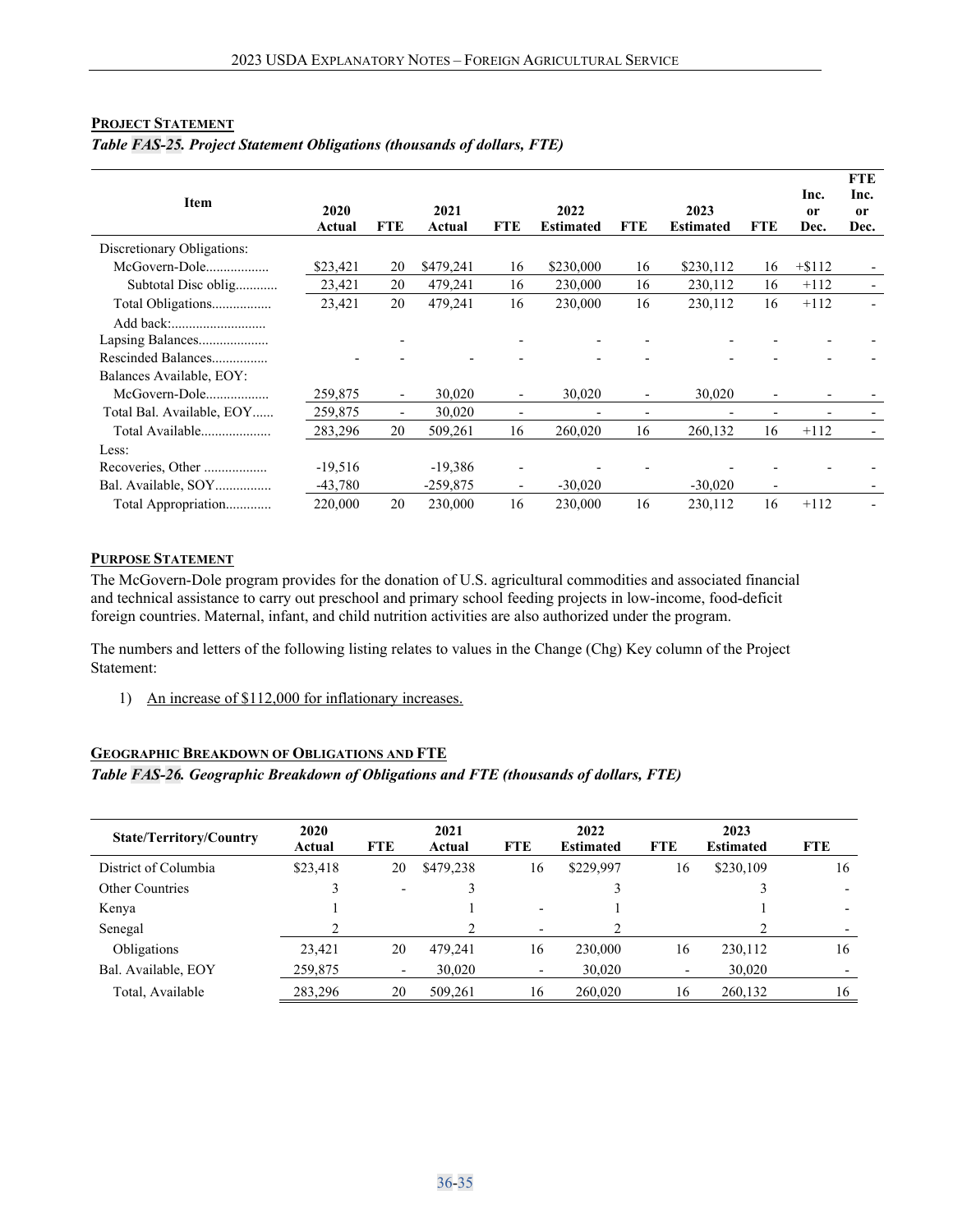# <span id="page-35-0"></span>**CLASSIFICATION BY OBJECTS**

# *Table FAS-27 Classification by Objects (thousands of dollars)*

| <b>Item</b><br>No. | <b>Item</b>                           | 2020<br>Actual | 2021<br>Actual | 2022<br><b>Estimated</b> | 2023<br><b>Estimated</b> |
|--------------------|---------------------------------------|----------------|----------------|--------------------------|--------------------------|
|                    | Personnel Compensation:               |                |                |                          |                          |
|                    | Washington D.C.                       | \$2,115        | \$2,136        | \$2,194                  | \$2,238                  |
| 11                 | Total personnel compensation          | 2,115          | 2,136          | 2,194                    | 2,238                    |
| 12                 | Personal benefits                     | 716            | 730            | 750                      | 761                      |
|                    | Total, personnel comp. and benefits   | 2,831          | 2,866          | 2,944                    | 2,999                    |
|                    | Other Objects:                        |                |                |                          |                          |
| 21.0               | Travel and transportation of persons  | 101            | 100            | 100                      | 100                      |
| 41.0               | Grants, subsidies, and contributions  | 20.489         | 476,275        | 226,956                  | 227,013                  |
|                    | Total, Other Objects                  | 20,590         | 476,375        | 227,056                  | 227,113                  |
| 99.9               | Total, new obligations                | 23,421         | 479,241        | 230,000                  | 230,112                  |
|                    | Position Data:                        |                |                |                          |                          |
|                    | Average Salary (dollars), GS Position | \$114,039      | \$115,692      | \$118,815                | \$121,191                |
|                    | Average Grade, GS Position            | 14             | 14             | 14                       | 14                       |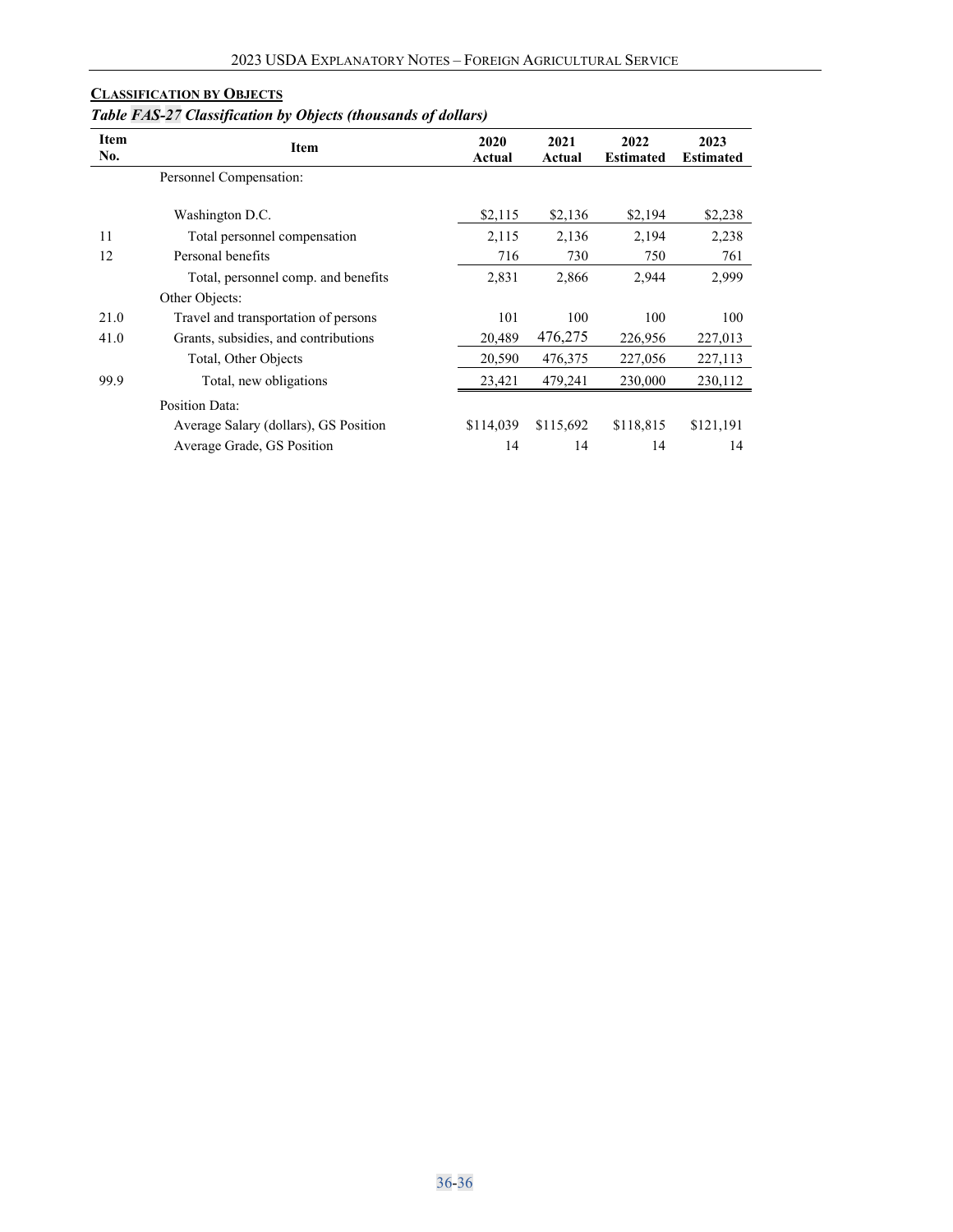### <span id="page-36-0"></span>*ACCOUNT 4: CCC EXPORT CREDIT GUARANTEE PROGRAMS*

#### <span id="page-36-1"></span>**APPROPRIATIONS LANGUAGE**

The appropriations language follows (new language underscored; deleted matter enclosed in brackets):

- 1 For administrative expenses to carry out the Commodity Credit Corporation's Export Guarantee Program,
- 2 GSM 102 and GSM 103, \$6,063,000; to cover common overhead expenses as permitted by
- 3 section 11 of the Commodity Credit Corporation Charter Act and in conformity with the Federal Credit
- 4 Reform Act of 1990, which shall be transferred to and merged with the appropriation for<br>5 "Foreign Agricultural Service, Salaries and Expenses".
- 5 "Foreign Agricultural Service, Salaries and Expenses".

## <span id="page-36-2"></span>**LEAD-OFF TABULAR STATEMENT**

*Table FAS-28. Lead-Off Tabular Statement (In dollars)*

| Item                    | Amount      |
|-------------------------|-------------|
| Estimate, 2022          | \$6,381,000 |
| Change in Appropriation | $-318,000$  |
| Budget Estimate, 2023   | 6,063,000   |
|                         |             |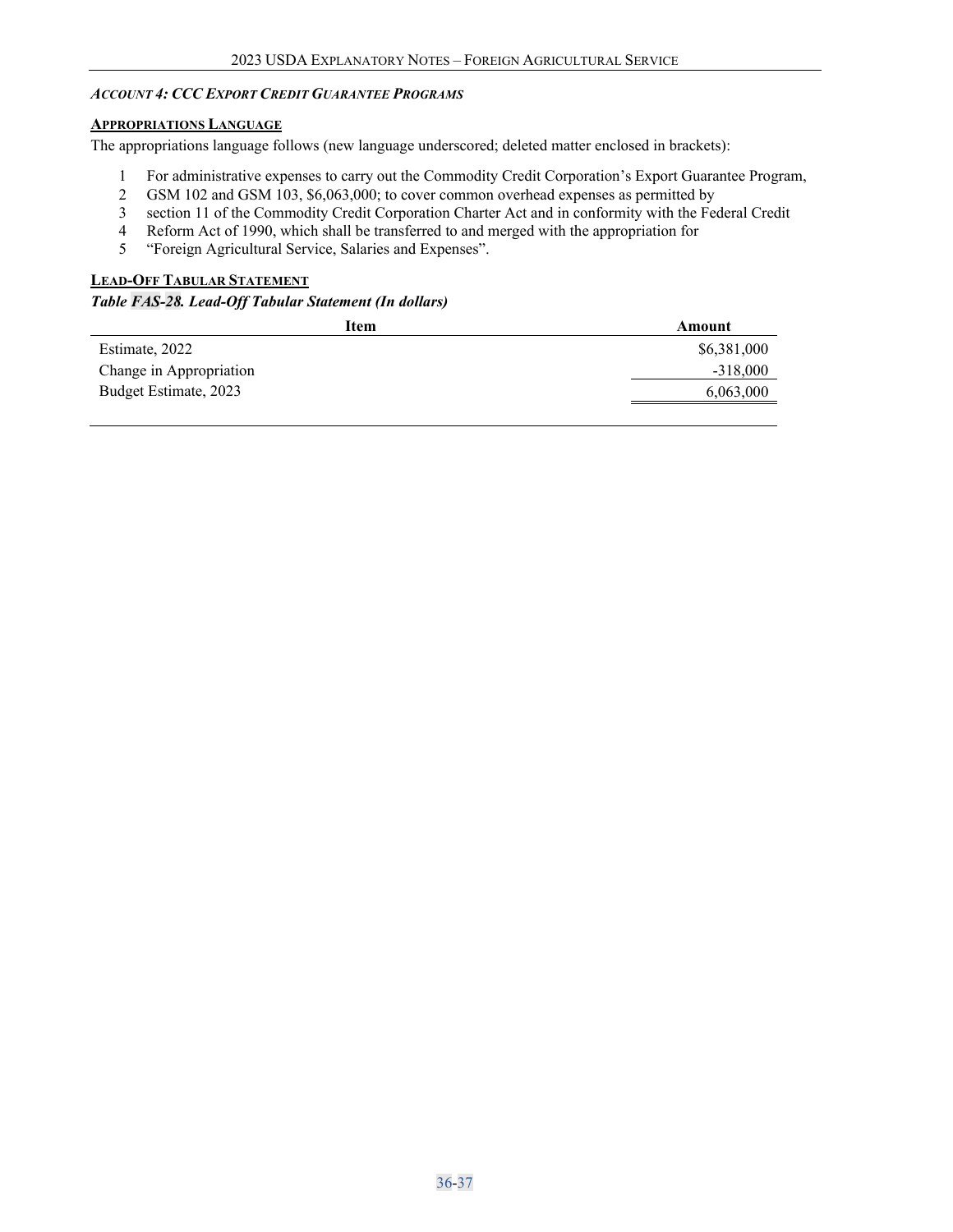# **PROJECT STATEMENT**

# *Table FAS-29. Project Statement Appropriations (thousands of dollars, FTE)*

<span id="page-37-0"></span>

| Item                       | 2020<br>Program<br>Level | 2020<br>Actual<br>BA | 2020<br><b>FTE</b>       | 2021<br>Program<br>Level | 2021<br>Actual<br>BA | 2021<br><b>FTE</b>       | 2022<br>Program<br>Level | 2022<br><b>Estimated</b><br>BA | 2022<br><b>FTE</b> | 2023<br>Program<br>Level | 2023<br><b>Estimated</b><br>BA | 2023<br><b>FTE</b> | Program<br>Level Inc.<br>or Dec. | <b>Budget</b><br>Auth.<br>Inc. or<br>Dec. | <b>FTE</b><br>Inc.<br>or<br>Dec. | Chg<br>Key |
|----------------------------|--------------------------|----------------------|--------------------------|--------------------------|----------------------|--------------------------|--------------------------|--------------------------------|--------------------|--------------------------|--------------------------------|--------------------|----------------------------------|-------------------------------------------|----------------------------------|------------|
| Disc. Appropriations:      |                          |                      |                          |                          |                      |                          |                          |                                |                    |                          |                                |                    |                                  |                                           |                                  |            |
| FPAC Admin. Expenses       | $\overline{\phantom{a}}$ | S                    | $\overline{\phantom{a}}$ | $\overline{\phantom{a}}$ | \$318                | $\overline{\phantom{a}}$ | $\sim$                   | \$318                          |                    |                          |                                |                    | $\overline{\phantom{a}}$         | $-$ \$318                                 | $\overline{\phantom{a}}$         | (1)        |
| FAS Admin. Expenses        | $\sim$                   | 6,063                | 18                       | $\sim$                   | 6,063                | 20                       | $\sim$                   | 6,063                          | 30                 | $\sim$                   | \$6,063                        | 30                 | $\overline{\phantom{a}}$         |                                           |                                  |            |
| Subtotal                   | $\sim$                   | 6,381                | 18                       | ٠                        | 6,381                | 20                       | $\overline{\phantom{a}}$ | 6,381                          | 30                 |                          | 6,063                          | 30                 | $\overline{\phantom{a}}$         | $-318$                                    |                                  |            |
| Mandatory Appropriations:  |                          |                      |                          |                          |                      |                          |                          |                                |                    |                          |                                |                    |                                  |                                           |                                  |            |
| GSM-102                    | \$2,224,383              | $\sim$               | $\sim$                   | \$2,129,974              | $\sim$               | $\overline{\phantom{a}}$ | \$5,000,000              | $\sim$                         | $\sim$ 10 $\pm$    | \$5,000,000              |                                |                    |                                  |                                           |                                  |            |
| Facilities                 | $\overline{\phantom{a}}$ | $\sim$               |                          |                          |                      |                          | 500,000                  |                                |                    | 500,000                  | $\overline{\phantom{0}}$       |                    | $\overline{\phantom{a}}$         |                                           |                                  |            |
| Subtotal                   | 2,224,383                | $\sim$               | $\sim$                   | 2,129,974                |                      |                          | 5,500,000                |                                |                    | 5,500,000                | $\overline{\phantom{a}}$       |                    | $\overline{\phantom{a}}$         |                                           |                                  |            |
| Total Adjusted Approp.     | 2,224,383                | 6,381                | 18                       | 2,129,974                | 6,381                | 20                       | 5,500,000                | 6,381                          | 30                 | 5,500,000                | 6,063                          | 30                 | $\overline{\phantom{a}}$         | $-318$                                    |                                  |            |
| <b>Total Appropriation</b> | 2,224,383                | 6,381                | 18                       | 2,129,974                | 6,381                | 20                       | 5,500,000                | 6,381                          | 30                 | 5,500,000                | 6,063                          | 30                 | $\overline{\phantom{a}}$         | $-318$                                    | $\overline{\phantom{0}}$         |            |
| Total Available            | 2,224,383                | 6,381                | 18                       | 2,129,974                | 6,381                | 20                       | 5,500,000                | 6,381                          | 30                 | 5,500,000                | 6,063                          | 30                 |                                  | $-318$                                    |                                  |            |
| <b>Total Obligations</b>   | 2,224,383                | 6,381                | 18                       | 2,129,974                | 6,381                | 20                       | 5,500,000                | 6,381                          | 30                 | 5,500,000                | 6,063                          | 30                 |                                  | $-318$                                    |                                  |            |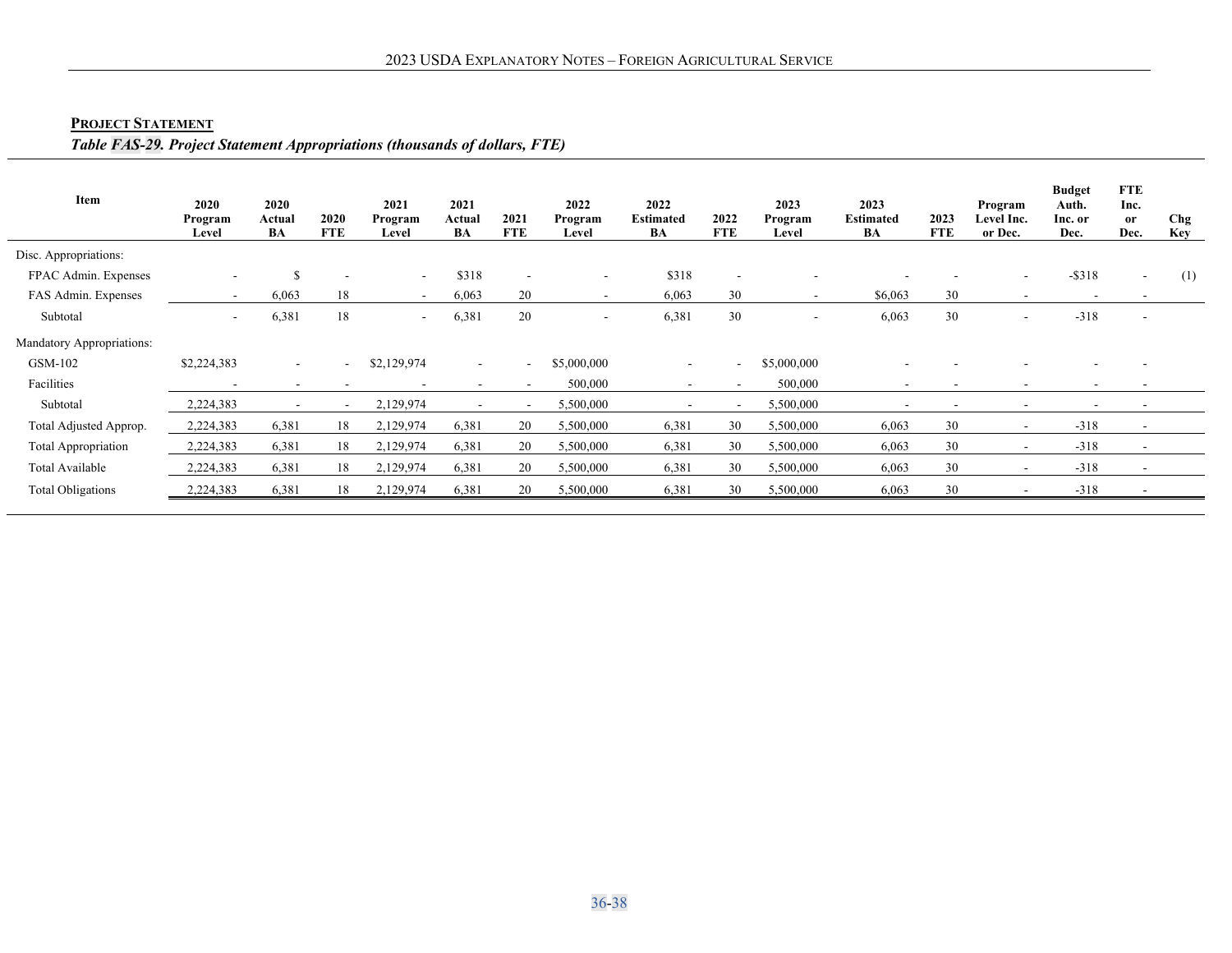# **PROJECT STATEMENT**

# *Table FAS-30. Project Statement Obligations (thousands of dollars, FTE)*

<span id="page-38-0"></span>

| Item                       | 2020<br>Program<br>Level | 2020<br>Actual<br>BA     | 2020<br><b>FTE</b>       | 2021<br>Program<br>Level | 2021<br>Actual<br>BA     | 2021<br><b>FTE</b> | 2022<br>Program<br>Level | 2022<br><b>Estimated</b><br>BA | 2022<br><b>FTE</b> | 2023<br>Program<br>Level | 2023<br><b>Estimated</b><br>BA | 2023<br><b>FTE</b> | Program<br>Level Inc.<br>or Dec. | <b>Budget</b><br><b>Authority</b><br>Inc. or Dec. | <b>FTE</b><br>Inc.<br>or<br>Dec. | Chg<br>Key |
|----------------------------|--------------------------|--------------------------|--------------------------|--------------------------|--------------------------|--------------------|--------------------------|--------------------------------|--------------------|--------------------------|--------------------------------|--------------------|----------------------------------|---------------------------------------------------|----------------------------------|------------|
| Discretionary Obligations: |                          |                          |                          |                          |                          |                    |                          |                                |                    |                          |                                |                    |                                  |                                                   |                                  |            |
| FPAC Admin. Expenses       | $\overline{\phantom{a}}$ | \$318                    | $\overline{\phantom{a}}$ | $\overline{\phantom{a}}$ | \$318                    | $\sim$             |                          | \$318                          | . .                |                          |                                |                    | $\overline{\phantom{a}}$         | $-$ \$318                                         | $\sim$                           | (1)        |
| FAS Admin. Expenses        | $\overline{\phantom{a}}$ | 6,063                    | 18                       | $\overline{\phantom{a}}$ | 6,063                    | 20                 |                          | 6,063                          | 30                 |                          | \$6,063                        | 30                 | $\overline{\phantom{a}}$         |                                                   |                                  |            |
| Subtotal                   | $\sim$                   | 6,381                    | 18                       | $\overline{\phantom{a}}$ | 6,381                    | 20                 | $\sim$                   | 6,381                          | 30                 | $\overline{\phantom{a}}$ | 6,063                          | 30                 | $\overline{\phantom{a}}$         | $-318$                                            |                                  |            |
| Mandatory Obligations:     |                          |                          |                          |                          |                          |                    |                          |                                |                    |                          |                                |                    |                                  |                                                   |                                  |            |
|                            | \$2,224,383              | $\sim$                   | $\sim$                   | \$2,129,974              | $\sim$                   | $\sim$             | \$5,000,000              | $\sim$                         | $\sim$ 10 $\,$     | \$5,000,000              |                                |                    |                                  |                                                   |                                  |            |
|                            | $\overline{\phantom{0}}$ | $\overline{\phantom{a}}$ | $\sim$                   | $\overline{\phantom{a}}$ | $\overline{\phantom{0}}$ | $\sim$             | 500,000                  | $\overline{\phantom{0}}$       |                    | 500,000                  | $\overline{\phantom{a}}$       |                    | $\sim$                           | $\sim$                                            |                                  |            |
| Subtotal                   | 2,224,383                |                          |                          | 2,129,974                |                          |                    | 5,500,000                |                                |                    | 5,500,000                |                                |                    | $\overline{\phantom{a}}$         |                                                   |                                  |            |
| Total Obligations          | 2,224,383                | 6,381                    | 18                       | 2,129,974                | 6,381                    | 20                 | 5,500,000                | 6,381                          | 30                 | 5,500,000                | 6,063                          | 30                 | $\overline{\phantom{a}}$         | $-318$                                            |                                  |            |
| Total Available            | 2,224,383                | 6,381                    | 18                       | 2,129,974                | 6,381                    | 20                 | 5,500,000                | 6,381                          | 30                 | 5,500,000                | 6,063                          | 30                 | $\sim$                           | $-318$                                            | $\sim$                           |            |
| Total Appropriation        | 2,224,383                | 6,381                    | 18                       | 2,129,974                | 6,381                    | 20                 | 5,500,000                | 6,381                          | 30                 | 5,500,000                | 6,063                          | 30                 | $\overline{\phantom{a}}$         | $-318$                                            |                                  |            |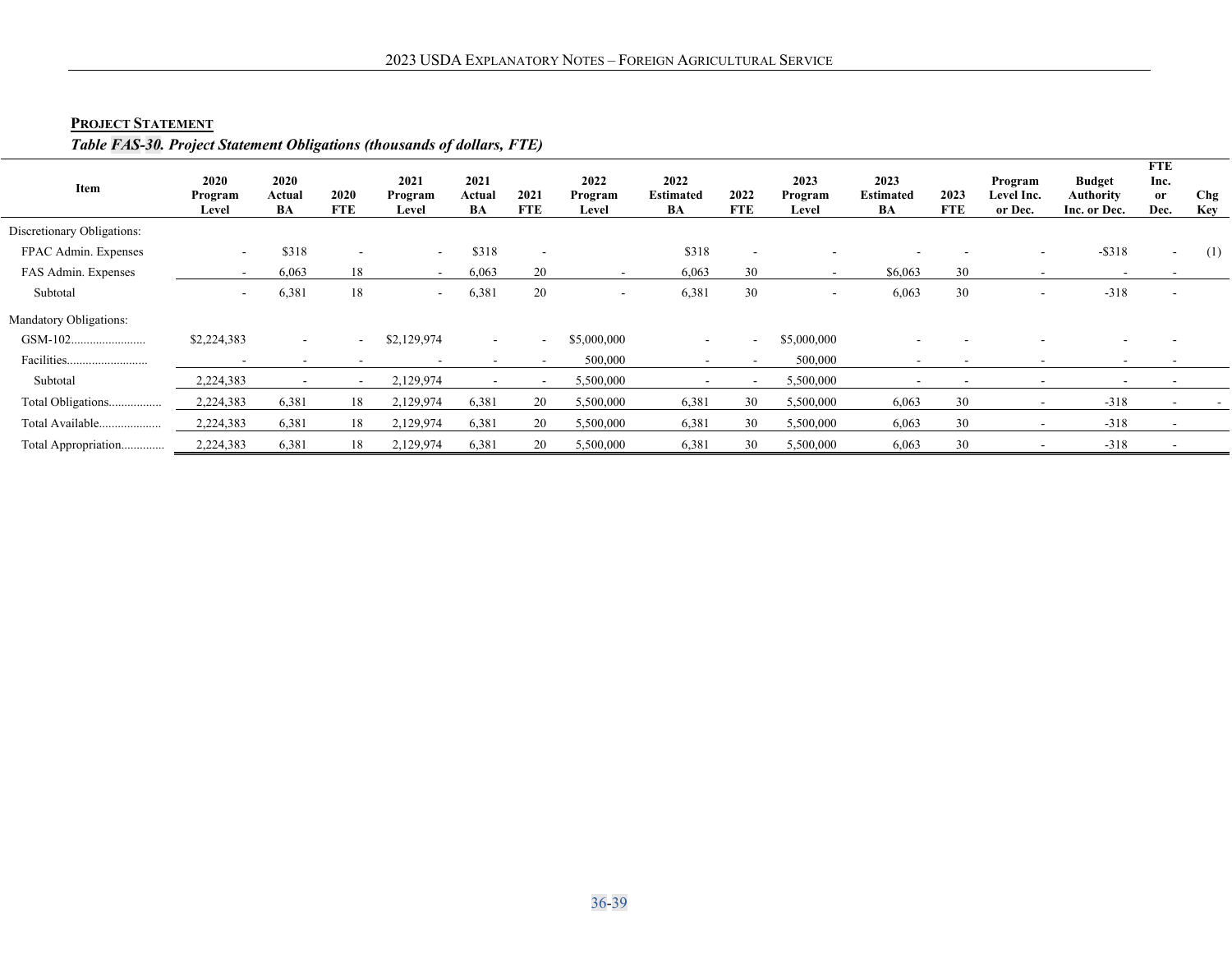## <span id="page-39-0"></span>**PURPOSE STATEMENT**

The Export Credit Guarantee program provides credit guarantees to encourage financing of commercial exports of U.S. agricultural products. By reducing financial risk to lenders, credit guarantees encourage exports to buyers in countries – mainly developing countries – that have sufficient financial strength to have foreign exchange available for scheduled payments.

#### <span id="page-39-1"></span>**GEOGRAPHIC BREAKDOWN OF OBLIGATIONS AND FTE**

*Table FAS-31. Geographic Breakdown of Obligations and FTE, GSM-102 Export Guarantees (thousands of dollars, FTE)*

| <b>State/Territory/Country</b> | 2020          | 2021      | 2022             | 2023             |
|--------------------------------|---------------|-----------|------------------|------------------|
|                                | <b>Actual</b> | Actual    | <b>Estimated</b> | <b>Estimated</b> |
| Armenia                        | \$12,954      | \$12,997  | \$21,000         | \$25,000         |
| Azerbaijan                     |               |           | 21,000           |                  |
| Bangladesh                     |               | 8,718     |                  | 11,000           |
| <b>Brazil</b>                  | 426,584       | 696,717   | 806,000          | 1,213,000        |
| Chile                          | 9,924         | 25,793    | 20,000           | 42,000           |
| China                          |               |           | 21,000           |                  |
| Colombia                       | 152,978       | 106,836   | 129,000          | 248,000          |
| Costa Rica                     | 49,795        | 28,400    | 104,000          | 77,000           |
| Dominican Republic             | 24,428        | 5,000     | 71,000           | 28,000           |
| Ecuador                        |               |           |                  | 44,000           |
| Egypt                          |               |           | 27,000           | 2,000            |
| El Salvador                    | 43,996        | 60,998    | 107,000          | 114,000          |
| Georgia                        |               |           | 21,000           | 44,000           |
| Ghana                          |               |           | 21,000           |                  |
| Guatemala                      | 411,636       | 367,315   | 832,000          | 817,000          |
| Honduras                       | 54,723        | 78,891    | 33,000           | 113,000          |
| India                          |               |           | 21,000           | 44,000           |
| Indonesia                      |               |           | 21,000           | 44,000           |
| Jordan                         |               |           | 21,000           | 44,000           |
| Kenya                          |               |           | 31,000           | 44,000           |
| Korea, South                   | 154,996       | 97,643    | 320,000          | 243,000          |
| Lebanon                        |               |           | 21,000           |                  |
| Mauritius                      |               |           | 21,000           |                  |
| Mexico                         |               |           | 21,000           | 44,000           |
| Mongolia                       | 18,944        | 22,000    | 101,000          | 48,000           |
| Nigeria                        | 84,274        | 73,189    | 175,000          | 163,000          |
| Panama                         | 746,197       | 538,238   | 1,530,000        | 1,282,000        |
| Paraguay                       | 3,191         |           | 66,000           | 6,000            |
| Peru                           |               |           | 21,000           | 44,000           |
| Philippines                    |               |           | 27,000           | 88,000           |
| Qatar                          | 6,930         |           | 21,000           | 4,000            |
| Senegal                        |               |           | 21,000           |                  |
| South Africa                   |               |           | 6,000            | 44,000           |
| Suriname                       |               |           | 21,000           |                  |
| Turkey                         | 12,765        | 7,239     | 269,000          | 30,000           |
| <b>United Arab Emirates</b>    | 10,068        |           | 21,000           | 6,000            |
| Vietnam                        |               |           | 10,000           | 44,000           |
| Obligations                    | 2,224,383     | 2,129,974 | 5,000,000        | 5,000,000        |
| <b>Lapsing Balances</b>        |               |           |                  |                  |
| Total, Available               | 2,224,383     | 2,129,974 | 5,000,000        | 5,000,000        |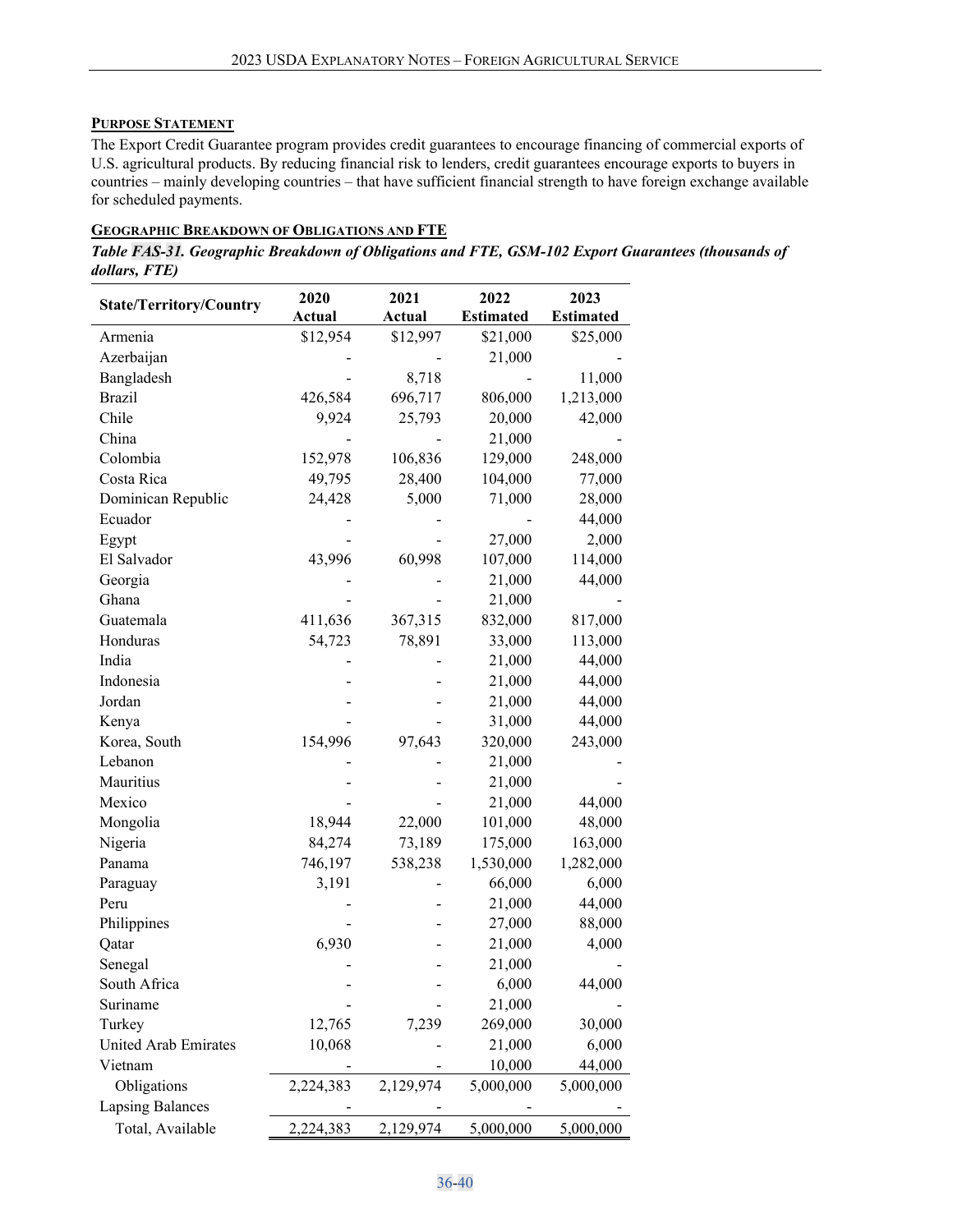| <b>State/Territory/Country</b> | 2020<br>Actual | 2021<br>Actual | 2022<br><b>Estimated</b> | 2023<br><b>Estimated</b> |
|--------------------------------|----------------|----------------|--------------------------|--------------------------|
| Chad                           |                |                | \$80,000                 |                          |
| Chile                          |                |                |                          | \$80,000                 |
| Ecuador                        |                |                |                          | 50,000                   |
| El Salvador                    |                |                | 80,000                   |                          |
| Guatemala                      |                |                | 80,000                   | 80,000                   |
| Guyana                         |                |                | 50,000                   |                          |
| Indonesia                      |                |                | 80,000                   | 80,000                   |
| Kenya                          |                |                |                          | 50,000                   |
| Paraguay                       |                |                |                          | 80,000                   |
| Suriname                       |                |                | 50,000                   |                          |
| United Arab Emirates           |                |                | 80,000                   | 80,000                   |
| Obligations                    |                |                | 500,000                  | 500,000                  |
| Bal. Available, EOY            |                |                | 500,000                  | 500,000                  |
| Total, Available               |                |                | 500,000                  | 500,000                  |

*Table FAS-32. Geographic Breakdown of Obligations and FTE, GSM-102 Facility Guarantees (thousands of dollars, FTE)*

# <span id="page-40-0"></span>**CLASSIFICATION BY OBJECTS**

*Table FAS-33 Classification by Objects (thousands of dollars)*

| Item<br>No. | Item                                          | 2020<br>Actual | 2021<br>Actual | 2022<br><b>Estimated</b> | 2023<br><b>Estimated</b> |
|-------------|-----------------------------------------------|----------------|----------------|--------------------------|--------------------------|
|             | Personnel Compensation:                       |                |                |                          |                          |
| 25          | Other contractual services                    | -              | -              |                          |                          |
| 25.3        | Other goods and services from Federal sources | \$6,381        | \$6,381        | \$6,381                  | \$6,063                  |
|             | Total, Other Objects                          | 6,381          | 6,381          | 6,381                    | 6,063                    |
| 99.9        | Total, new obligations                        | 6,381          | 6,381          | 6,381                    | 6,063                    |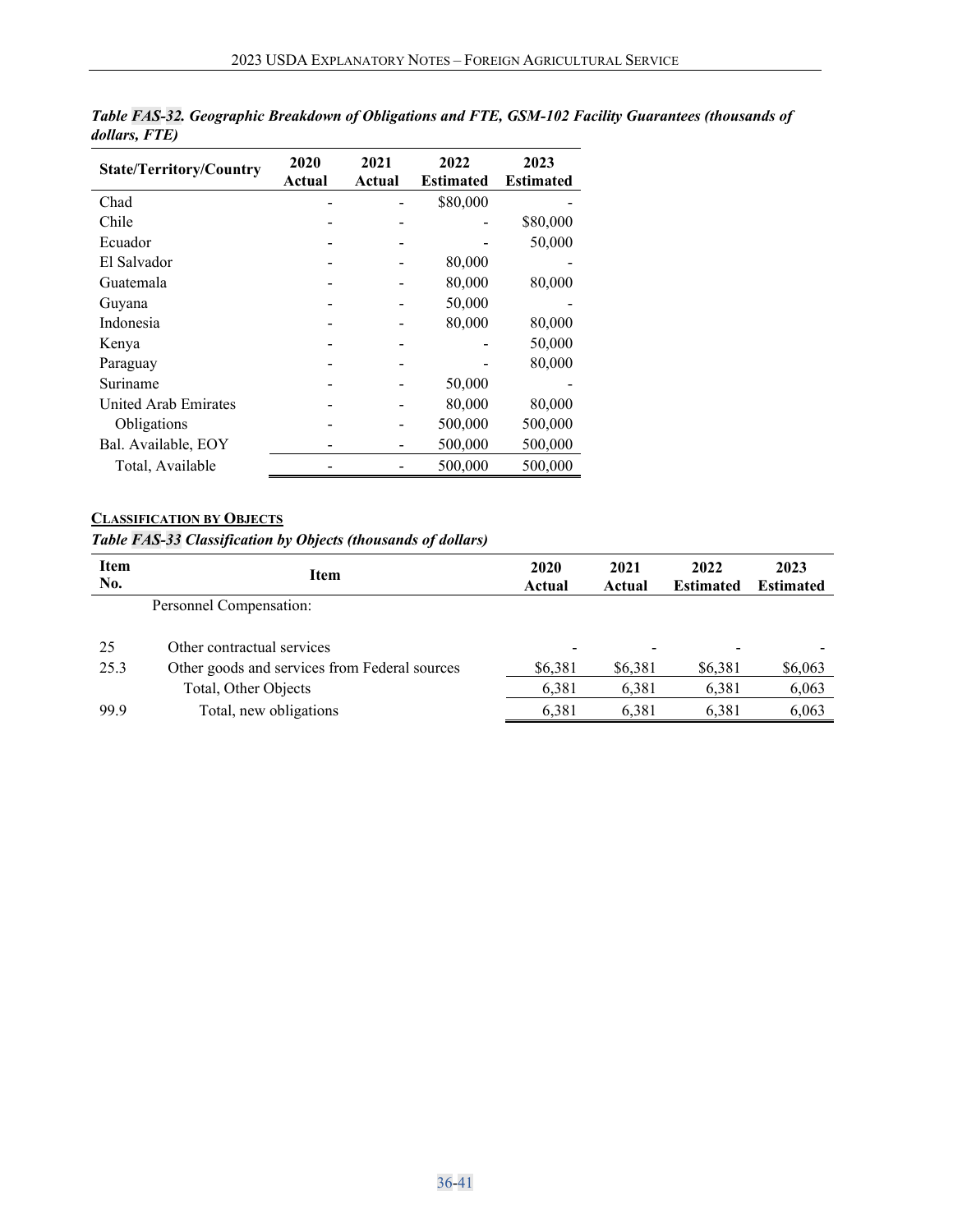#### <span id="page-41-0"></span>*AGENCY-WIDE PERFORMANCE*

#### **Introduction**

OBPA leads the Department in performance management including, evaluation, evidence, and risk management; it also chairs the Performance, Evaluation, Evidence Committee (PEEC) and the Enterprise Risk Management (ERM) committee. TFAA is a member of both the PEEC and ERM committees which is comprised of individuals from different Mission Areas and backgrounds throughout USDA. The impact of different perspectives and expertise allows for improvements regarding buy-in across the Department, augments technical expertise, and creates a greater diversity of perspectives. Partnerships with the Chief Data Officer and Statistical Officer allow for greater insight and advisement on data access, data quality, and statistical methods.

FAS's Office of Strategy and Organizational Performance spearheads its efforts in Strategic Planning, Performance, Evidence and Evaluation, and Enterprise Risk Management. The office works directly with OBPA and senior leadership, and actively engages with both internal and external stakeholders.

## **Alignment to USDA 2022 – 2026 Strategic Plan**

TFAA activities contribute to the success of USDA's overall mission to provide leadership on food, agriculture, natural resources, rural development, nutrition, and related issues using sound public policy, the best available science, and effective management, to the benefit of all Americans. TFAA is responsible for achieving and measuring results with respect to the following 2022 – 2026 Strategic Goal and Objectives:

Strategic Goal 3: Foster an Equitable and Competitive Marketplace for All Agricultural Producers

Objective 3.2: Expand Markets for Emerging Technologies, Sustainable Products, and Novel Products

Objective 3.3: Expand All Producers' Access to Global Markets Through Negotiation and Enforcement of Trade **Agreements** 

Objective 3.4: Expand International Marketing Opportunities and Build Demand in Developing Countries Through Delivery of Technical Assistance and Capacity Building

#### <span id="page-41-1"></span>**SUMMARY OF PERFORMANCE**

A more detailed report of the performance plan can be found at [https://www.usda.gov/our-agency/about](https://www.usda.gov/our-agency/about-usda/performance)[usda/performance](https://www.usda.gov/our-agency/about-usda/performance) . The following table summarizes the results for the Departmental Key Performance Indicators (KPIs) for which TFAA is responsible.

#### *Table FAS-34 Key Performance Indicators*

| <b>Strategic Objective #3.3</b>                              |         |      | 2022 | 2023 |
|--------------------------------------------------------------|---------|------|------|------|
| <b>Trade Value Preserved</b>                                 | Results | 5.78 |      |      |
| 3.3.1 Value of trade preserved through resolution of foreign |         |      |      |      |
| market access issues such as U.S. export detainment,         | Target  | -    | 6.1  | 5.75 |
| restrictive SPS & TBT issues, and trade regulations          |         |      |      |      |

| <b>Strategic Objective #3.4</b>                           |         |                          | 2022 | 2023                     |
|-----------------------------------------------------------|---------|--------------------------|------|--------------------------|
| Ag Exports Due to Trade Shows                             | Results | .119                     |      | $\overline{\phantom{0}}$ |
| 3.4.1 Value of agricultural exports resulting from        |         |                          |      |                          |
| participation in USDA endorsed foreign agricultural trade | Target  | $\overline{\phantom{0}}$ | 2.13 |                          |
| shows and trade missions                                  |         |                          |      |                          |

# **Expected Performance Progress Towards the Achievement of Strategic Objectives:**

Strategic Objective 3.3: Expand All Producers' Access to Global Markets Through Negotiation and Enforcement of Trade Agreements

• **Trade Value Preserved**: This KPI shows the value of trade preserved through resolution of foreign market access issues such as U.S. export detainment, restrictive SPS & TBT issues, and trade regulations (billions)